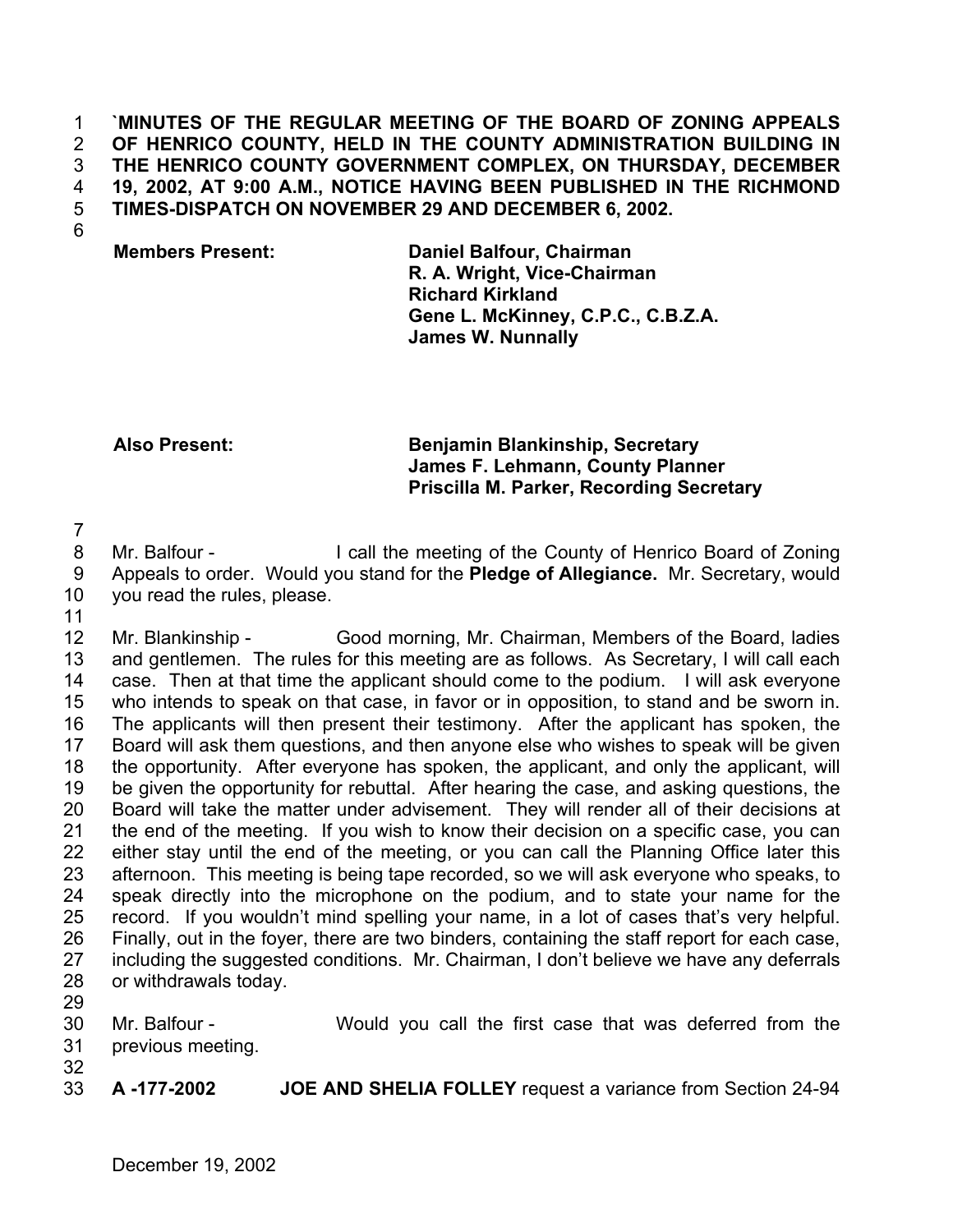34 35 36 37 38 39 40 41 42 43 44 45 46 47 48 49 50 51 52 53 54 55 56 57 58 59 60 61 62 63 64 65 66 67 68 69 70 71 72 73 74 75 76 77 78 79 of Chapter 24 of the County Code to build an addition at 10915 Newlands Court (Deep Run Manor) (Parcel 747-756-2399), zoned R-3, One-family Residence District (Three Chopt). The rear yard setback is not met. The applicants propose 33 feet rear yard setback, where the Code requires 40 feet rear yard setback. The applicants request a variance of 7 feet rear yard setback. Mr. Balfour - Do we have any others who intend to testify in this matter? Would you raise your right hand and be sworn please? Mr. Blankinship - Do you swear that the testimony you are about to give is the truth, the whole truth, and nothing but the truth, so help you God? Mr. George - Yes I do. I'm Daniel George, President of George Construction, Inc. We need to change the variance on the rear yard setback. They have a 40-foot rear yard setback, and because of the topography of the house on the cul-de-sac, we need to change the rear yard setback to a 33-foot rear yard setback to allow for the addition that Mr. Folley would like to put on. Mr. Balfour - Looks like you have a trapezoid lot. Mr. Nunnally - What's behind this lot, to the rear of this lot? Mr. George - It is a day care back behind the lot. They have a fence going all the way along the rear yard now. The other lot behind it, they changed the zoning on that lot as well to give them less than a 40-foot setback on their property. Mr. Wright - The It doesn't appear from our map that there are any houses behind this lot; it looks like an open area. Mr. George - That big lot is actually a day care now. Mr. Balfour - Any other questions? You want a 20' by 28' addition, and what is it for? Mr. George - A master bedroom, a master bath, and a closet. Mr. Balfour - And you have read the conditions so that the addition will match the existing building as nearly as possible? Mr. Blankinship - I don't recall the plans. Is this a 2-story addition? Mr. George - Che story. Mr. Blankinship - It's on the 2-story portion of the house though. Mr. George - It's on the first floor section, yes. Now they have aluminum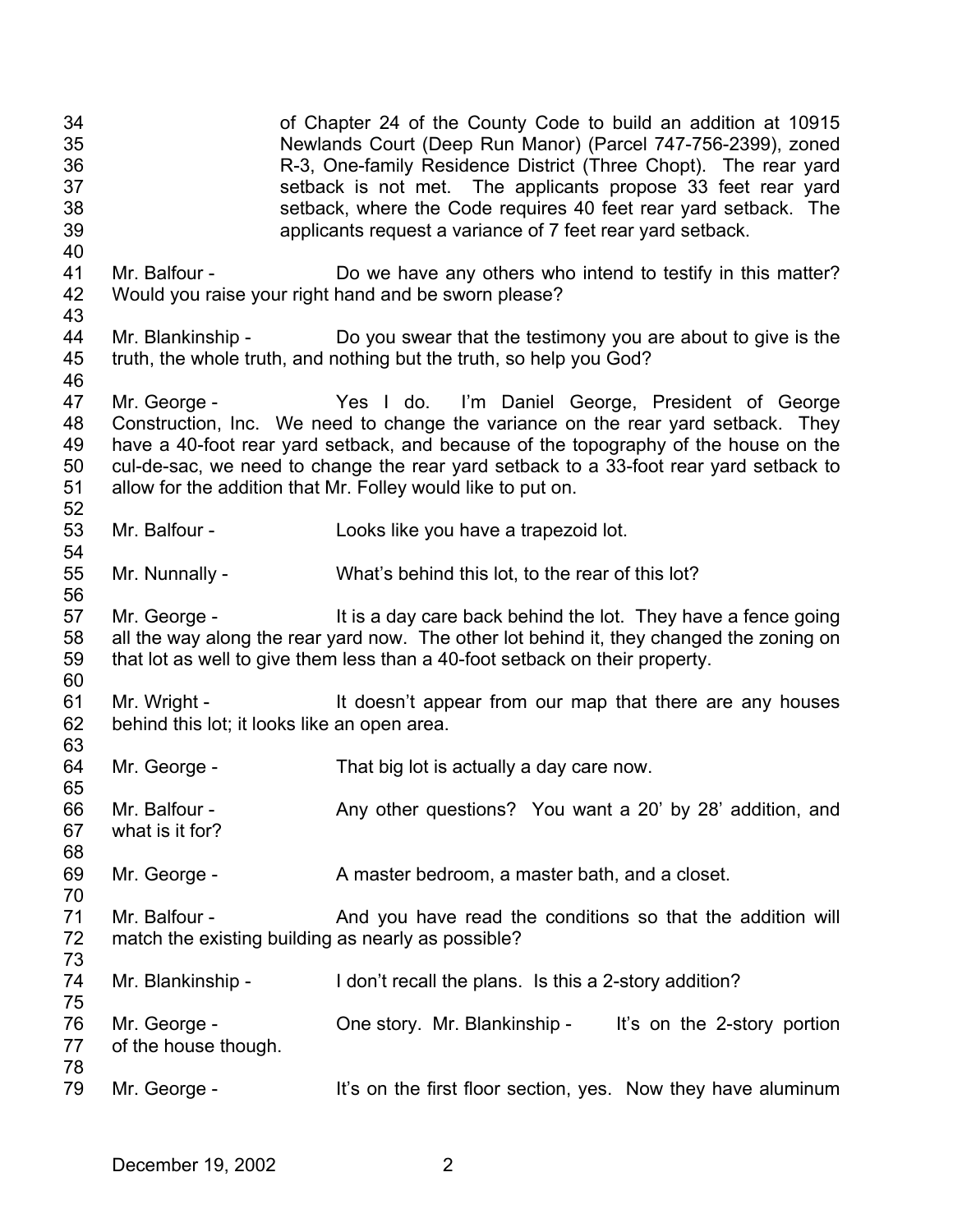81 82 83 84 85 86 87 88 89 90 91 92 93 94 95 96 97 98 99 100 101 102 103 104 105 106 as we can. We'll use plywood, tyvek, and energy efficient windows that will match the house. They're using wood windows on the house now, so we'll match the house existing with new windows. Mr. Balfour - **Better windows.** Mr. George - Better than they were using back then. Mr. Balfour - Any other questions of Mr. George? Thank you. After an advertised public hearing and on a motion by Mr. Wright, seconded by Mr. McKinney, the Board **granted** application **A-177-2002** for a variance to build an addition at 10915 Newlands Court (Deep Run Manor) (Parcel 747-756-2399). The Board granted the variance subject to the following conditions: 1. Only the addition shown on the plan filed with the application may be constructed pursuant to this approval. No substantial changes or additions to the layout may be made without the approval of the Board of Zoning Appeals. Any additional improvements shall comply with the applicable regulations of the County Code. 2. The new construction shall match the existing dwelling as nearly as practical. Affirmative: Balfour, Kirkland, McKinney, Nunnally, Wright 5 Negative: 0 Absent: 0

siding. We'll match it with a vinyl siding that will match the old aluminum siding as close

107 108 109 110 111 112 The Board granted this request, as it found from the evidence presented that, due to the unique circumstances of the subject property, strict application of the County Code would produce undue hardship not generally shared by other properties in the area, and authorizing this variance will neither cause a substantial detriment to adjacent property nor materially impair the purpose of the zoning regulations.

- 113 114 115 116 117 118 119 120 121 122 123 124 **A -179-2002 MICHAEL AND JOAN MORECROFT** request a variance from Sections 24-95(i)(2) and 24-94 of Chapter 24 of the County Code to build a screened porch at 5909 New Harvard Place (New Harvard at Wyndham) (Parcel 742-781-0757), zoned R-3C, One-family Residence District (Conditional) (Three Chopt). The accessory structure location requirement and rear yard setback are not met. The applicants propose 36.14 feet rear yard setback and an accessory structure in the side yard, where the Code requires 40 feet rear yard setback and allows accessory structures in the rear yard. The applicants request a variance of 3.86 feet rear yard setback and to allow an accessory structure in the side yard.
- 125 Mr. Balfour - Do we have any others who intend to testify in this matter?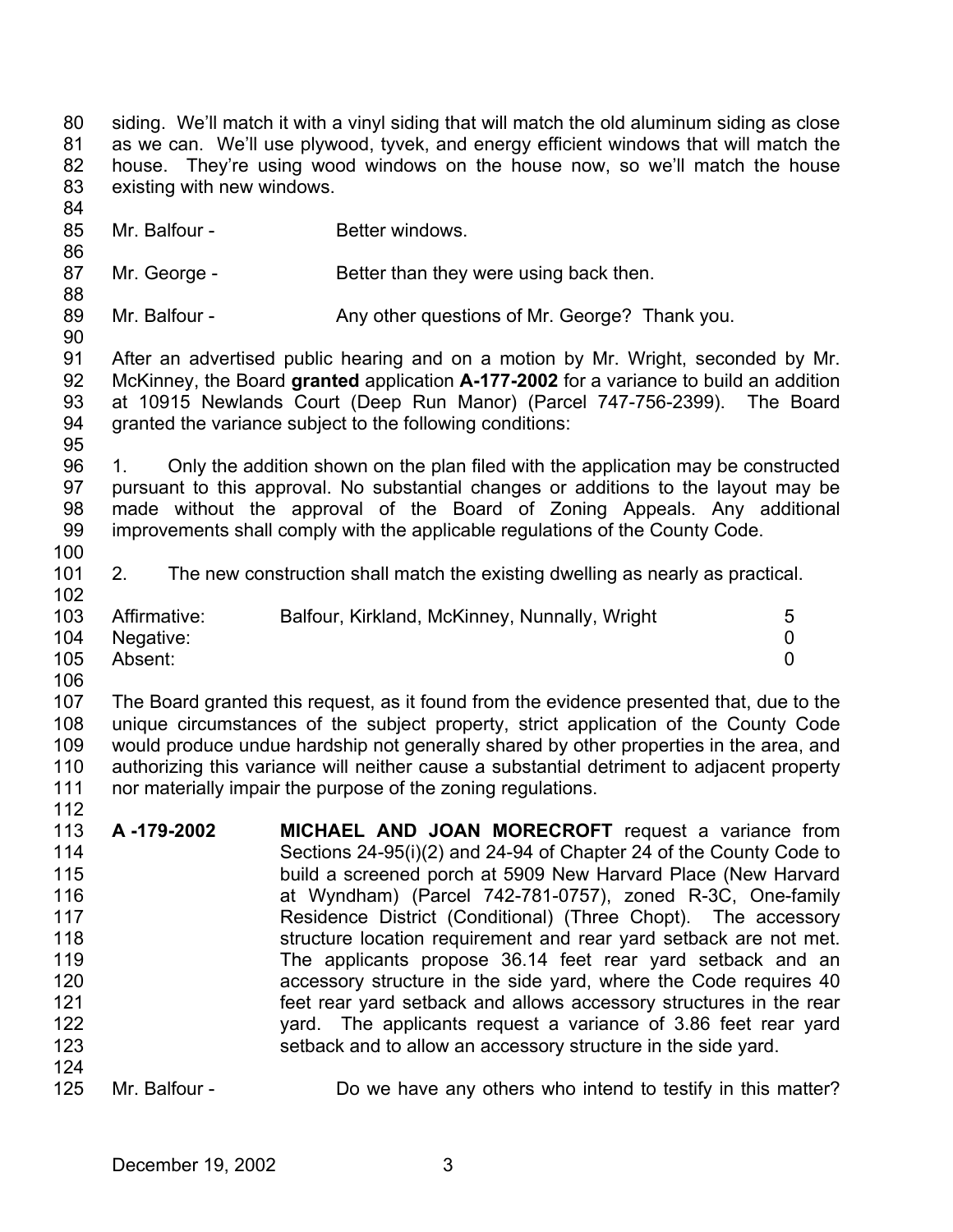Would you raise your right hand and be sworn please? Mr. Blankinship - Do you swear that the testimony you are about to give is the truth, the whole truth, and nothing but the truth, so help you God? Ms. Morecroft - I do. My name is Joan Morecroft. I would like your permission to build a screened porch on the back of my house, and to do that I require 2.5 variance in the setback. Mr. Balfour - The application says 3.86. Is that different, Mr. Secretary? Mr. Wright - There's a letter in your packet; it's really 2.5 feet, rather than 3.86. Mr. Balfour - Any questions? Who took that elongated picture? Ms. Morecroft - I did, sir, on my new digital camera? Mr. Wright - What will this be used for? Ms. Morecroft - To enjoy the outside fresh air, instead of sitting on a deck and fighting with the mosquitoes. Mr. Wright - So it's a screened porch? Ms. Morecroft - It's a screened porch. Mr. Wright - Mr. Blankinship, I don't understand how this gets into the side yard. Mr. Blankinship - Do you see the proposed garage? If the garage is built there, and the screened porch is built where it's shown, then the garage is in the side yard relative to the screened porch. The side yard is defined as the area from the rear property line to the nearest point of the structure, and everything else is the side yard. Mr. Wright - Can the garage be put back any, further on the lot? Mr. Blankinship - It could be, since it's a detached accessory structure. It can go in the rear yard, but then they have to extend the driveway farther back. Mr. Wright - Is there any problem with, how much is the garage in the side yard, do you have any idea, Mr. Blankinship? Mr. Blankinship - It appears that once the porch is built, almost the entire garage would be in the side yard.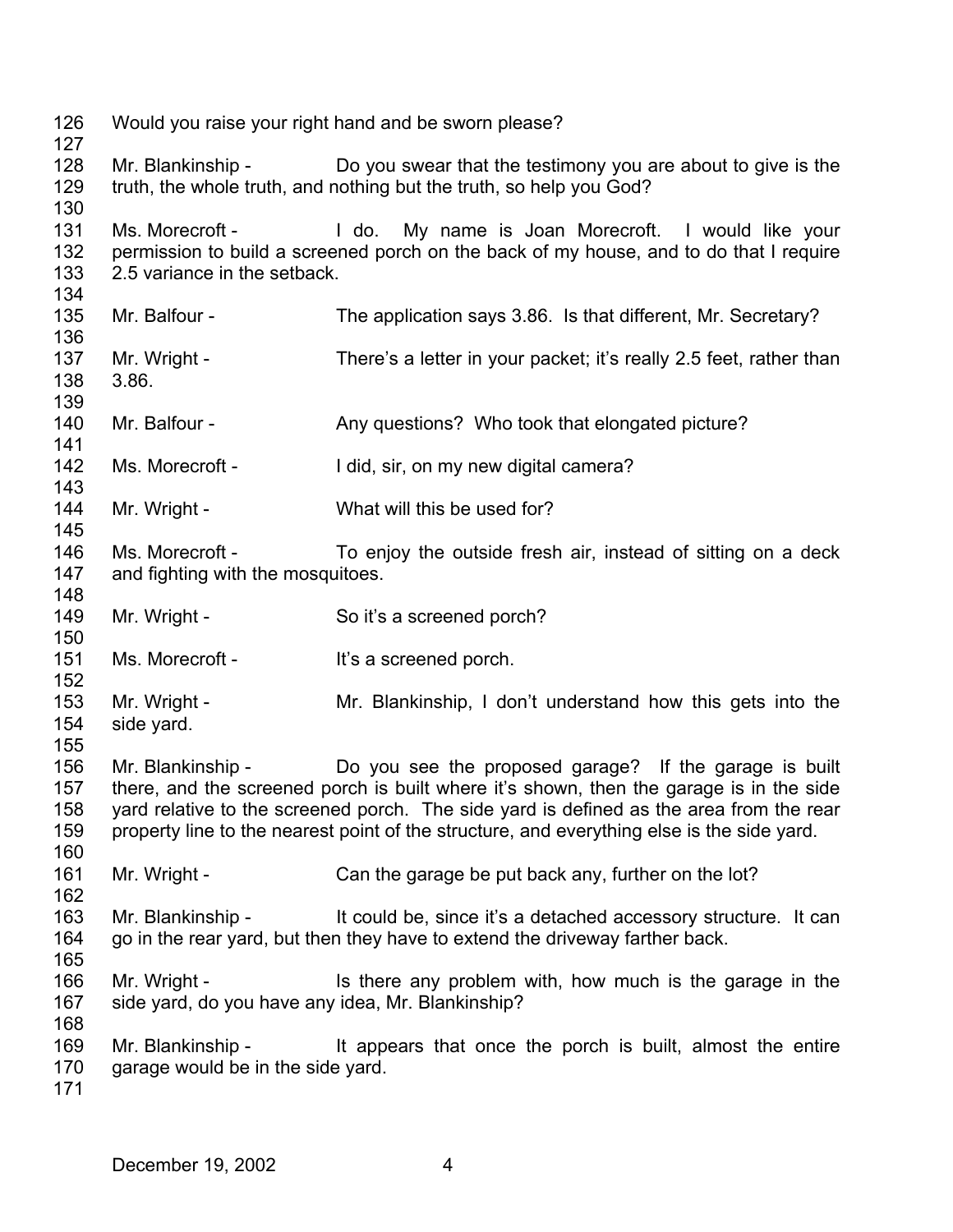172 173 174 Mr. Wright - Once the porch is built, it would have to extend behind the line from the rear of the porch, wouldn't it?

- 175 176 177 Mr. Blankinship - From the street, it will appear to be in the rear yard, because it is behind that main wing of the house. So aesthetically I don't think it's going to be an issue.
- 178
- 179 Mr. Balfour - Any other questions? Thank you ma'am.
- 180

185

181 182 183 184 After an advertised public hearing and on a motion by Mr. Wright, seconded by Mr. McKinney, the Board **granted** application **A-179-2002** for a variance to build a screened porch at 5909 New Harvard Place (New Harvard at Wyndham) (Parcel 742-781-0757). The Board granted the variance subject to the following conditions:

- 186 187 188 189 190 1. Only the addition shown on the plan filed with the application may be constructed pursuant to this approval. No substantial changes or additions to the layout may be made without the approval of the Board of Zoning Appeals. Any additional improvements shall comply with the applicable regulations of the County Code.
- 191 192 193 2. The new construction shall match the existing dwelling as nearly as practical.
- 194 195 196 Affirmative: Balfour, Kirkland, McKinney, Nunnally, Wright 5 Negative: 0 Absent: 0
- 197

198 199 200 201 202 203 The Board granted this request, as it found from the evidence presented that, due to the unique circumstances of the subject property, strict application of the County Code would produce undue hardship not generally shared by other properties in the area, and authorizing this variance will neither cause a substantial detriment to adjacent property nor materially impair the purpose of the zoning regulations.

- 204 205 206 207 208 **UP- 37-2002 VERIZON** requests a conditional use permit pursuant to Section 24-12(c) of Chapter 24 of the County Code to modify the existing telephone equipment building at 6102 Hermitage Road (Hermitage Park) (Parcel 780-748-2919), zoned B-1, Business District and R-4, One-family Residence District (Brookland).
- 209 210 211 Mr. Balfour - Do we have any others who intend to testify in this matter? Would you raise your right hand and be sworn please?
- 212

213 214 Mr. Blankinship - Do you swear that the testimony you are about to give is the truth, the whole truth, and nothing but the truth, so help you God?

215 216 217 Ms. Freye - The Mo. Good morning Mr. Chairman, members of the Board. My name is Gloria Freye. I'm an attorney here on behalf of Verizon. Also here with me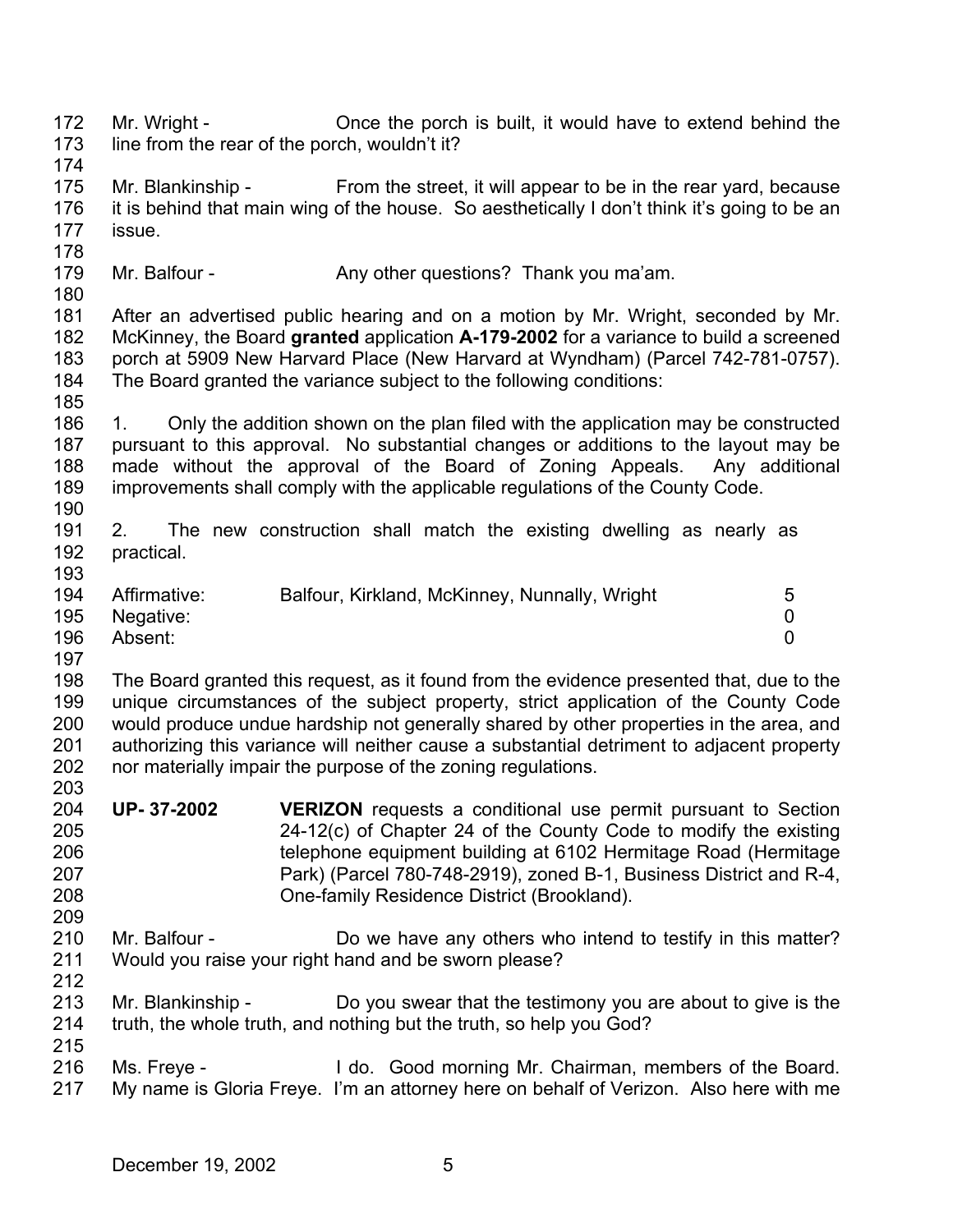218 219 220 221 222 223 224 225 226 227 228 229 230 231 232 233 234 235 236 237 238 239 240 241 242 243 244 245 246 247 248 249 250 251 252 253 254 255 256 this morning is Jane Harris from Verizon, and their consulting engineer, Dudley Parrish, from Baskervill and Son. Verizon has operated a telephone exchange switching station at this location since the 1950's. They were first granted a conditional use permit in 1966. That conditional use permit had a condition that required that any changes to the site plan be approved by this Board, which brings us to the reason we are here today. Verizon is asking that you approve a revised site plan, principally that replaces an underground storage tank with an aboveground tank. This change is being made because Verizon needs a larger generator. The generator they have now is located in the southeast corner of the building in the basement. The larger generator that they need will not fit in that location, so they want to move it from the southeast corner of the building to the former boiler room that they had in the northeast corner of the building. They are not making any modifications to the building. Verizon, however, wants to relocate the fuel tank closer to the relocated generator and plans to place it in the loading area next to the old boiler room. That loading area is not being used, and it provides a good location for the aboveground fuel tank, because the building itself will screen the fuel tank on 2 sides. The other sides can be screened by inserting vinyl slats in the existing 6-foot high chain link fence that's already there. The tank actually measures 7 feet high. It's 8 feet long and 10 feet wide, so for additional screening, Verizon proposes to plant 6-foot Leyland Cyprus trees inside the fence next to the fuel tank. This is also a good location for that tank, because it doesn't displace any of the parking on the site. The other couple of changes to the site plan before you, is that Verizon will be enclosing and screening the dumpster, also adding landscaping to screen the mechanical equipment along the Kenwood Avenue side, which is the side that you're looking at now. This request falls within your powers provided in Henrico County's Zoning Ordinance Section 24-116(c)(2), which permits conditional use permits for public utilities service and equipment buildings. The picture that's on the screen right now where you see the van pulled up to the loading area, that is where the fuel tank would be. This request does meet the criteria of the Zoning Ordinance requirements because the site changes do not negatively impact the adjacent properties. On the contrary, the changes actually improve the screening that's being provided for the surrounding properties. It does not impair and light and air; it doesn't create any congestion in the streets, and it doesn't create any public danger. As far as we know, there's no opposition to this request. Verizon has reviewed the conditions recommended by staff and is in agreement with those. For those reasons and meeting the jurisdictional requirements, we ask that you approve the revised site plan, and we'll be glad to respond to any questions that you have. Mr. McKinney - Ms. Freye, did you say you're moving the generator?

257 258 259 260 Ms. Freye - The Yes sir, right now it's in the basement, and we need a larger one. The larger one will not fit in the former space, so they're moving it to the old boiler room.

| 261 | Mr. McKinney - | So it's still going to be inside? |
|-----|----------------|-----------------------------------|
| 262 |                |                                   |

263 Ms. Freye - Yes sir, it will still be inside.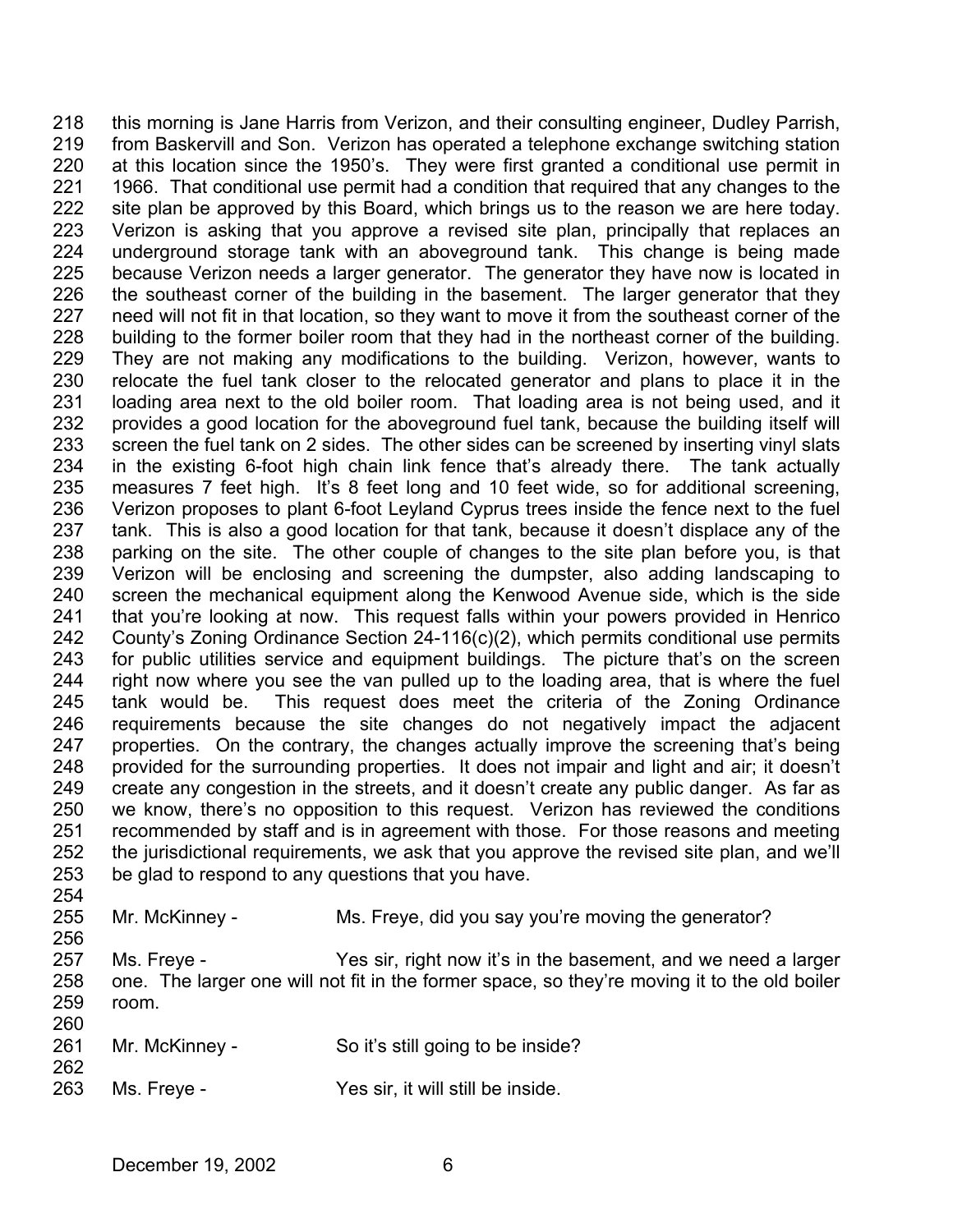264 265 266 267 268 269 270 271 272 273 274 275 276 277 278 279 280 281 282 283 284 285 286 287 288 289 290 291 292 293 294 295 296 297 298 299 300 301 302 303 304 305 306 307 308 309 Mr. McKinney - So I guess it has mufflers and things on it. Ms. Freye - The Yes sir, we specifically worked with the manufacturer to get attenuating louvers installed at the vent on that side of the building, so that at that side of the building, the sound level will be 50 decibels at the building vent. Mr. McKinney - Is that diesel or propane? Ms. Freye - **Diesel.** Mr. McKinney - Thank you. Mr. Balfour - Any other questions by Board members? Apparently not. Thank you, Ms. Freye. After an advertised public hearing and on a motion by Mr. Kirkland, seconded by Mr. Nunnally, the Board **granted** application **UP-37-2002** for a conditional use permit to modify the existing telephone equipment building at 6102 Hermitage Road (Hermitage Park) (Parcel 780-748-2919). The Board granted the variance subject to the following conditions: 1. The portion of this site zoned R-4 shall be used only to operate and maintain this facility. The R-4 property shall not be used as a sales office, training center, a parts or supplies storage area, or offices for operations not being conducted on this site. The portion of the property zoined B-1 may be used for any use permitted in the B-1 District. 2. All existing and proposed utility and mechanical equipment shall be screened from general public view from adjoining right-of-way and adjacent property. A detailed landscape plan shall be submitted to the Planning Office for review and approval. If the applicant acquires the alley on the north side of the property, the landscape plan may be altered to include the alley, subject to Planning Office for review and approval. 3. All exterior lighting shall be shielded to direct light away from adjacent property and streets. Affirmative: Balfour, Kirkland, McKinney, Nunnally 4 Negative: 0 Abstain: Wright 1 The Board granted the request because it found the proposed use will be in substantial accordance with the general purpose and objectives of Chapter 24 of the County Code. **A -183-2002 BRENDA AND KENNETH WAGNER** request a variance from Sections 24-9 and 24-94 of Chapter 24 of the County Code to build a one-family dwelling at 1601 Kimbrook Lane (Parcel 830-721-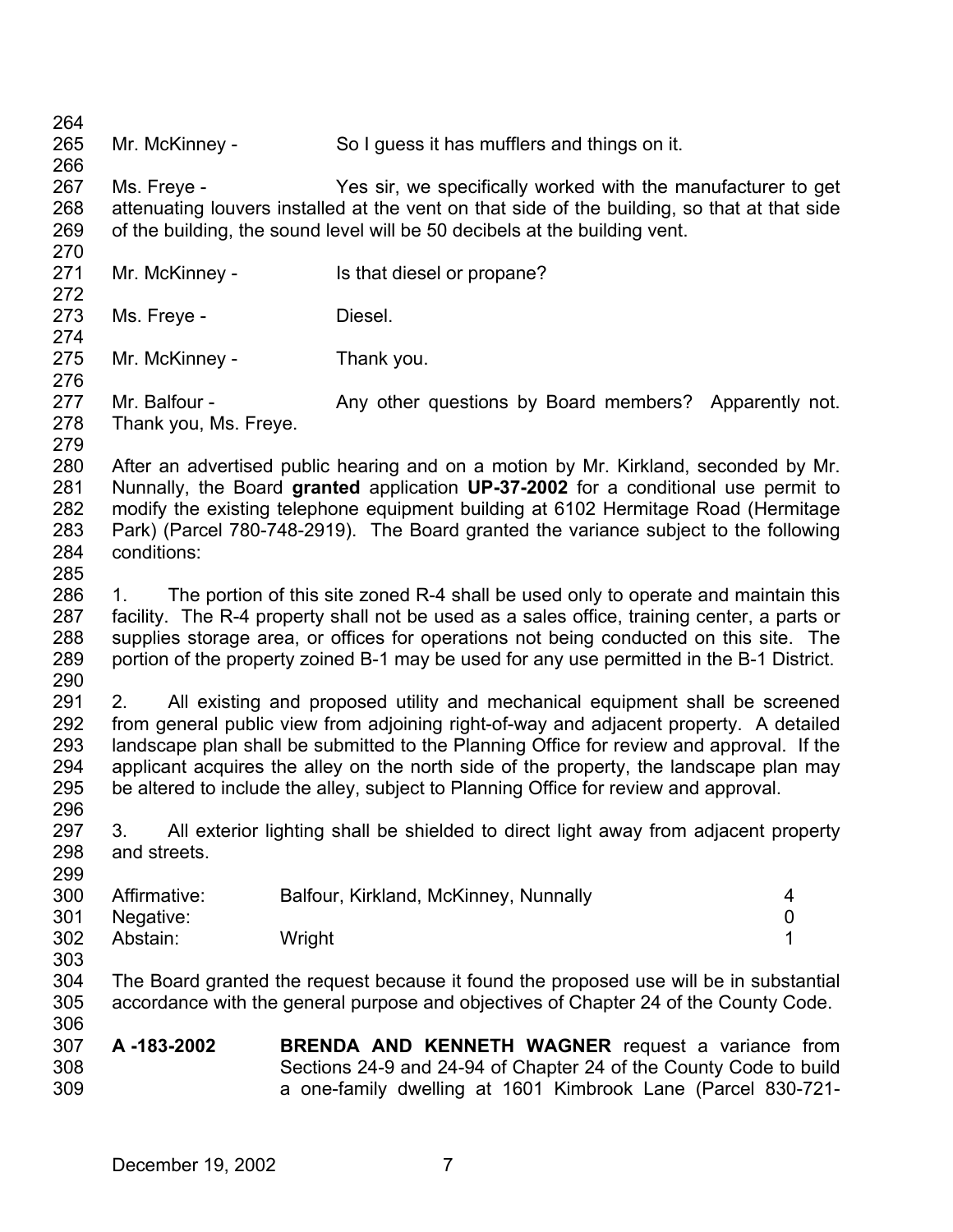- 310 311 312 313 314 315 6259), zoned A-1, Agricultural District (Varina). The public street frontage requirement and rear yard setback are not met. The applicants have 0 feet public street frontage and 25 feet rear yard setback, where the Code requires 50 feet public street frontage and 50 feet rear yard setback. The applicants request a variance of 50 feet public street frontage and 25 feet rear yard setback.
- 317 318 Mr. Balfour - Do we have any others who intend to testify in this matter? Would you both raise your right hand and be sworn please?
- 320 321 Mr. Blankinship - Do you swear that the testimony you are about to give is the truth, the whole truth, and nothing but the truth, so help you God?
- 323 324 325 326 327 328 329 330 331 332 333 334 335 336 337 338 Mr. Harris - The My name is Bradley T. Harris, and I'm here representing Brenda and Kenny Wagner in this matter. I was before this Board last month, and we're here to request a variance on property that's on Kimbrook Lane, which is a private road. The reason we need the variance is because there's no public road frontage, and due to the location of the house, we'd like to maintain green space between the house and the road, so we'd be able to move the house back a little bit from the road, and also because of the septic field that will be in front of it, we will need the variance on the rear of the property. It was requested by the Board that I defer till this month because there was some question about the road and who owned it. The Sullivans owned the road, and the property owners on the road wanted to discuss the possibility of transferring the road to the folks who live there. I've met with Mr. Sullivan, as well as with individuals who live on the road. We had a meeting, and there seems to be an agreement to purchase the road, to transfer the ownership from the Sullivans to the adjacent property owners. That was a request that I volunteer to participate in. At this time I do not know of any objections to this variance.
- 339 Mr. Balfour - Questions by Board members?
- 341 342 Mr. McKinney - So you have a road maintenance agreement with the owners on the road now?
- 344 345 346 347 Mr. Harris - They're negotiating that out with an attorney, and the idea is they're going to try to put an association together and purchase the property from the Sullivans.
- 348 349 350 Mr. Balfour - When you said "seem to," it means they're still talking about it?
- 351 352 353 Mr. Harris - It's in the attorney's hands; it's a gentlemen's agreement at this time, and a figure has been negotiated.
- 354 Mr. Nunnally - Who's handling the job?
	- December 19, 2002 8

316

319

322

340

343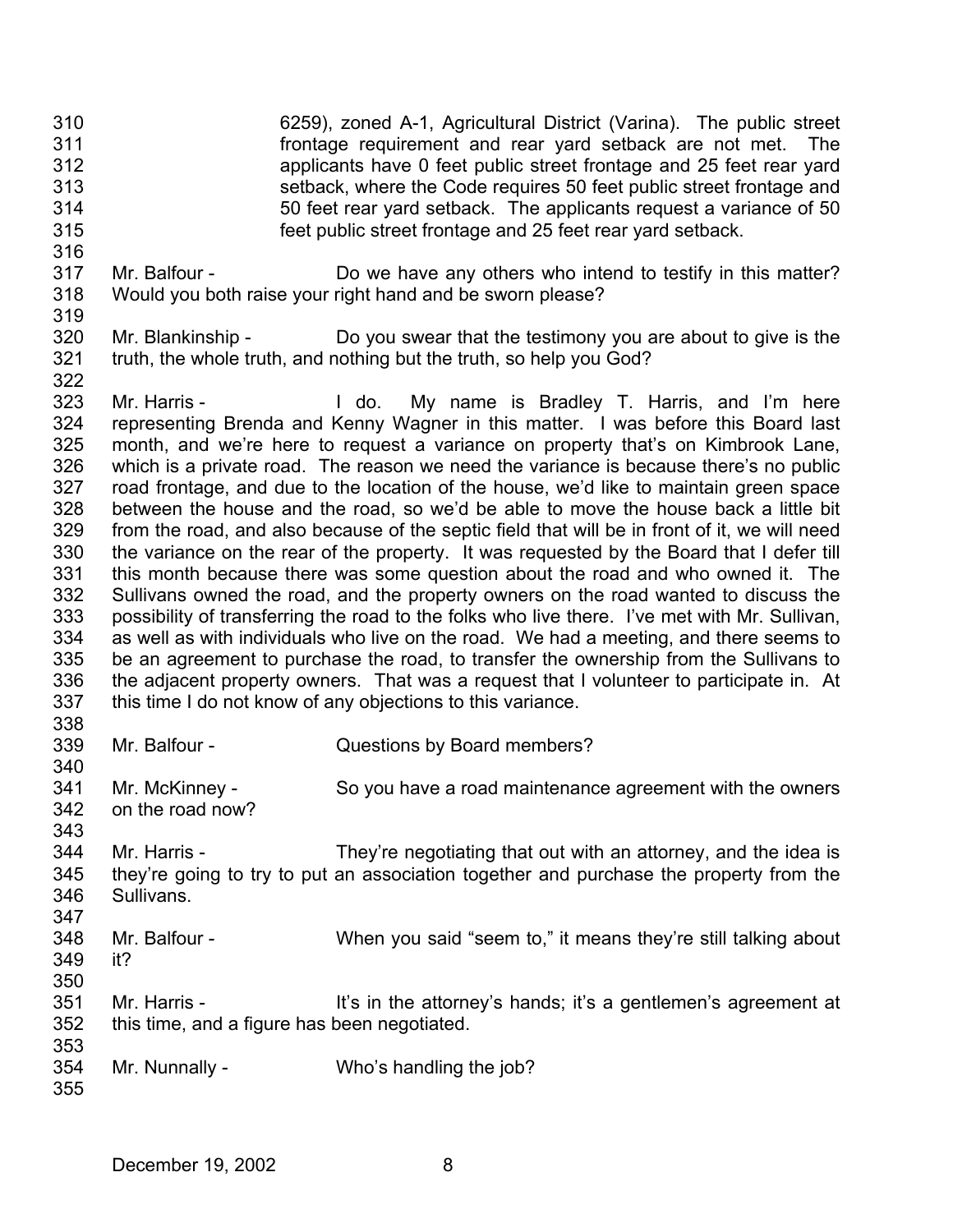356 Mr. Harris - Jim Chisholm.

357

361

379

381

391

400

358 359 360 Mr. Balfour - Any other questions by Board members? Thank you sir. I think there's another fellow who wants to speak, and if he's opposed, you'll have a chance to respond.

362 363 364 365 366 367 368 369 370 371 372 373 374 375 376 377 378 Mr. Leake - Good morning. My name is Bill Leake. I'd like to start off by saying I'm not opposed to the variance. I would appreciate it if the Board would go ahead and approve it for Mr. Harris and the Wagners. Last time we spoke in a meeting, the problems with the road maintenance agreement and the road itself, it was directed to Mr. Harris, but it really should have been directed to the Sullivans. There are 2 other variance hearings still in process right now, A-80-2000, and A-81-2000. The Sullivans own these 2 properties as well as the road. Mr. Harris has been working with the Sullivans; he opened the line of communications with them about the road. We were looking at putting it into an association, but now I understand there's a little bit of a financial problem with the insurance and other legal matters. Jim Chisholm is looking into trying to divide the road up amongst the landowners themselves. In other words, the landowner would own the land in front of the house. We're not sure what it's going to take to do this, but we are working with Jim Chisholm and Brad Harris, who is representing the Sullivans for us. At this time I'd like to ask, are there any other matters leading to the road maintenance agreement or the road itself, that need to go through the other 2 hearings, rather than Mr. Harris. Please go ahead and approve his variance at this time.

380 Mr. Balfour - What about the other 2 pending cases?

382 383 384 385 386 387 388 389 390 Mr. Leake - The other 2 pending cases are owned by the Sullivans, so as far as the road maintenance agreement, we don't have anything in writing about what we're going to do with the road or the road maintenance. I gave you some minutes from the previous meeting, that I believe Mr. Blankinship just passed out, and at that time Mr. Felts, who was representing the Sullivans, has agreed to a more specified road maintenance agreement, and he also stated that he was willing to deed the road over to the people. We haven't worked these details out yet. We still do have a problem with the road maintenance agreement, but it's not with the Wagners or Mr. Harris; it's with the Sullivans.

- 392 Mr. McKinney - Mr. Leake, this condition # 1 that you're proposing, "Maintain road during and after construction, bring back to the same condition as it was when construction started." I can understand maintaining it during, but how long after construction do you want him to maintain this road in this condition? 393 394 395 396
- 397 398 Mr. Leake - Just immediately.
- 399 Mr. McKinney - Just to the conclusion of his job? It doesn't say that here.
- 401 Mr. Leake - Correct. It should say that, when all his vehicles have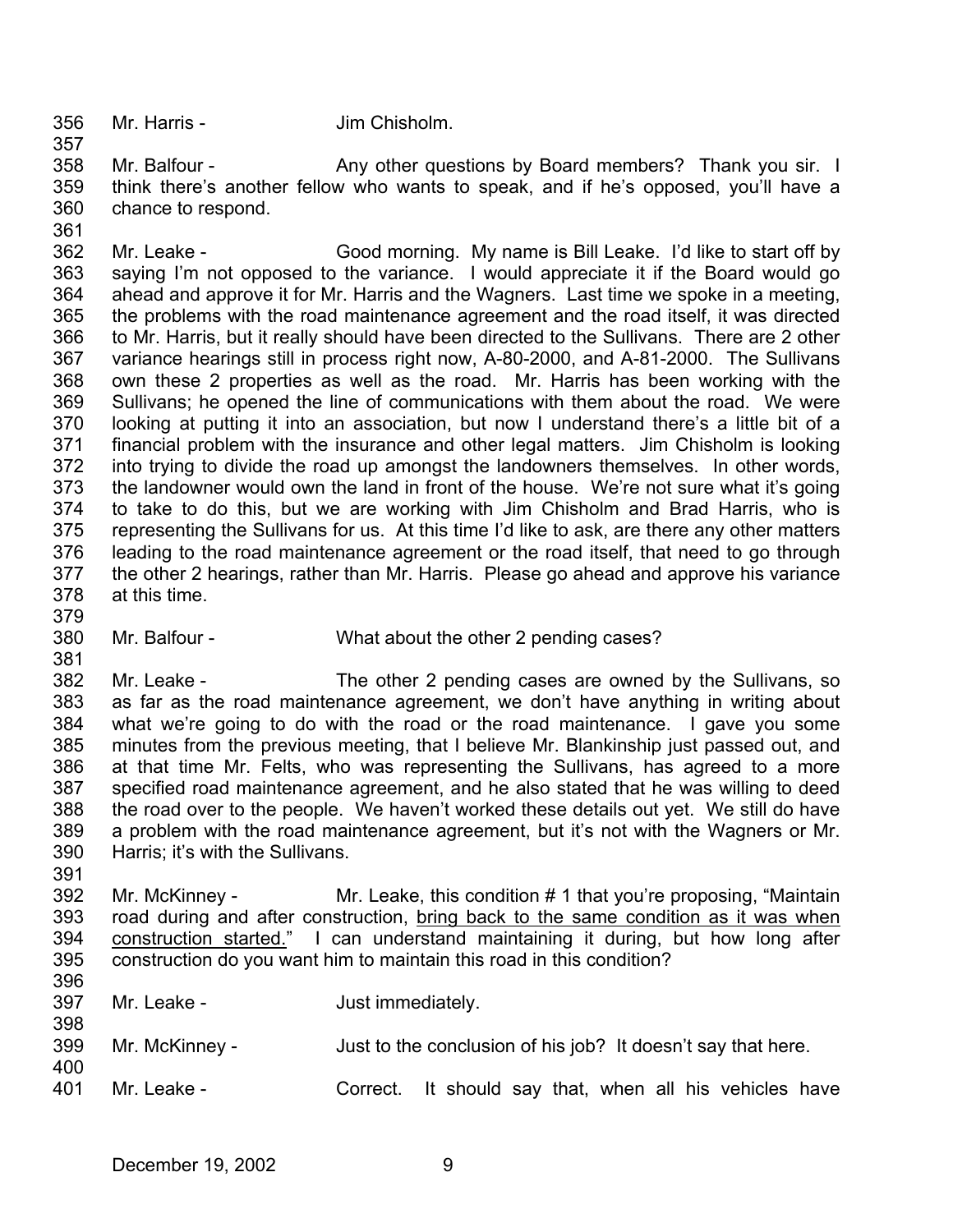402 403 finished coming up and down the road.

404 405 406 407 Mr. McKinney - When the material trucks and concrete trucks and so forth have finished, then bring it back to the condition it was in; then his part ceases except for his part of the road, whoever buys his property with the road maintenance agreement.

409 410 411 412 Mr. Leake - As far as the builder, just bring it up to where it was before he started. When all his construction is completed, then he'll be relieved of all obligations.

413 Mr. Balfour - I see you've thrown in "Drill deep wells" too.

415 416 417 Mr. Leake - That's from the last one too. At the 2 previous hearings for the Sullivans, it was the same way.

418 419 Mr. Nunnally - Looks like what we talked about with Mr. Felts in October of 2000, if this date's correct, a couple of years ago.

- 421 422 Mr. Leake - Che house is almost completed, and he hasn't started the other one yet.
- 424 425 426 Mr. Balfour - And you're saying you want us to kind of finish unfinished business from 2 years ago that apparently was left kind of open.
- 427 Mr. Wright - A variance is only good for a year.
- 429 Mr. Blankinship - They're under construction.
- 431 432 Mr. Leake - Yes sir, one house is under construction now; as a matter of fact, it's almost completed.
- 433 434 435 Mr. Kirkland - Mr. Blankinship, let me ask you a question. How many more pieces of land are on this road that can be developed?
- 437 438 439 440 441 Mr. Blankinship - Jim, do you want to show us the site? That kind of gives you an idea of road end there; it butts into that last lot. You can see where there is some room where a lot or 2 could still be cut out, but this will come pretty close to building out what's available.
- 442 Mr. Leake - If I may, there can only be a total of 8 houses on the road.
- 444 445 446 Mr. Kirkland - So here on this drawing we got with our packet, it had 2 or 3 more lots drawn down the line here. I didn't know whether this one here was accessible to that road or not.
- 447

443

408

414

420

423

428

430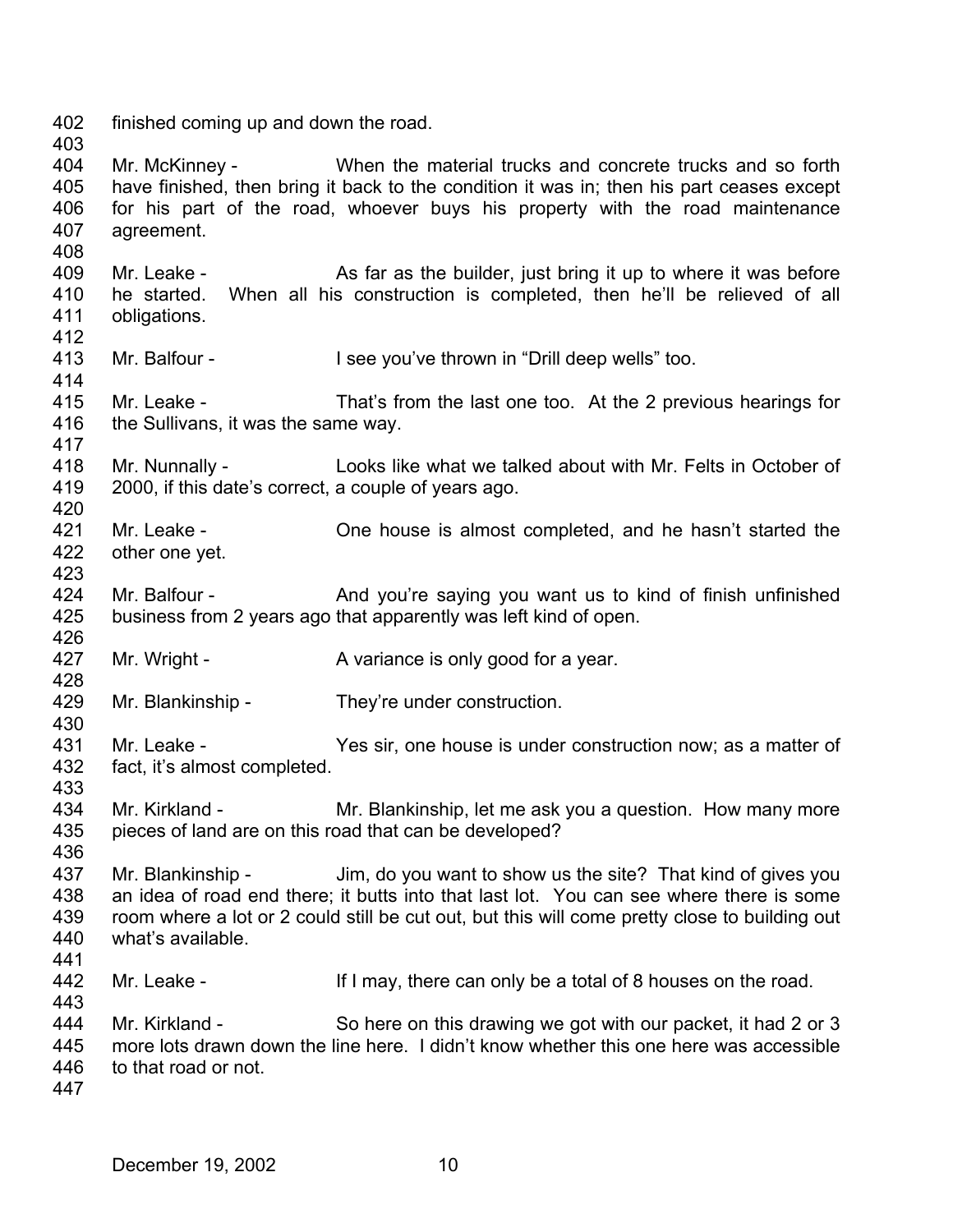448 449 450 451 452 453 454 455 456 457 458 459 460 461 462 463 464 465 466 467 468 469 470 471 472 473 474 475 476 477 478 479 480 481 482 483 484 485 486 487 488 489 490 491 492 493 Mr. Blankinship - You want to go to the aerial now Jim? Could be that someone wants to extend that road farther to the southeast. I suppose their maintenance agreement would wrap that up, would prevent ........... Mr. Kirkland - They might get one more in there. Mr. McKinney - Mr. Leake, how do you intend to enforce that 5 mile per hour speed limit? I don't think we can do that. Mr. Leake - I reckon "enforcement" was a bad choice of words. Mr. Harris could speak with all his contractors and contractors' employees. I'm not expecting him to stand out there and flag people down or anything, but at least advise all the construction people that there is a 5 mph speed limit on the road. Mr. McKinney - Wouldn't you like that posted? Mr. Leake - We have that posted now sir. And Tommy Day will flag them down if they go any faster. Mr. McKinney - Do they pay any attention to him? Mr. Leake - The Half the time. Mr. Balfour - Are you one of the owners along there now? Mr. Leake - The Yes I am. I'm right across the street from where this variance is, this particular place. Mr. Balfour - So you're basically asking us to add these restrictions to the restrictions already applicable, and then you're telling us if that's done, you're comfortable that you and the other landowners will be able to maintain the road with this agreement that you're working on? Mr. Leake - That we're working on, yes. Mr. Balfour - The Any other questions of Mr. Leake? Mr. Harris? Have you read his conditions? Mr. Harris - I don't know the conditions; I'm looking at last month's notes. Mr. Balfour - He has some he just handed out, that he asked us to add. You don't have those, is that what you're saying? That includes the 5 mph speed limit, the restrooms, deep wells, trash receptacles, and bringing the road back to the condition it is now, once they've finished construction. Mr. Harris - That's acceptable.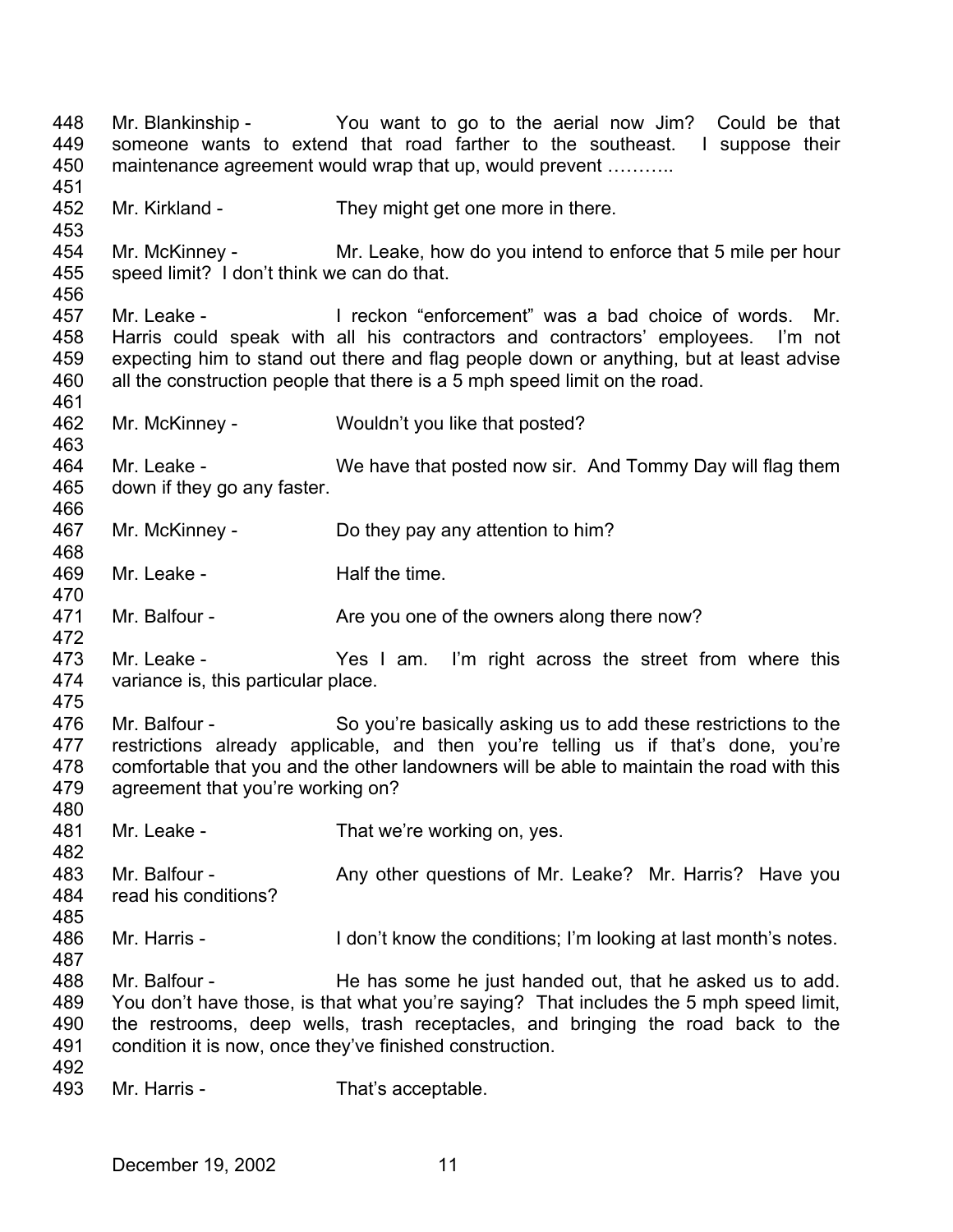| 494<br>495                             | Mr. Balfour -                                                                                                                                                                                                                                                                                      | All of them?                                                                                                                                                                                                                                                  |  |  |  |  |
|----------------------------------------|----------------------------------------------------------------------------------------------------------------------------------------------------------------------------------------------------------------------------------------------------------------------------------------------------|---------------------------------------------------------------------------------------------------------------------------------------------------------------------------------------------------------------------------------------------------------------|--|--|--|--|
| 496<br>497<br>498<br>499<br>500<br>501 | Mr. Harris -<br>The only thing that I would be glad to inform all our<br>subcontractors that there are children in the neighborhood, and please respect that. As<br>far as the road is concerned, if we do any damage to the road, we will take care of it and<br>make sure it is brought back up. |                                                                                                                                                                                                                                                               |  |  |  |  |
| 502<br>503                             | Mr. McKinney -                                                                                                                                                                                                                                                                                     | But change this first condition to "after you've completed."                                                                                                                                                                                                  |  |  |  |  |
| 504<br>505                             | Mr. Blankinship -                                                                                                                                                                                                                                                                                  | "At the time of the CO" is how I'll state it.                                                                                                                                                                                                                 |  |  |  |  |
| 506<br>507<br>508                      | Mr. Balfour -<br>add these 4 with the change in #1 we talked about.                                                                                                                                                                                                                                | Any other questions of Mr. Harris? Okay, if we pass it, we'll                                                                                                                                                                                                 |  |  |  |  |
| 509<br>510<br>511<br>512<br>513        | variance subject to the following conditions:                                                                                                                                                                                                                                                      | After an advertised public hearing and on a motion by Mr. Nunnally, seconded by Mr.<br>Kirkland, the Board granted application A-183-2002 for a variance to build a one-family<br>dwelling at 1601 Kimbrook Lane (Parcel 830-721-6259). The Board granted the |  |  |  |  |
| 514<br>515<br>516                      | 1.                                                                                                                                                                                                                                                                                                 | This variance applies only to the public street frontage requirement. All other<br>applicable regulations of the County Code shall remain in force.                                                                                                           |  |  |  |  |
| 517<br>518<br>519<br>520<br>521        | Approval of this request does not imply that a building permit will be issued.<br>2.<br>Building permit approval is contingent on Health Department requirements, including,<br>but not limited to, soil evaluation for a septic drainfield and reserve area, and approval<br>of a well location.  |                                                                                                                                                                                                                                                               |  |  |  |  |
| 522<br>523<br>524                      | 3.<br>access to the property has been obtained.                                                                                                                                                                                                                                                    | The applicant shall present proof with the building permit application that a legal                                                                                                                                                                           |  |  |  |  |
| 525<br>526<br>527<br>528               | 4.                                                                                                                                                                                                                                                                                                 | The owners of the property, and their heirs or assigns, shall accept responsibility<br>for maintaining access to the property until such a time as the access is improved to<br>County standards and accepted into the County road system for maintenance.    |  |  |  |  |
| 529<br>530<br>531<br>532<br>533        | 5.<br>water quality standards.                                                                                                                                                                                                                                                                     | At the time of building permit application, the applicant shall submit the<br>necessary information to the Department of Public Works to ensure compliance with the<br>requirements of the Chesapeake Bay Preservation Act and the code requirements for      |  |  |  |  |
| 534<br>535<br>536                      | 6.<br>Lane to its condition before the start of construction.                                                                                                                                                                                                                                      | Before a certificate of occupancy is issued, the applicants shall repair Kimbrook                                                                                                                                                                             |  |  |  |  |
| 537<br>538<br>539                      | 7.                                                                                                                                                                                                                                                                                                 | During construction the applicants shall do everything in their power to maintain a<br>speed limit of 5 mph for construction workers and vehicles.                                                                                                            |  |  |  |  |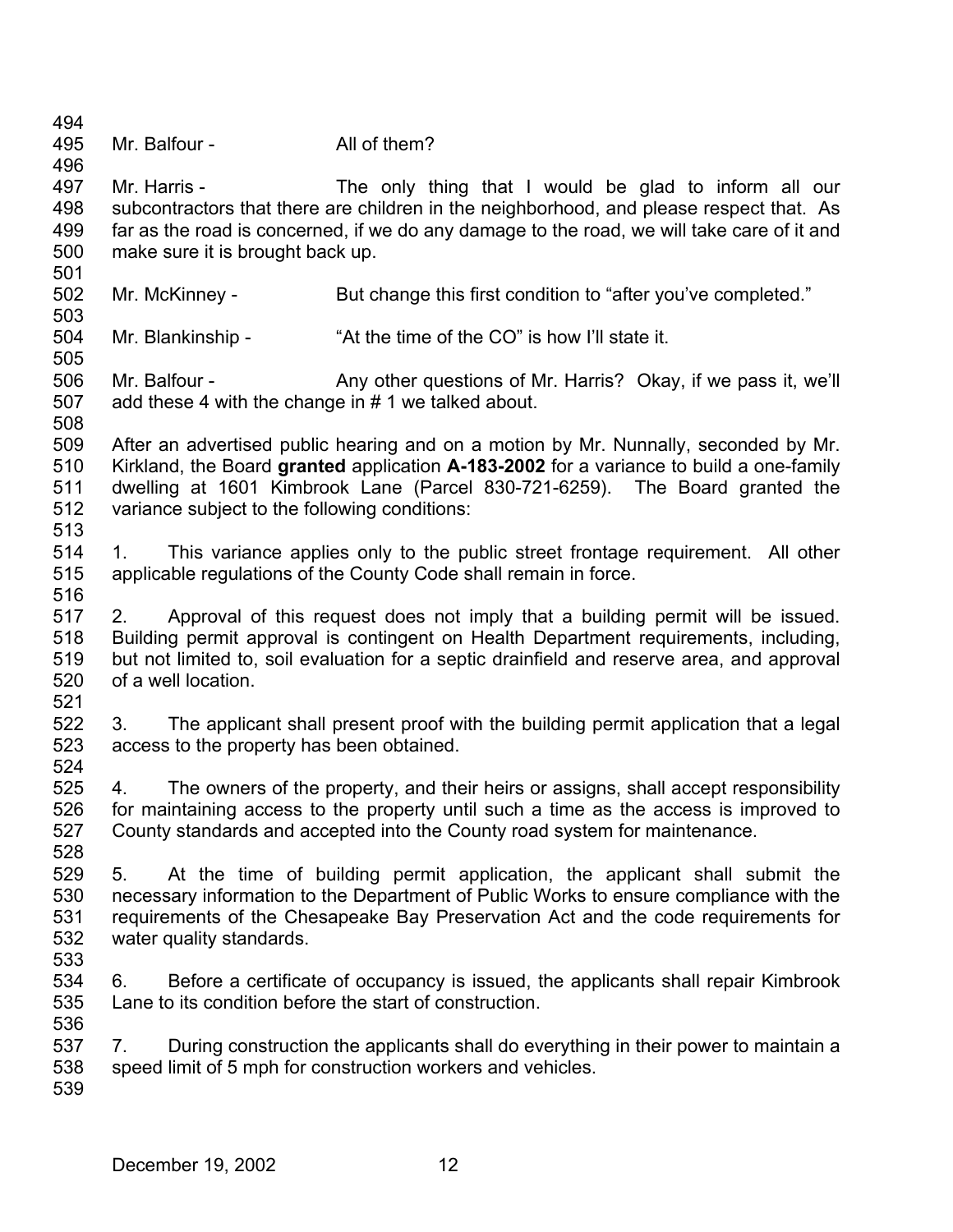540 541 8. During construction the applicants shall provide portable bathroom facilities for all construction workers.

542

545

543 544 9. During construction the applicants shall be responsible for keeping all trash in appropriate containers and keeping the ditches along Kimbrook Lane clean.

546 547 10. Any well drilled on the property shall be a deep well.

| 548 | Affirmative:  | Balfour, Kirkland, McKinney, Nunnally, Wright |  |
|-----|---------------|-----------------------------------------------|--|
|     | 549 Negative: |                                               |  |
| 550 | Absent:       |                                               |  |

551

552 553 554 555 556 557 The Board granted this request, as it found from the evidence presented that, due to the unique circumstances of the subject property, strict application of the County Code would produce undue hardship not generally shared by other properties in the area, and authorizing this variance will neither cause a substantial detriment to adjacent property nor materially impair the purpose of the zoning regulations.

- 558 559 560 561 562 563 564 **A -184-2002 AMY COLLEEN BASS** requests a variance from Section 24-94 of Chapter 24 of the County Code to build a screened porch at 6816 Edmonstone Avenue (Duntreath) (Parcel 764-740-3721), zoned R-3, One-family Residence District (Three Chopt). The rear yard setback is not met. The applicant proposes 35 feet rear yard setback, where the Code requires 40 feet rear yard setback. The applicant requests a variance of 5 feet rear yard setback.
- 565 566 567 568 Mr. Balfour - **Do** we have any others who intend to testify in this matter? Would you raise your right hand and be sworn please?
- 569 570 Mr. Blankinship - Do you swear that the testimony you are about to give is the truth, the whole truth, and nothing but the truth, so help you God?
- 571 572 573 574 575 576 577 578 Ms. Bass - I do. I'm Amy Colleen Bass, and I'm the owner of the property at 6816 Edmonstone Avenue. I have an approve plan to add an addition to the property, and I would like to add a 10' by 10' screened porch to the rear of that addition. As far as I know, there's no opposition. I have a sister who's had hip replacement surgery. She's going to be having knee replacement surgery, and I would like to have the screened porch the size that she can use during her recuperation and have easy access to the yard, to do some walking in the yard.
- 579
- 580 581 Mr. Balfour - Any questions by Board members?
- 582 Mr. Kirkland - Ms. Bass, what is the addition going to be?
- 583 584 585 Ms. Bass - It's going to be a bedroom and additional bath, and closet space of course.
	- December 19, 2002 13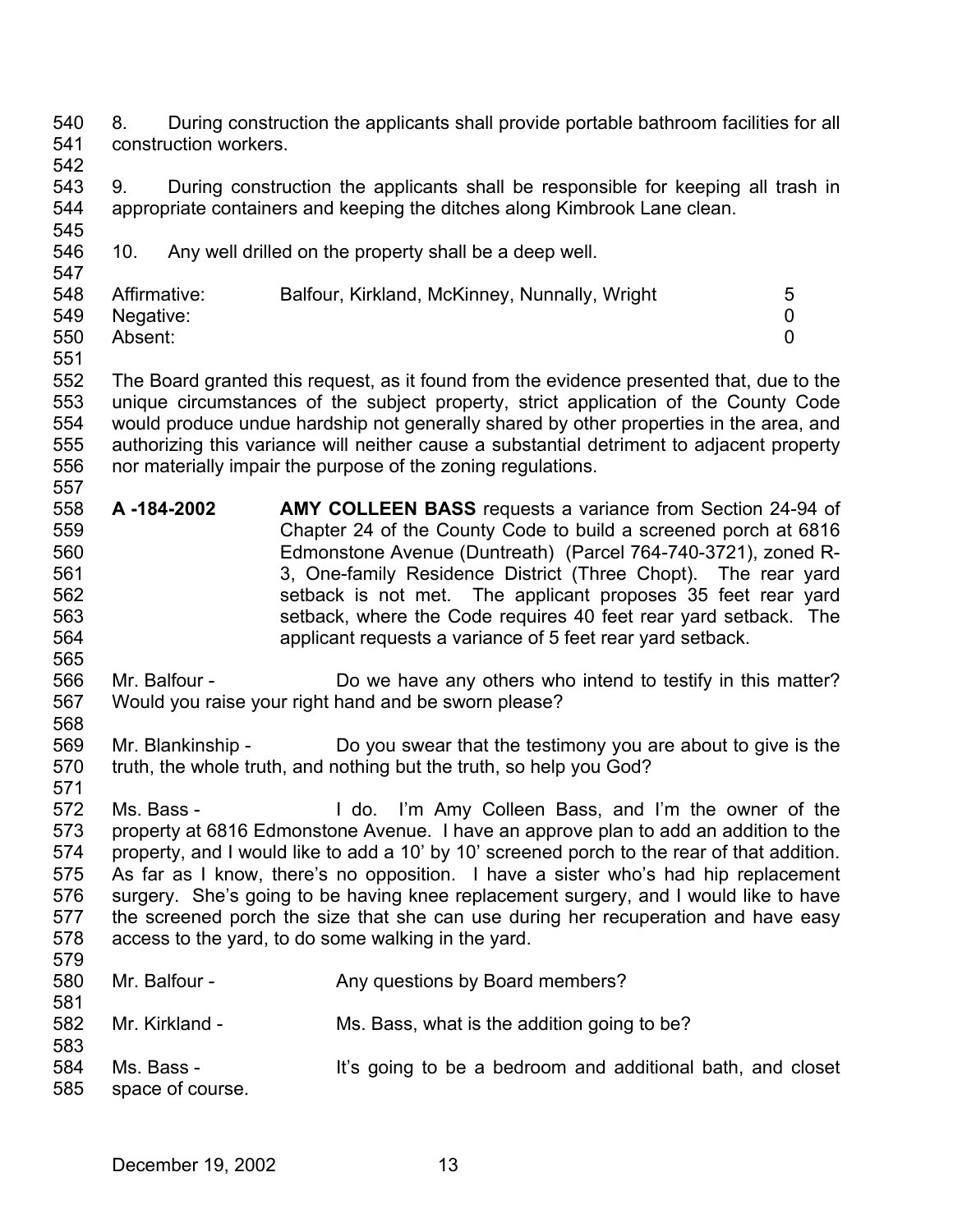586 587 588 589 590 591 592 593 594 595 596 597 598 599 600 601 602 603 604 605 606 607 608 609 610 611 612 613 614 615 616 617 618 619 620 621 622 623 624 625 626 627 628 629 630 631 Mr. Balfour - Where it says screened "deck," I guess that means screened "porch"? Ms. Bass - It's referred to both ways, but as far as I know, it's the same thing. Mr. Balfour - As to location anyway? Ms. Bass - Yes. Mr. Balfour - Any other questions by Board members? Mr. Wright - The Is there any screening between the rear of your property and the other property to the rear of you? Ms. Bass - The property to the rear has either a 6- or 7-foot privacy fence around that property. If they could see any part of the addition, it would be the roof. And there is also a line of trees across the back of the property. Mr. Blankinship - Jim, would you show photo 2. This is looking across the alley, trying to get a view of the back of the house. It's really very effectively screened. Ms. Bass - This is sort of the corner going towards Charles Street, and the trees on the right are how it is going toward the back of the property. Mr. Blankinship - We would consider that the side of the property. Mr. Balfour - Any other questions? Thank you ma'am. After an advertised public hearing and on a motion by Mr. Wright, seconded by Mr. McKinney, the Board **granted** application **A-184-2002** for a variance to build a screened porch at 6816 Edmonstone Avenue (Duntreath) (Parcel 764-740-3721). The Board granted the variance subject to the following conditions: 1. Only the improvements shown on the plan filed with the application may be constructed pursuant to this approval. Any additional improvements shall comply with the applicable regulations of the County Code. 2. The new construction shall match the existing dwelling as nearly as practical. Affirmative: Balfour, Kirkland, McKinney, Nunnally, Wright 5 Negative: 0 Absent: 0 The Board granted this request, as it found from the evidence presented that, due to the unique circumstances of the subject property, strict application of the County Code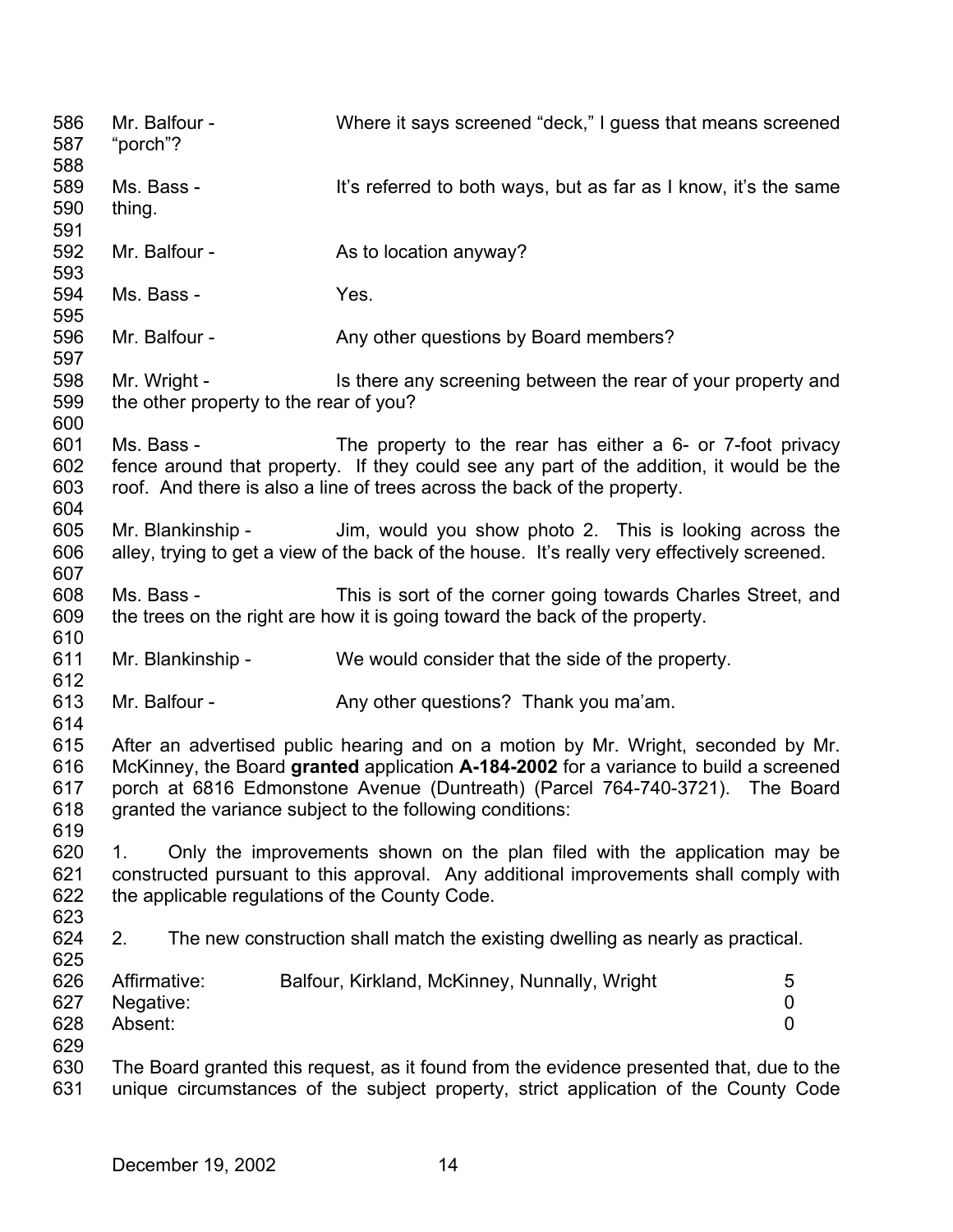632 633 634 635 would produce undue hardship not generally shared by other properties in the area, and authorizing this variance will neither cause a substantial detriment to adjacent property nor materially impair the purpose of the zoning regulations.

636 637 638 639 640 641 642 643 **A -185-2002 THOMAS AND LYNN MEDLEY** request a variance from Section 24-94 of Chapter 24 of the County Code to build a sunroom over the existing deck at 10201 Meadbrook Court (Raintree North) (Parcel 743-752-6013), zoned R-3, One-family Residence District (Tuckahoe). The rear yard setback is not met. The applicants have 30 feet rear yard setback, where the Code requires 40 feet rear yard setback. The applicants request a variance of 10 feet rear yard setback.

645 646 Mr. Balfour - Do we have any others who intend to testify in this matter? Would you raise your right hand and be sworn please?

648 649 650 Mr. Blankinship - Do you swear that the testimony you are about to give is the truth, the whole truth, and nothing but the truth, so help you God?

651 652 653 654 655 656 657 658 659 660 661 Mr. Medley - I do. I am Thomas Medley. The rear setback is not met. We would like to turn our deck into a sunroom, and we need a 40-foot setback from the sunroom. As you can see, the right rear corner of the deck only has 30 feet to the rear property line. The left corner of the deck has more than 40 feet, so it's because the back property line is at an angle that I need a variance. I do have trees behind the house. I have a playground behind the house between my neighbor and me. There's already an existing deck there, that's primarily used for recreation or entertaining, so as far as my neighbors are concerned, that entertaining would be going on inside, rather than outside, if I built the sunroom. So we're requesting a variance of 10 feet to turn the deck into a sunroom.

662 663 Mr. Wright - The sunroom will be the same size as the deck?

664 Mr. Medley - Exactly the same size as the deck.

666 Mr. Wright - I'd say you have an odd-shaped lot, don't you?

667 668 669 670 671 Mr. Balfour - You're also saying your wild parties, your neighbors can't see because you'll be inside now, is that right? Any other questions of Mr. Medley? Thank you sir.

672 673 674 675 676 After an advertised public hearing and on a motion by Mr. Wright, seconded by Mr. McKinney, the Board **granted** application **A-185-2002** for a variance to build a sunroom over the existing deck at 10201 Meadbrook Court (Raintree North) (Parcel 743-752- 6013). The Board granted the variance subject to the following conditions:

644

647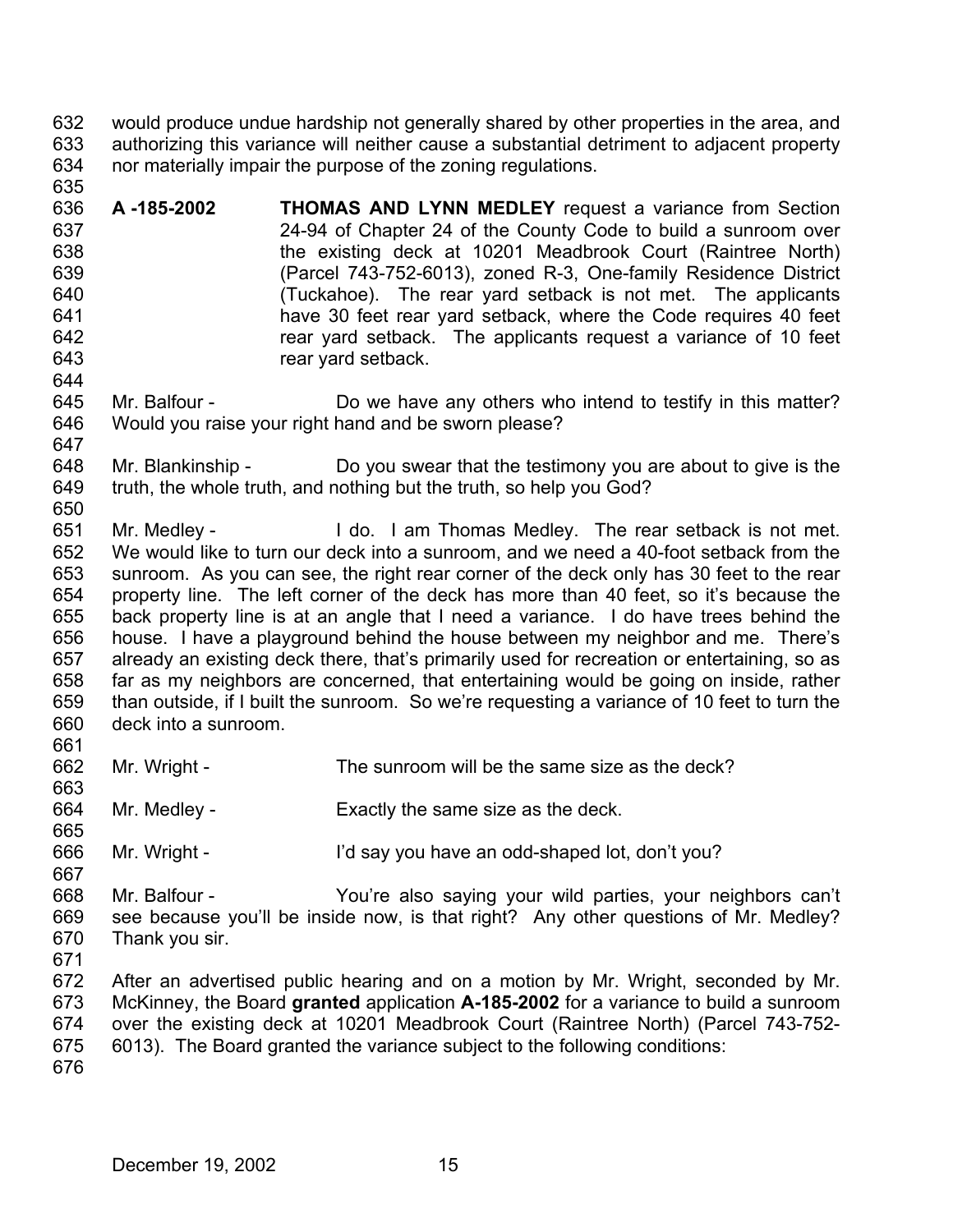677 678 679 680 681 1. Only the addition shown on the plan filed with the application may be constructed pursuant to this approval. No substantial changes or additions to the layout may be made without the approval of the Board of Zoning Appeals. Any additional improvements shall comply with the applicable regulations of the County Code.

682 2. The new construction shall match the existing dwelling as nearly as practical.

| 684 | Affirmative:  | Balfour, Kirkland, McKinney, Nunnally, Wright |  |
|-----|---------------|-----------------------------------------------|--|
|     | 685 Negative: |                                               |  |
| 686 | Absent:       |                                               |  |

688 689 690 691 692 693 The Board granted this request, as it found from the evidence presented that, due to the unique circumstances of the subject property, strict application of the County Code would produce undue hardship not generally shared by other properties in the area, and authorizing this variance will neither cause a substantial detriment to adjacent property nor materially impair the purpose of the zoning regulations.

- 694 695 696 697 698 699 700 701 **A -186-2002 MR. AND MRS. WILLIAM L. BARNES** request a variance from Section 24-94 of Chapter 24 of the County Code to build an addition at 2312 Raymond Avenue (Rocky Branch Farms) (Parcel 775-757-1711), zoned R-3, One-family Residence District (Brookland). The front yard setback is not met. The applicants propose 35.9 feet front yard setback, where the Code requires 40 feet front yard setback. The applicants request a variance of 4.1 feet front yard setback.
- 703 704 705 Mr. Balfour - **Do** we have any others who intend to testify in this matter? Would you raise your right hand and be sworn please?
- 706 707 Mr. Blankinship - Do you swear that the testimony you are about to give is the truth, the whole truth, and nothing but the truth, so help you God?
- 708

702

683

687

709 710 711 712 713 714 715 716 717 Mr. Rhoades - I do. Good morning Mr. Chairman, members of the Board. My name's Richard Rhoades. I'm with Hanover Custom Builders; we're Class A general contractors, representing the Barnes. Basically, there is no other space on the property to add the bedroom for an aging parent. That's what our intention is, to build a bedroom in, and an extra bath, and I think it's about a 4-foot variance we're requesting. There's an easement on the back of the property for Vepco, and it takes up the whole back yard, so basically there's no other place to do the addition that would have less impact.

| 718 | Mr. Wright -       |  | Looks like that easement runs right up to the rear of the |  |  |  |  |
|-----|--------------------|--|-----------------------------------------------------------|--|--|--|--|
| 719 | house, doesn't it? |  |                                                           |  |  |  |  |
| 720 |                    |  |                                                           |  |  |  |  |
| 721 | Mr. Rhoades -      |  | Yes it does, a bit unusual I think.                       |  |  |  |  |
| 722 |                    |  |                                                           |  |  |  |  |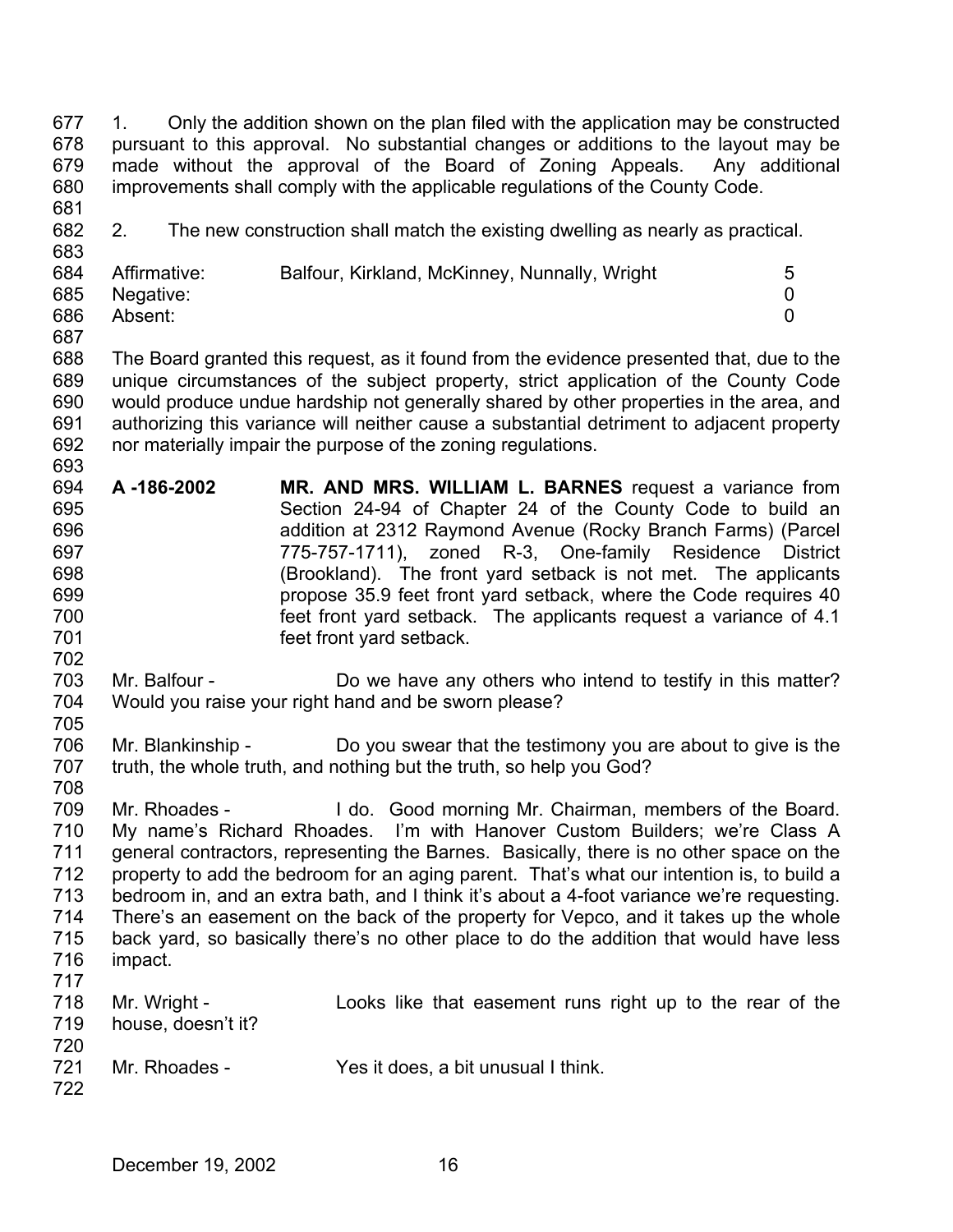723 724 725 726 727 728 729 730 731 732 733 734 735 736 737 738 739 740 741 742 743 744 745 746 747 748 749 750 751 752 753 754 755 756 757 758 759 760 761 762 763 764 765 766 767 768 Mr. Wright - You cannot build in that easement, is that correct? Mr. Rhoades - That's right. Mr. Wright - What type of construction would this be? Mr. Rhoades - It would be brick foundation. There is siding on the wing that comes out there now, so we will do brick foundation, vinyl siding, to match what's there now. Mr. Wright - This is to be a bedroom you say? Mr. Rhoades - It's a bedroom and bath, and we also have a porch extending over for an outside entry, but the porch part really is within the restrictions, so we don't need a variance to build the porch. Mr. Wright - Would you have access from the inside to this room? Mr. Rhoades - Yes. Mr. Balfour - The Is the new porch going to extend over into the existing porch? Mr. Rhoades - Yes it would. Mr. Balfour -  $\blacksquare$  And there's no entrance to the back of the house now – oh, there it is, I see it on the left. Mr. Rhoades - Actually right now there's some question as to whether we would build the porch right away, for financial reasons. Mr. McKinney - Are additions better than garages? Mr. Rhoades - Well, it depends on the need sir. We do a lot of garages. Mr. Balfour - Any other questions? Thank you sir. After an advertised public hearing and on a motion by Mr. Kirkland, seconded by Mr. Nunnally, the Board **granted** application **A-186-2002** for a variance to an addition at 2312 Raymond Avenue (Rocky Branch Farms) (Parcel 775-757-1711). The Board granted the variance subject to the following conditions: 1. Only the improvements shown on the plan filed with the application may be constructed pursuant to this approval. No substantial changes or additions to the layout may be made without the approval of the Board of Zoning Appeals. Any additional improvements shall comply with the applicable regulations of the County Code.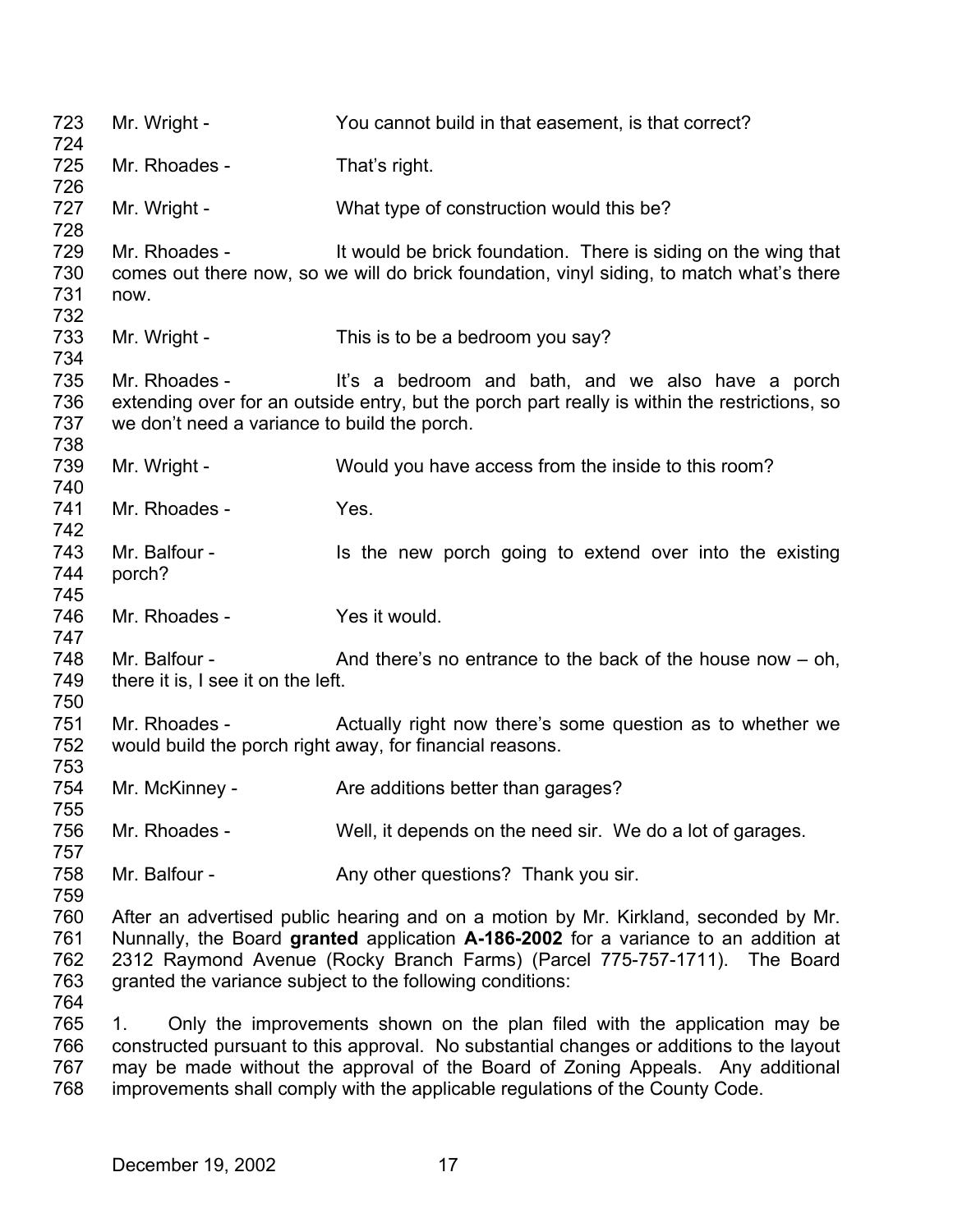769

770 771 2. The new construction shall match the existing dwelling as nearly as practical.

| .   |               |                                               |   |
|-----|---------------|-----------------------------------------------|---|
| 772 | Affirmative:  | Balfour, Kirkland, McKinney, Nunnally, Wright | 5 |
|     | 773 Negative: |                                               |   |
| 774 | Absent:       |                                               |   |
| 775 |               |                                               |   |

776 777 778 779 780 781 The Board granted this request, as it found from the evidence presented that, due to the unique circumstances of the subject property, strict application of the County Code would produce undue hardship not generally shared by other properties in the area, and authorizing this variance will neither cause a substantial detriment to adjacent property nor materially impair the purpose of the zoning regulations.

- 782 783 784 785 786 787 788 789 **A -187-2002 RICHARD S. PECK** requests a variance from Section 24-95(i)(2) of Chapter 24 of the County Code to build a garage at 2921 Battery Avenue (Parkdale) (Parcel 776-744-5635), zoned R-4, One-family Residence District (Brookland). The accessory structure size requirement is not met. The applicant proposes accessory structures totaling 896 square feet, where the Code allows accessory structures of 683 square feet. The applicant requests a variance of 213 square feet.
- 791 792 793 Mr. Balfour - Do we have any others who intend to testify in this matter? Would you raise your right hand and be sworn please?
- 794 795 796 Mr. Blankinship - Do you swear that the testimony you are about to give is the truth, the whole truth, and nothing but the truth, so help you God?
- 797 Mr. Peck - I do. Richard S. Peck.
- 798 799 800 Mr. Balfour - All right, Mr. Peck, I think you just bought this property a few months ago.
- 801

790

802 803 804 805 806 807 808 809 810 811 812 813 814 Mr. Peck - The Yes sir, we closed Labor Day weekend. I would like permission to build a 2-car, 24' by 24' brick garage, with a 5/12 pitched roof, to maintain a low profile, (I'm assuming you have been given some plans to this), at the end of my driveway, so that it can be used as a daily garage for my wife's 2 cars. The house was sold to me with a 1 <sup>1</sup>/<sub>2</sub>-car garage, which I really deem almost unusable as a garage. It's set well back in the middle of the back yard. There's no driveway going to it. I do have future plans, if allowed to keep that garage, is to convert it sometime into a seasonal recreation room or something. Currently, it was never finished; it has no electricity or anything. But I do want to build one with a brick exterior so that it will match the architecture of my home and others in the area. I've got a privacy fence that I've recently built around the entire back yard. I plan on reconfiguring the part of it at the end of the driveway to run it from the house to the garage, so that I can extend the driveway directly up to the garage door. I've got a contract with a builder to build the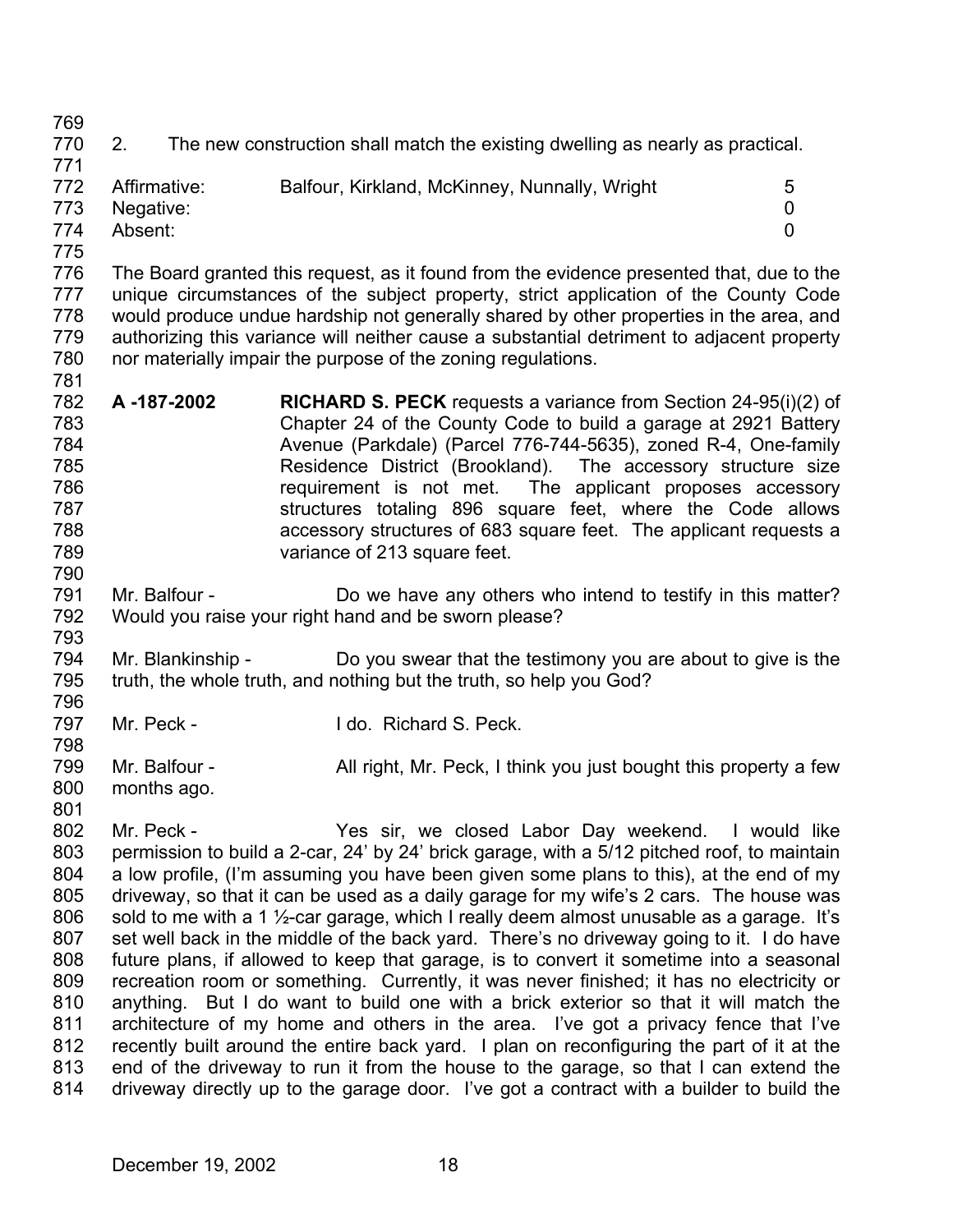815 816 817 818 garage; it will be very aesthetic to the neighborhood. Spoke with a few of my neighbors. As far as I know, there's no opposition from anyone. Several spoke in favor of it; they've been impressed with everything I've done to the property up to this point. Are there any questions?

819

820 821 822 823 Mr. Balfour - Looks like the frame shed, as they call it on your plans, is what you're talking about as a garage, 16' by 20'? And looks like there's a garage already in the building behind you, is that right, from the picture? Your neighbor behind you already has a garage?

824

832

835

841

825 826 827 828 829 830 831 Mr. Peck - Yes sir. Yes, the neighbor behind me does, on Oakland Avenue. Most of the lots in the neighborhood are about 66 feet wide. Mine measures 113 feet; it's actually all of lot 28 and 2/3 of lot 29. Therefore, with the variance, I would still be using less than 5% of my lot for accessory buildings, whereas the Code allows for up to 9% of that. It would still meet all other zoning requirements. With the garage, it would still be 10 feet setback from the sideline, 65 setback from the rear line, over 80 feet from the street.

833 834 Mr. Kirkland - Mr. Peck, when you purchased this dwelling, the frame shed was there? Is it on skids? I can't tell because I can't see.

836 837 838 839 840 Mr. Peck - No, it's on a very nice slab that sits about 8-10 inches off the ground. It was built, to the best of my knowledge, I talked to the person I purchased the home from, -- I believe it was built in the summer of 2000, by a contractor. It would be used in the future, eventually converted into a seasonal rec room area with storage above it.

842 843 844 Mr. Kirkland - Were you told at the time you bought it, that if you ever wanted to add any additional buildings, you would have to get a variance from Henrico County?

846 Mr. Peck - No, I was not.

847

845

848 Mr. Balfour - Any other questions by Board members? Thank you sir.

849 850 851 852 853 After an advertised public hearing and on a motion by Mr. Kirkland, seconded by Mr. Nunnally, the Board **granted** application **A-187-2002** for a variance to build a garage at 2921 Battery Avenue (Parkdale) (Parcel 776-744-5635). The Board granted the variance subject to the following condition:

854

855 856 857 858 859 1. Only the improvements shown on the plan filed with the application may be constructed pursuant to this approval. No substantial changes or additions to the layout may be made without the approval of the Board of Zoning Appeals. Any additional improvements shall comply with the applicable regulations of the County Code.

860 Affirmative: Balfour, Kirkland, McKinney, Nunnally, Wright 5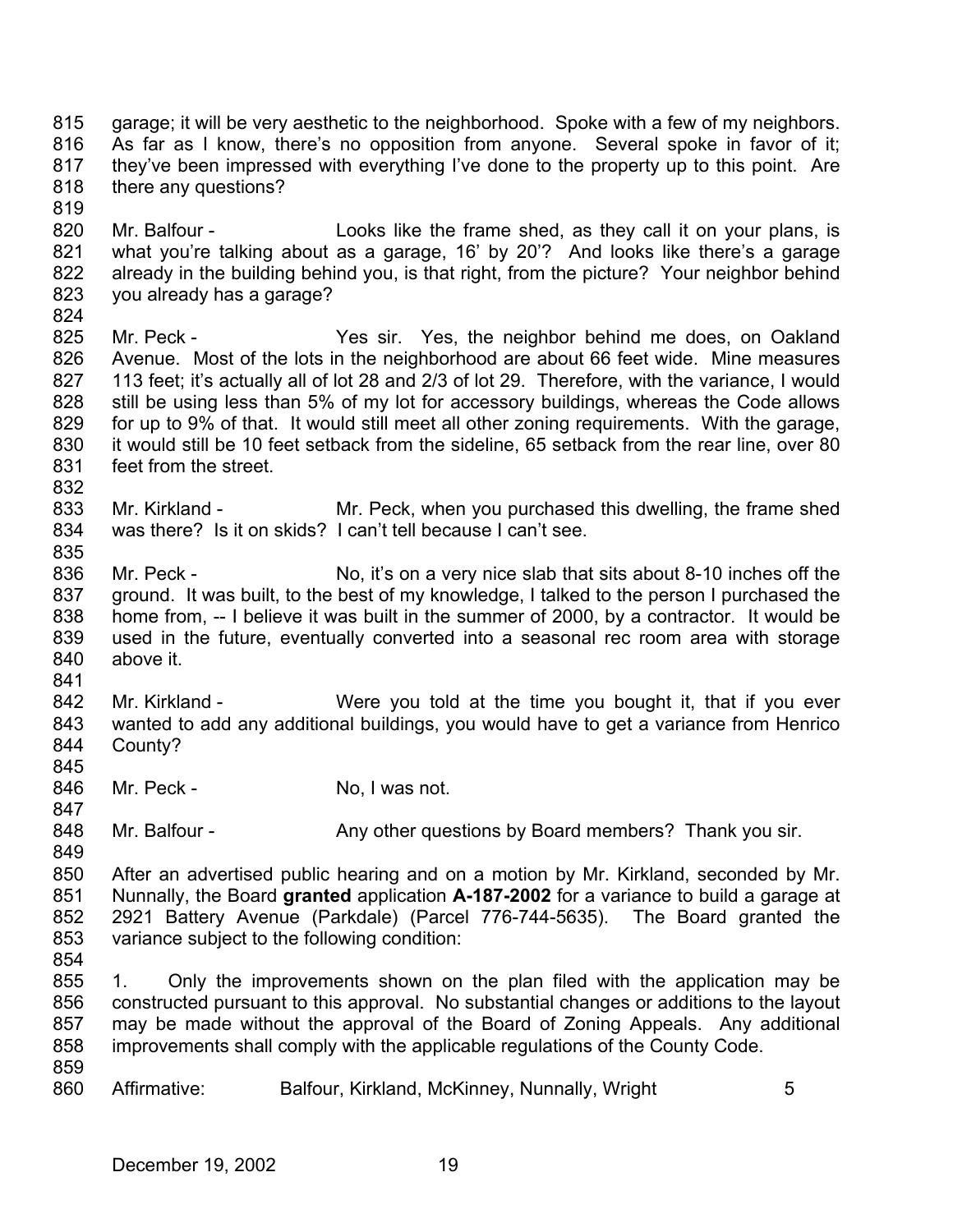| 862 | Absent:           | 0                                                                                         |  |
|-----|-------------------|-------------------------------------------------------------------------------------------|--|
| 863 |                   |                                                                                           |  |
| 864 |                   | The Board granted this request, as it found from the evidence presented that, due to the  |  |
| 865 |                   | unique circumstances of the subject property, strict application of the County Code       |  |
| 866 |                   | would produce undue hardship not generally shared by other properties in the area, and    |  |
| 867 |                   | authorizing this variance will neither cause a substantial detriment to adjacent property |  |
| 868 |                   | nor materially impair the purpose of the zoning regulations.                              |  |
| 869 |                   |                                                                                           |  |
| 870 | Mr. Blankinship - | The next 2 are companion cases, Mr. Chairman.                                             |  |
| 871 |                   |                                                                                           |  |
| 872 | UP-38-2002        | GILLIES CREEK INDUSTRIAL RECYCLING, LLC requests a                                        |  |
| 873 |                   | conditional use permit pursuant to Sections 24-52(d) and 24-103 of                        |  |
| 874 |                   | Chapter 24 of the County Code to extract materials from the earth                         |  |
| 875 |                   | at 2980 Meadow Road (Parcel 843-720-7272), zoned A-1,                                     |  |
| 876 |                   | Agricultural District (Varina).                                                           |  |
| 877 |                   |                                                                                           |  |
| 878 | UP-39-2002        | GILLIES CREEK INDUSTRIAL RECYCLING, LLC requests a                                        |  |
| 879 |                   | temporary conditional use permit pursuant to Section $24-116(c)(1)$                       |  |

Negative: 0

- ୪7 880 881 882 883 ry conditional use permit pursuant to Section 24-116(c)(1) of Chapter 24 of the County Code to process and sell topsoil at 2980 Meadow Road (Parcel 843-720-7272), zoned A-1, Agricultural District (Varina).
- 884 885 886 Mr. Balfour - Anyone besides Mr. Deal expected to testify in this matter? Would you raise your right hand and be sworn please?
- 887 888 889 Mr. Blankinship - Do you swear that the testimony you are about to give is the truth, the whole truth, and nothing but the truth, so help you God?
- 890 891 892 893 894 895 896 897 898 899 900 901 902 903 Mr. Deal - The Mull do sir. My name is John Deal, and I represent the landowner, Mr. Leber, who owns JJ&B Sand & Gravel, which is the owner, and I represent J. E. Liesfeld, Contractor Inc., that owns Gillies Creek Industrial Recycling. As you gentlemen know, before I get into the site, we've read your conditions on the mining permit, case UP-38-02. On the time, we would like for the time to be 7:00 to 5:30 at all times, daylight saving time and regular time, we'd like 7:00 to 5:30, Monday through Friday, on Saturday, 7:00 to 3:30, and of course there will be no activity on the site on Sunday. So what we're asking for time-wise is 7:00 to 5:30 at all times, daylight saving time and eastern standard time, and Saturday, 7:00 to 3:30. We would also like to add three different conditions to your conditions, if you would permit us to. I've talked to Mrs. Eggers, who lives in Florida, who owns the land next door, a long-term friend of mine, and I've talked to the homeowners association down there on Meadowbridge Road, on Meadow Road, and what we would like to add is 3 conditions.
- 904 905 906 First, is there will be 2 speed bumps, between the site to be filled on that long shoot of the road. If you'll look at your map here, you'll see that the green is the site to be mined, and it's a site to be applicable to both of these cases. The trucks leave out of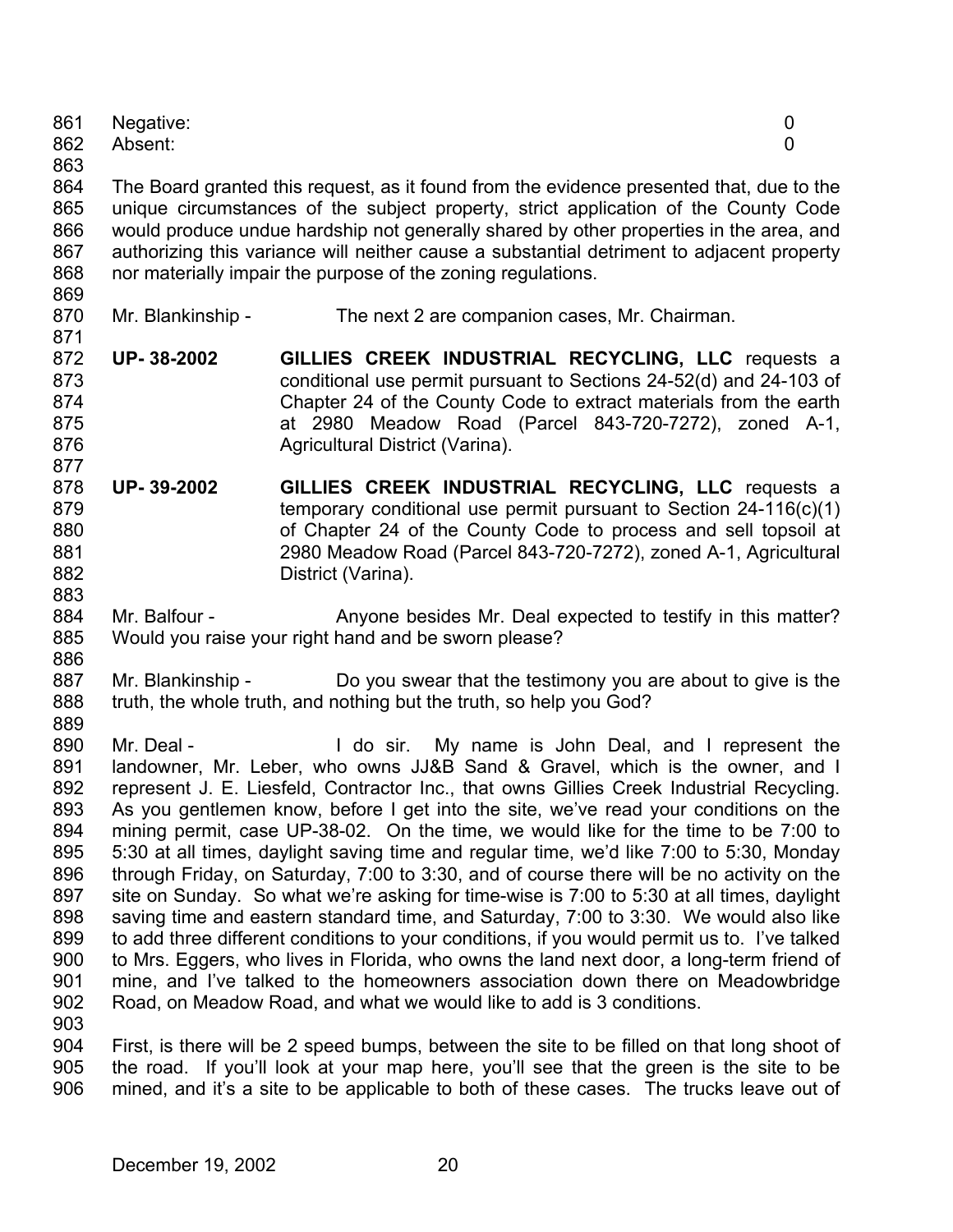907 908 909 910 911 the green area to go to the right, I guess that would be to the east here, and then down a road running adjacent, all the way to Meadow Road. We'd like to locate a couple or three speed bumps on that road. Mrs. Eggers Estate, that she's the Trust of, owns the land on the right, and she said that she would like to have that done. I told her we'd have no problem asking for that.

912

913 914 915 916 917 We also suggested that there be a speed limit sign as the truckers leave the property, as they have to turn to the right; they cannot turn to the left to go towards Williamsburg Road. That's already prearranged as the entrance is built. Just as they take a right to go out of the property, we would or the County could, erect a speed limit sign there for the truckers to see.

918

919 920 921 922 923 924 925 Thirdly, I had told Mrs. Eggers that I would ask this Board to ask the County to enforce the speed limit on that road. As a part of that, you come over I-295 when you come into this site. You have to approach the site from the other side of I-295 and come in this way. Also put a speed limit sign at the Meadow Road end of the I-295 bridge, so there's no mistake as to what the speed limit is for vehicles on Meadow Road between I-295 and the site.

- 926 927 928 So a sign going out of the property, a sign for vehicles coming into the property, and 3 speed bumps. So we would like to add those conditions, and that's what we told the neighbors that we would do.
- 930 931 932 Mr. Nunnally - Mr. Deal, since you're talking about these conditions, I notice that you're asking for a 4-year permit.
- 933 934 Mr. Deal - Yes sir, on the processing of topsoil – might I explain why sir?
- 935

- 936 937 938 939 940 Mr. Nunnally - Yes, you can explain why, but let me get through first. I've been on this Board for 27 years, and we've never issued a 4-year permit, so I don't think you stand a chance of getting that, as far as I'm concerned, not I don't know about the other members of the Board.
- 941 942 943 944 945 946 947 948 949 950 951 952 Mr. Deal - Now I've got something that might be acceptable to you, and I'd like to tell you why that we would ask for a 4-year permit. Right now there remains about thirteen acres of this property that needs to be filled, top soiled and fertilized. We had a horror story several years ago with one operator who was on the property, who didn't do anything that he said he would do, occupied the property, and gave nothing but headaches to the County. Then we finally had him taken off the property, and another gentleman came, and for the last couple of years, Mr. Anderson has tried to do what's right. I've got to give Mr. Anderson credit – he ran out of capital, but he his demeanor with the neighbors was excellent; he just ran out of capital. What we're left with is about 8  $\frac{1}{2}$  acres of property that was mined by West Sand and Gravel years ago, that, if you'll look at the plans that were submitted with this, you'll see that the lower end of that site is a dam that's been built, a reservoir rather, to hold the water before it runs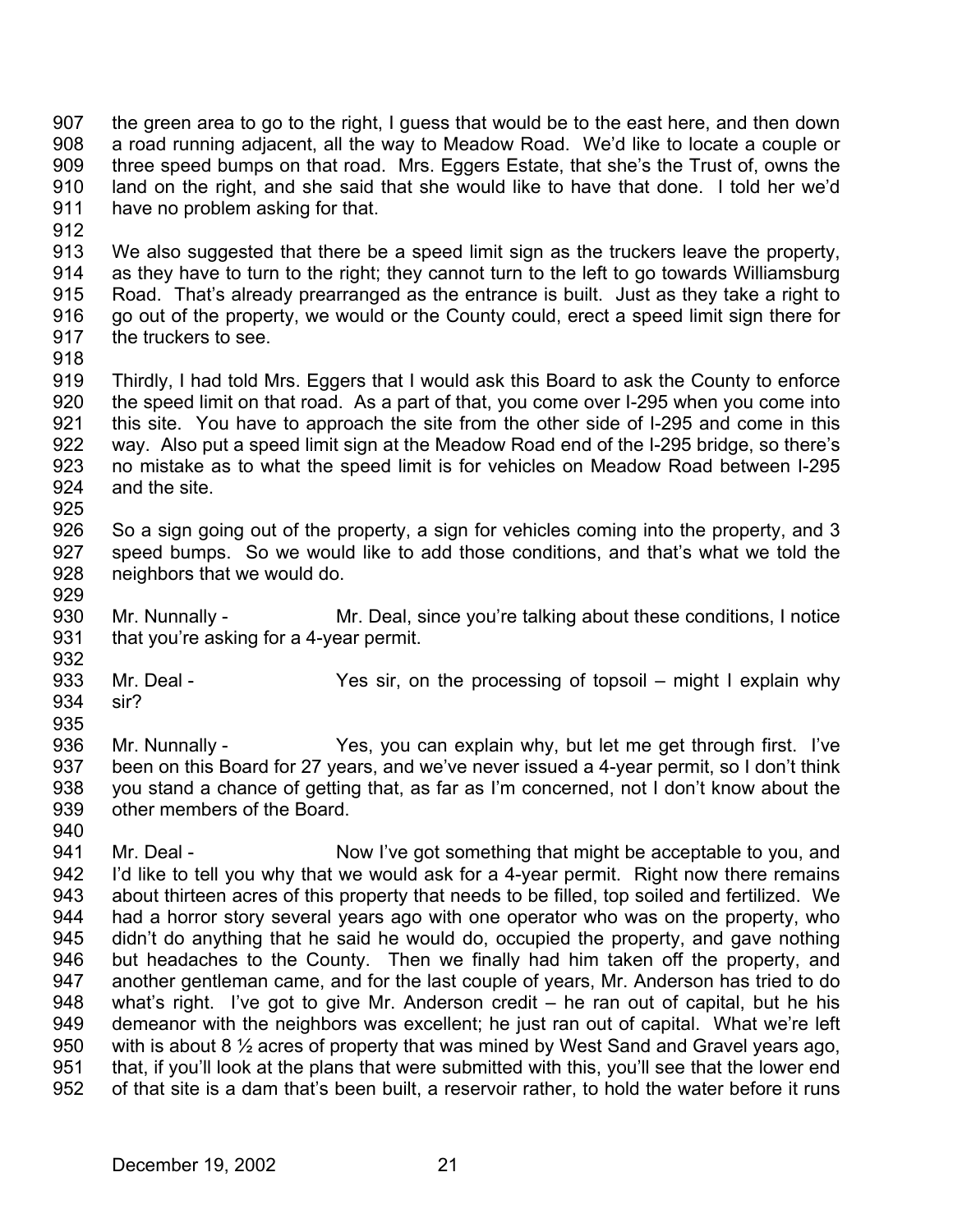953 954 955 956 957 958 959 960 961 into the Chickahominy River. Given economic conditions, the building business around here drives the whole thing, the use for this fill. Mr. Liesfeld said he was willing to come in, fill the property in 4 years and be out in 4 years. If the economy is good, he may be out in less than 4 years. But to make it profitable for him to come, and to fill here, he needs to be able to process topsoil too. If he can have the right to process topsoil on this property for a 4-year period of time, he can fill those holes, given a decent economy; it would be topsoil seeded, fertilized and gone. That is also Mr. Leber's wish, the property owner who's here today. Mr. Leber's at that point in his life that he wants to be finished with having to deal with the County about this property.

962

965

963 964 Mr. Nunnally - **How about the property you have on Darbytown Road that's** processing the topsoil now?

966 967 968 969 970 971 972 973 974 975 976 977 978 979 980 981 982 983 984 985 986 987 988 989 990 991 992 993 994 995 996 997 998 Mr. Deal - You mean on Masonic Lane? Gillies Creek has a site on Masonic Lane, by the railroad tracks there. What he wants that for, is for processing and those things, because it has an industrial zoning on it. This property here, obviously, does not have industrial zoning, that's why we've applied for this use permit. If he can handle his topsoil here, this site will allow his Masonic site land a much longer life, because he's using up his air space, if you will, on the Masonic Lane site. What he wants to do is to be able to use this to put volume in, and then move forward. I know this Board doesn't like to grant 4-year temporary conditional use permits. I understand that; we discussed that with Mr. Blankinship and the other people in the Planning staff. What I'm suggesting is this. I'm standing before you today telling you that Mr. Liesfeld is saying "in 4 years if I can get in there and process topsoil, I can finish the entire site, given anywhere near a decent economy. And he's willing to come back at the end of 2 years. I know you don't like to; I don't know if the law will even allow you to renew a permit; I don't think it will; I don't think so. What we're saying is, "give us a 4; let us come back in 2 and stand before you, and if we haven't done, Liesfeld hasn't done what he said he would do, then that's the end of the permit. And then it's not a blanket 4-year letting of a temporary use permit. We're saying we will come back and stand here in 2 years and let Mr. Blankinship tell you if they've behaved themselves or haven't behaved themselves and are making good progress or not. Here's the problem we've got, gentlemen, under the bonding requirements that the County has, the amount of the bonds are nowhere near enough to fill and complete that site, nowhere near enough. And here we have an operator who says he'll come in, has the business to do it in a decent economy, and he can finish this thing and it's done once and for all forever, and there's no more use permits of any kind for this property; it's done. That's what we would like to do. We're not asking – I'm put in the position legally where I have to ask for 4, because he says it's going to take that long to fill it. However you gentlemen only like a 2-year, and I understand that. What we're saying is we'll cut the 4 back to 2 if we're not doing what we said we'll do. And we're not asking for a renewal of it, because I don't know that we can do that, so the only way I know to ask for it is, to ask for 4. If we behave ourselves when we come back, the 4 stays in place; if we haven't behaved ourselves when I come back, then the 4 is 2. And it allows this site to be finished, because I know this site creates problems, not only with the County, but also with the state of Virginia, and this site, the run-off goes directly into the Chickahominy River.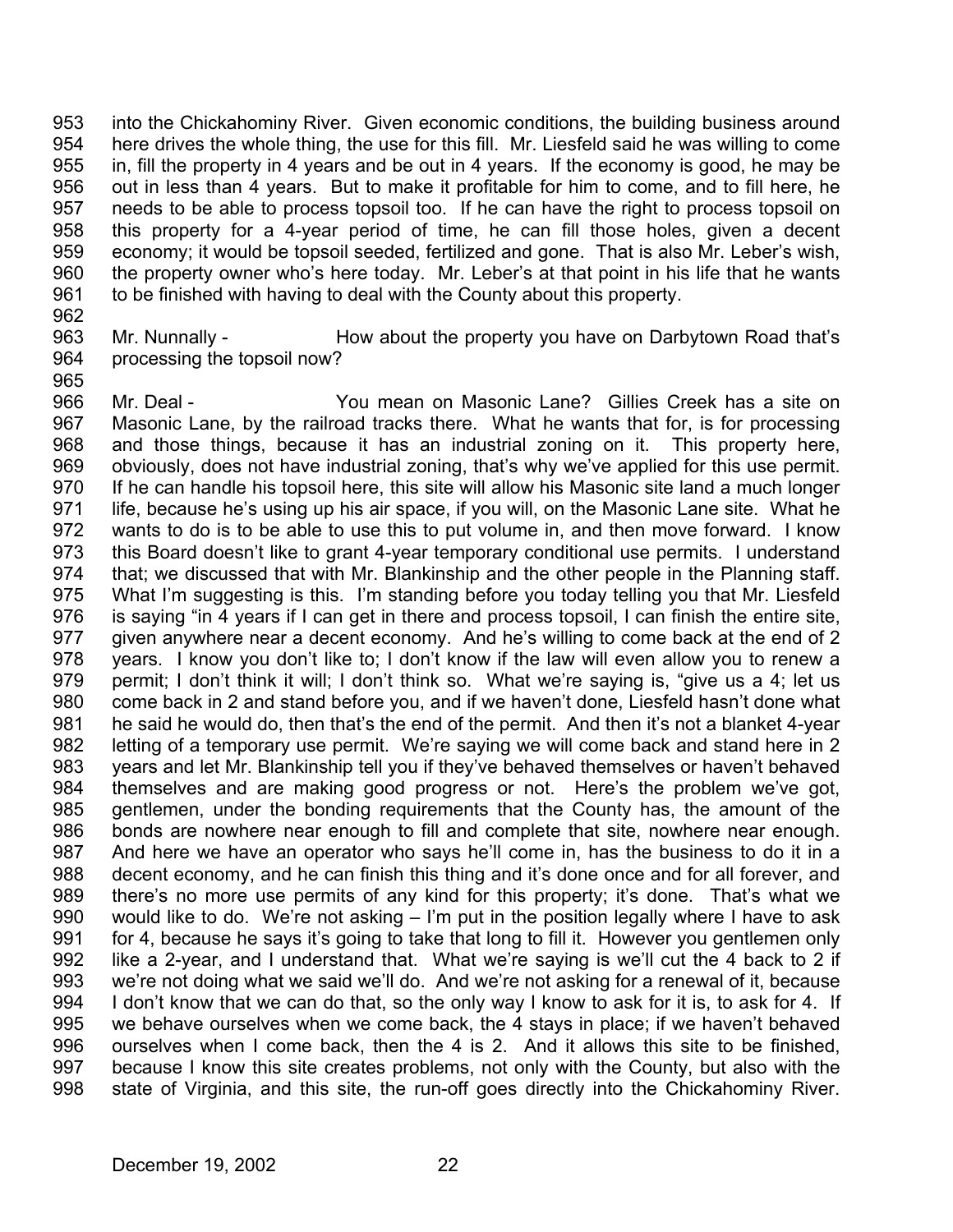999 1000 1001 1002 1003 1004 1005 1006 1007 1008 1009 1010 1011 1012 1013 1014 1015 1016 1017 The goal here is to protect the river, eliminate an environmental problem to the County, and to the river, and get out of there in 4 years. Now, the gentleman who's going to manage this, Mr. Bryant, sitting by Mr. Leber over here (Mr. Leber's the white-haired man; Mr. Bryant's the younger man), Mr. Bryant said is we have a very good economy, we might be out of there in 2 years. It depends on the volume, like right now, they have the Stony Point job over in south Richmond, that is a humongous earth moving situation, and so they do the kind of jobs that can do this, so if they don't, then at the end of 2 years, what if we've got 4 acres left, and it's a hole? No contractor's going to come in and come before you and spend all it takes in order to fill a 4-acre hole. It's just not profitable. You just can't do it. You need to do this over a period. This processing of topsoil would not be during all these hours. The way the topsoil would work – it's a portable unit, it's 6 feet by about 12 feet, it has a diesel engine, it sounds about like a farm tractor, and when the loads are not being brought in of fill that he has to spread on the property, then he's just got to sit there on his tractor and look at the moon. This would allow him to keep that equipment moving and defray that operator's cost to process the topsoil to sell it offsite. It's this kind of thing that these men in the contracting business need to be profitable. Otherwise, it's just not a good situation for them at all.

1018

1019

1022

Mr. Balfour - Do we have any questions for Mr. Deal?

1020 1021 Mr. Kirkland - How many trucks do you think will be added because of the topsoil operation?

1023 1024 1025 Mr. Deal - **Mr. Bryant, could you come up, please, sir, and you're going** to need to raise your right hand

1026 1027 1028 Mr. Blankinship - Do you swear that the testimony you are about to give is the truth, the whole truth, and nothing but the truth, so help you God?

1029 1030 1031 1032 1033 1034 Mr. Bryant - I do. William Bryant. The question of how many trucks will be added because of the topsoil operation – that would depend on the volume of the operation. Generally, we would anticipate a situation where trucks bringing in material would want to take material out as they went, instead of leaving the job empty, to help whoever their employer is, defray their trucking costs. So there may not be an increase in trucks, just an increase in material passing from the site on the same truck.

1036 1037 1038 Mr. Kirkland - What do you do on the days there is no fill coming in, and you have nothing to do, so you want to get rid of the topsoil. Do trucks take the place of the place of the ones coming in?

1040 1041 1042 1043 Mr. Bryant - If there were no fill coming in, but trucks needed to come and pick up topsoil? Yes, they would take the place of the ones coming in. Instead of leaving empty, the situation would then be, they would be arriving empty and leaving full.

1044

1035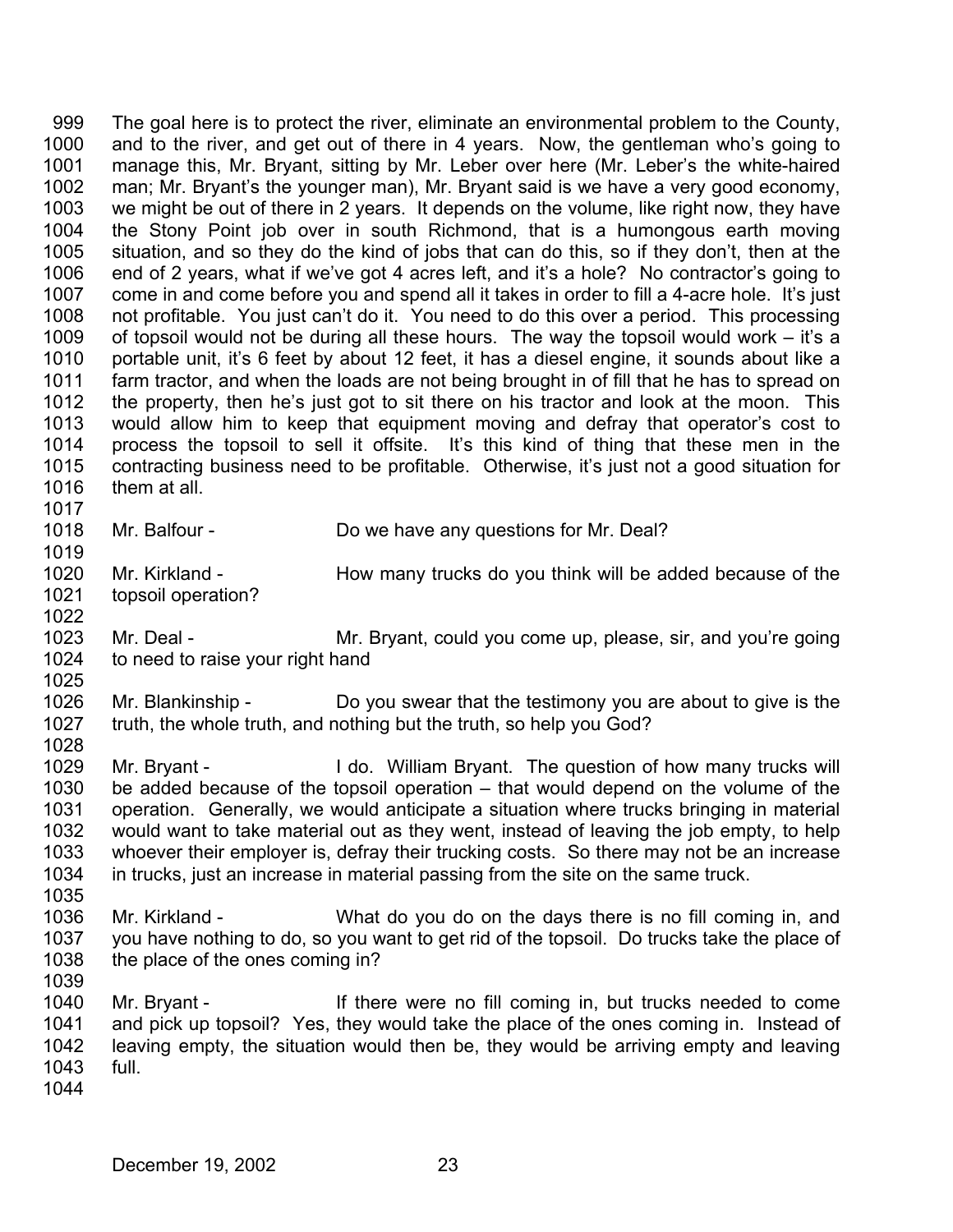1045 1046 1047 1048 1049 1050 1051 1052 1053 1054 1055 1056 1057 1058 1059 1060 1061 1062 1063 1064 1065 1066 1067 1068 1069 1070 1071 1072 1073 1074 1075 1076 1077 1078 1079 1080 1081 1082 1083 1084 1085 1086 1087 1088 1089 1090 Mr. Kirkland - How many trucks do you figure a day? Mr. Bryant - That all depends on the type of work that's going on in the area? It could be no trucks in a day; there could be nothing going on, or it could be between 10 to 15 trucks moving in and out throughout the course of the day, depending on how large a job is going on, and what kind of work it is. Mr. Kirkland - The topsoil operation now that exists is over on Masonic, that you want to move over to there? Mr. Bryant - Yes it is. Mr. Kirkland - What kind of truck volume have you got coming out of there now? Mr. Bryant - In the spring it's harder than all other times of the year. In the spring we may move as many as 20 loads a day of topsoil. But we wouldn't actually be moving the operation that's on Masonic; we have a portable unit that can be placed over there that can be pulled behind a truck; it's run by a 40-horsepower diesel engine. Mr. Kirkland - I looked at the staff report; it keeps stating Darbytown Road, so I thought there was another one too. Mr. Bryant - No sir, it's Masonic. Mr. Nunnally - What's that Stony Point job you have that Mr. Deal said was a big job – how much have you figured on that? Mr. Bryant - Well, actually, most of the dirt there is actually being used on site to elevate the site. Certain other basement jobs – there was work done at the biotech facility, bringing dirt in from there. It's hard to estimate how much volume there would be. I don't know what kind of work there's going to be, next summer or 2 years from now. It just depends on the growth around Richmond, and the amount of dirt work that's done that needs to be disposed of off site. Mr. Nunnally - Inotice you spoke in hours, of changing from 6:00 to 7:00, if I understood Mr. Deal, and on Saturday you wanted to go to 3:00 o'clock, and I've forgotten what the, so you switched that to 3:30 on Saturdays, and no work on Sundays. Mr. Deal - Gentlemen, I think something might be helpful about how this job can be done quickly. Mr. McKinney - Can I ask you a question first, Mr. Deal? You think this bond is not enough – what do you think is enough if something happens? Mr. Deal - The I don't know, but the standard requirements, like you have in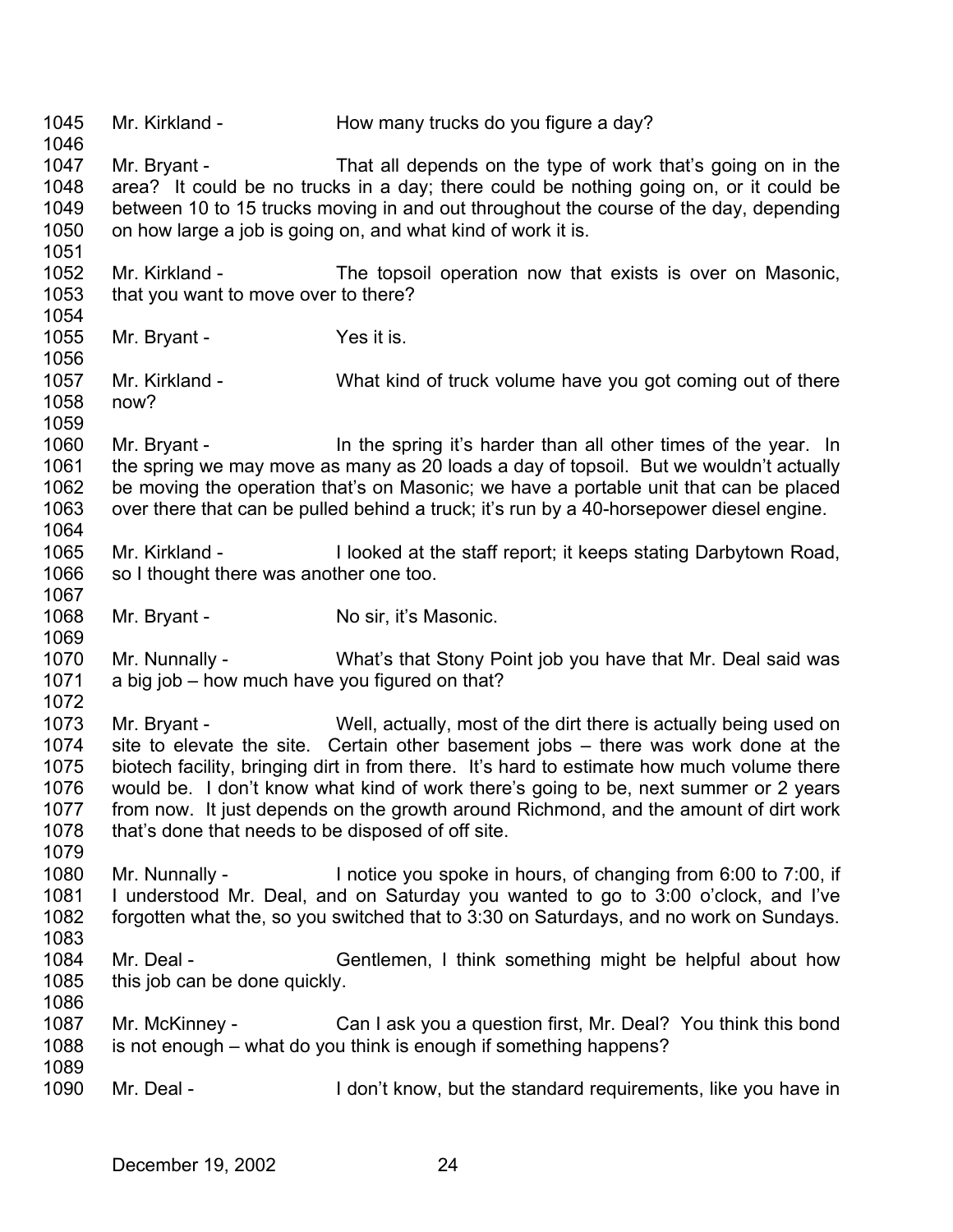1091 here, it's not enough to come in and reclaim this site.

1093 1094 Mr. McKinney - These standard requirements are not in Code, so they can be changed at any time.

1095

1092

1096 1097 1098 1099 1100 1101 1102 1103 1104 1105 1106 1107 1108 1109 1110 1111 1112 1113 1114 1115 Mr. Deal - The Munderstand that, but I'm trying to be honest with you gentlemen, and frank with you, and the requirements of the past wouldn't meet the bill to get it done. We've got a permit to mine. There's 5.03 acres of this that still has sand and gravel on it; none of that would be processed on the site if it were mined. It's an unsightly situation. Quite frankly, when you walk in there, it looks like a dump. That's not good, and it drains into the Chickahominy. When the Motorola plant was build, for instance, if you could look at the map, you see the pond. Right straight up between the green lines from the pond, back towards the Chickahominy River, you'll see an area half the width of the property – you see that disturbed area that looks like an "L" shape? The part to the right that looks like the toe of a shoe, the Motorola job, in the matter of a few months in the first Motorola plant, filled that up. When the Motorola plant was built, they were running trucks in there from 6:00 o'clock in the morning till 11:00 o'clock at night, filling that up. If there's a large job in the area, Mr. Liesfeld will welcome that to get all that fill, and all that money for that fill, and be out of there. If there's small jobs in there, it will take longer, but my point to you is, it may take 4 years, it may take 2 years, but Mr. Liesfeld being a businessman, has to look at it as a worst case basis and make a profit, and what we're saying is, if we don't do what we say we will, if we don't maintain it right, then 2 years it is, and he's got to eat the other 4 the best he can, on his mining permit.

- 1116 1117 Mr. McKinney - Excuse me, just a minute, Mr. Blankinship, does the UP-38-2002 bond take care of the UP-39-2002?
- 1119 1120 Mr. Blankinship - Yes, the bonding provision in "38" would be to do the reclamation from any mining they do and the fill-in operations.
- 1122 Mr. McKinney - For both of these cases?
- 1124 1125 1126 Mr. Blankinship - "39" is just for the topsoil processing, and that's not going to have any impact on the site. They're not going to dig any holes or anything like that in order to do just "39."
- 1128 1129 Mr. Kirkland - What happens if you don't make it in 4 years? Because of the economy?
- 1130

1127

1118

1121

- 1131 1132 Mr. Deal - Well sir, we can't help that?
- 1133 1134 1135 1136 Mr. Kirkland - Would we have enough bond money to cover the hole? Let's say he fills 2/3 of it, 2/3 of it's clean, and we've got a third left – would we have enough money to cover it. I don't know how much we're talking about here, dollars and cents.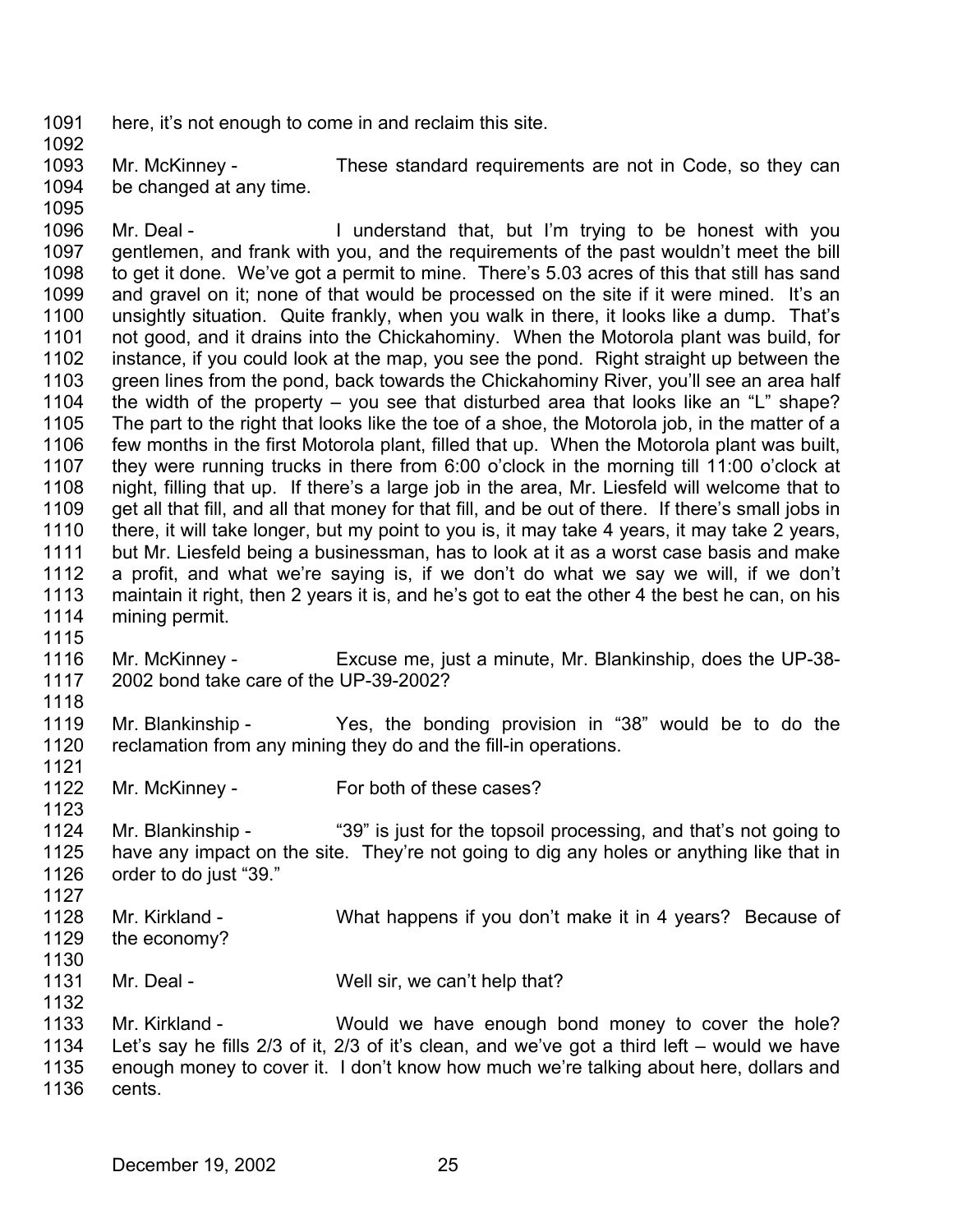1137

- 1138
- Mr. McKinney We've got a total of \$10,000.

1139

1153

1155

1140 1141 1142 1143 1144 1145 1146 1147 1148 1149 1150 1151 1152 Mr. Blankinship - Well. We have \$10,000 now. One thing we need to report to you is when we did the application, they were looking only at the 5-acre portion of the site, and actually, they're applying on 13 acres of the site, so we need to amend that figure up to about \$26,600, so it's going to be a lot more than what's up there now. Exactly what happens when you bid a job like that, I can't tell you exactly what \$26,000 will buy. I can tell you that we didn't pick this \$2,000 figure out of the air; we contacted Mines, Minerals and Energy; we contacted Public Works; we discussed with several people what it takes to reclaim these sites. The assumption there is that they begin a mining operation by scraping the topsoil and storing it on site; then they do their excavating. Then all you have to do is take that original topsoil and put it back in the hole and re-seed it. That's what the \$2,000 is intended to cover. It's not intended to cover a situation where somebody like the previous, previous operator had really made a mess of the site, and it's not the standard condition.

1154 Mr. Kirkland - It's not covering bringing it in to fill the place.

1156 1157 1158 1159 1160 1161 1162 1163 1164 1165 1166 1167 Mr. Deal - What we're trying to do is to restore that part of the site to its original or a bit higher contours to blend with the land to the left of the left green line. So that when this site is finished, you won't be able to ride into it and say, "all this was a mined out area." It will be sightly in there. Of course you won't be able to build homes on it because it's fill, but I wanted to point out to you gentlemen that, of all that disturbed area, 25% of it was filled in about 90 days, from the Motorola job. If we get another Motorola plant, everybody's concerns are over; if we don't, Mr. Liesfeld has to figure out a way to stay in there for 4 years. Now of course, we've got to come back in 2 on the mining permit, and what I'm saying is, if you gentlemen would please give us the 4, and with a call-back in 2, and you have the unilateral right to revoke it in 2 if we haven't done what we said we were going to do and are not making progress, then revoke it. He's willing to live with that.

- 1168
- 1169 1170 Mr. McKinney - This is a total of 13 acres?
- 1171 Mr. Deal - Yes sir, all together.
- 1173 1174 Mr. McKinney - The Mr. Blankinship, don't we have some of these guys come in here with 50 and 60 acres who complete it in 2 years?
- 1175

- 1176 1177 1178 1179 1180 1181 Mr. Blankinship - Normally the big sites like that carry on for several years. They do the 2-year mining permit, which you know is under a different section of the Code. That can be renewed every 2 years; that's no problem. So we have sites like the one down there on Kingsland Road where you've renewed the same permit every 2 years for 20 years. It's almost a hobby; they just haul out of there on rare occasions.
- 1182 Mr. Deal - Mr. Nunnally, I understand your comment that you haven't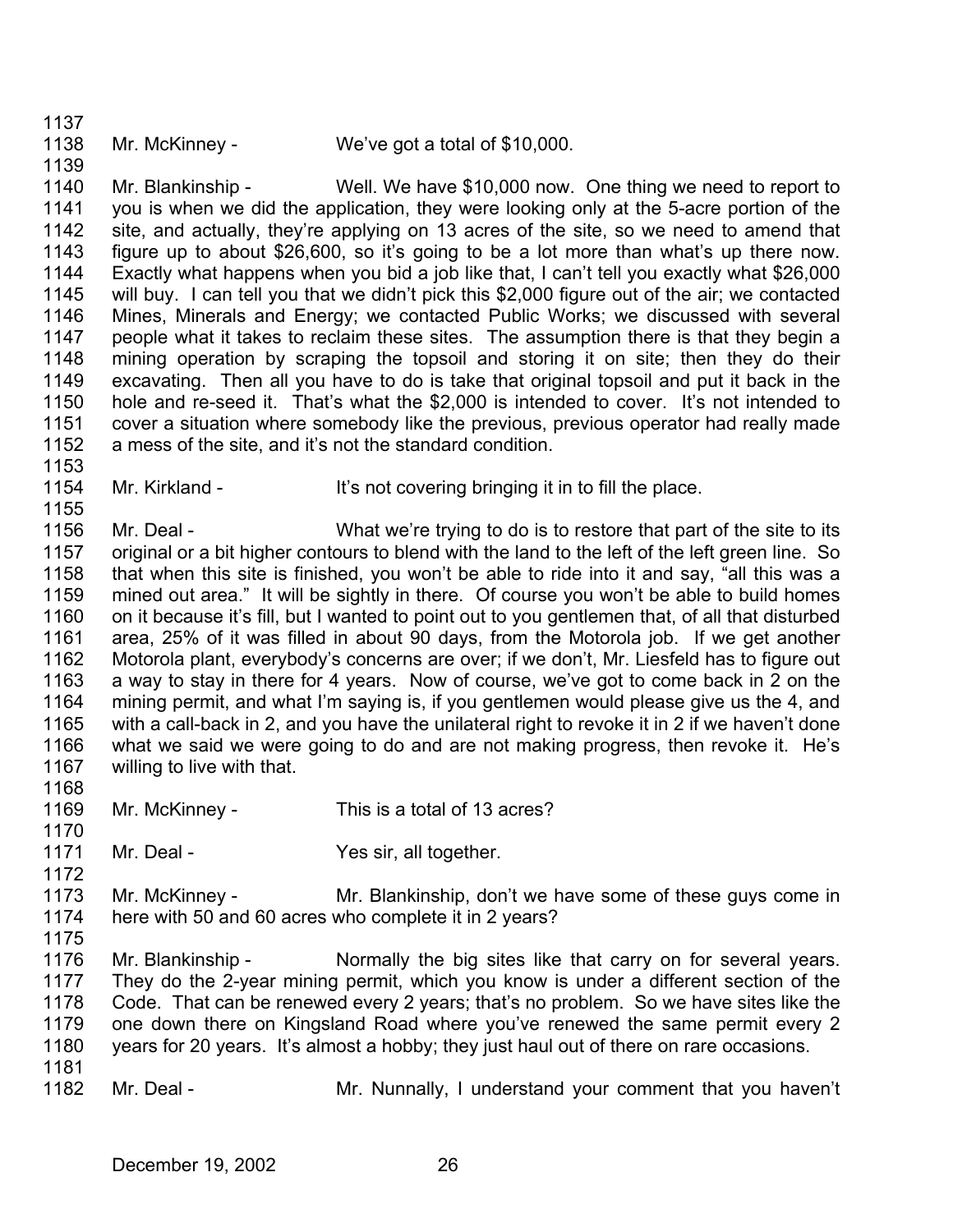1183 1184 1185 1186 1187 done this in the time you've been on the Board. What I'm saying is, I know the meaning of precedent, as a lawyer. I understand that. We're not asking for a blanket 4-years. We're asking for 4, but only if we do what we said we were going to do in the first 2. And if we don't, it's not a 4-year you've granted; it's a 2.

1188 1189 Mr. Kirkland - What kind of guidelines would we see in 2 to tell us that you can do it in 4? Is that a percentage that you would have done?

1191 1192 1193 1194 1195 1196 1197 Mr. Dear - I would suggest, I know Mr. Blankinship; I've dealt with him for years in the Planning Office. If your Planning Office was to say, because if I gave you a percentage, I'm going to be shooting in the dark, and it isn't going to mean a bean what I say. I will rely on your Planning Office to tell this Board, "they're either making substantial progress on a timely basis to complete this, and they've been doing what they're supposed to, and leave it with your Planning Office, and we will follow their recommendations.

1199 1200 1201 1202 Mr. Blankinship - My problem is not so much the precedent, as it is just the black letter law. It says "24-month period" in the Code. That's what disturbs me about it.

1203 1204 Mr. McKinney - We can't deviate from that, can we? Can we deviate from that legally?

1206 Mr. Deal - I'm sorry; I didn't hear you.

1208 1209 1210 Mr. McKinney - I'm asking the Secretary if we can deviate from what's in the Code, and I don't think we can.

1211 Mr. Deal - That's the reason for the variance.

1213 1214 Mr. McKinney - No, it allows a variance, but it also has a 2-year limit.

1215 Mr. Wright - This is not a variance; it's a use permit.

1217 Mr. McKinney - Do you have a limit in the Code on a use permit, Ben?

1219 1220 1221 1222 1223 1224 1225 Mr. Blankinship - Yes sir, on a temporary use permit, the one that applies to UP-39. UP-38, everybody understands it's a 2-year permit that can be renewed. UP-39, the Code states, I think I actually quoted it in the staff report. At the bottom of page 1 of your staff report, "the application requests a temporary conditional use permit for four years, until December 19, 2006. The County Code authorizes the Board to issue 'a temporary and revocable permit for not more than a 24-month period …'"

1226 1227 1228 Mr. McKinney - That's Section 24-116(c)(1). We can't do anything about that.

1190

1198

1205

1207

1212

1216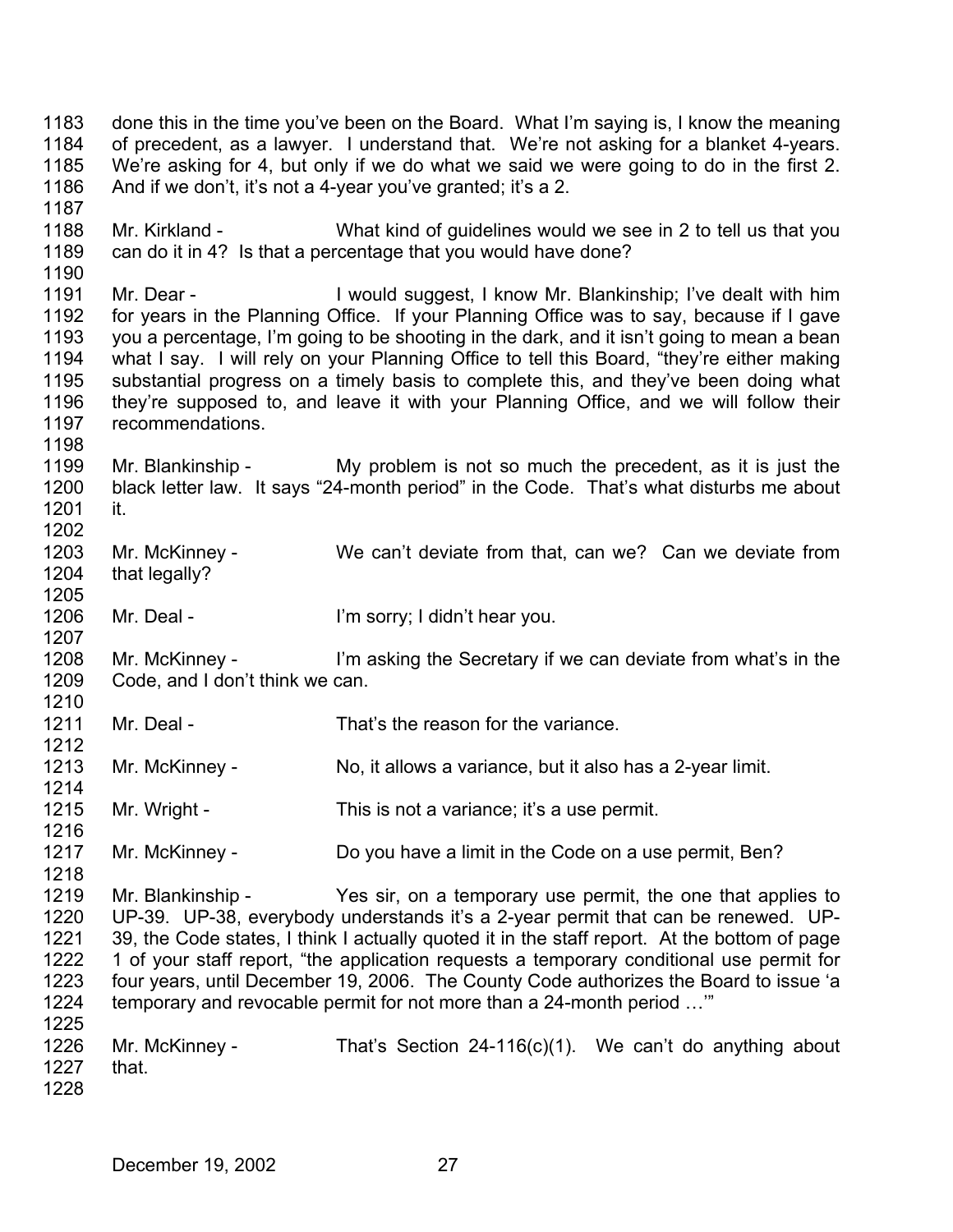1229 Mr. Kirkland - We can't break the law.

1230

1240

1249

1251

1253

1255

1263

1265

1231 1232 1233 1234 1235 1236 1237 1238 1239 Mr. Deal - Well obviously, we're not asking you to break the law, but we are asking for cooperation some way that you gentlemen can to allow for 4 years for this if it has to be for this thing to be profitable for Mr. Liesfeld. What we're going to be left with is if after 2 years, it's not profitable to do without processing topsoil, then we've got just a very few acre hole there. To get somebody else to come in and fill that, is going to leave us all with a problem. I'm not here today just promoting a client's interest. Obviously, I'm doggone well trying to do that, but I'm also trying to alleviate something that's existed for years that everybody's wanted to get rid of, and we're asking for some help as to how we do it.

1241 1242 1243 Mr. Wright - Could you defer this for 30 days so that we could get a ruling from the County Attorney on it?

1244 1245 Mr. Deal - Yes sir, and I'd be glad to work with him on that.

1246 1247 Mr. Wright - We've had this come up before ...........

1248 Mr. Blankinship - Coldly enough, on topsoil processing .............

1250 Mr. Kirkland - **On Greenwood Road.** 

1252 Mr. Wright - The And didn't we extend that?

1254 Mr. Blankinship - It was kind of left in a state of uncertainty.

1256 1257 1258 Mr. Wright - This says you can't grant one for more than 24. The question is whether you can grant another one.

1259 1260 1261 1262 Mr. Blankinship - That was one question. The other question on that particular site was that the staff took the position that we would not even accept the application, and the applicant appealed that decision. You overruled staff on that matter and said no, it's the Board's decision to hear or not to hear the case.

1264 Mr. Wright - There was a lot of law produced on that.

1266 1267 1268 Mr. Deal - Thave no problem; I'll be glad to work with the County Attorney. We'll go ahead with the mining permit.

1269 1270 1271 Mr. Wright - Think we need some guidance from the County Attorney before we do something that's ………………

1272 1273 1274 Mr. Deal - I have no problem. I do want to go ahead with UP-38-2002 today, but let's defer UP-39 for a month, and I'll be glad to come back, and I'll work with the County Attorney in the meantime.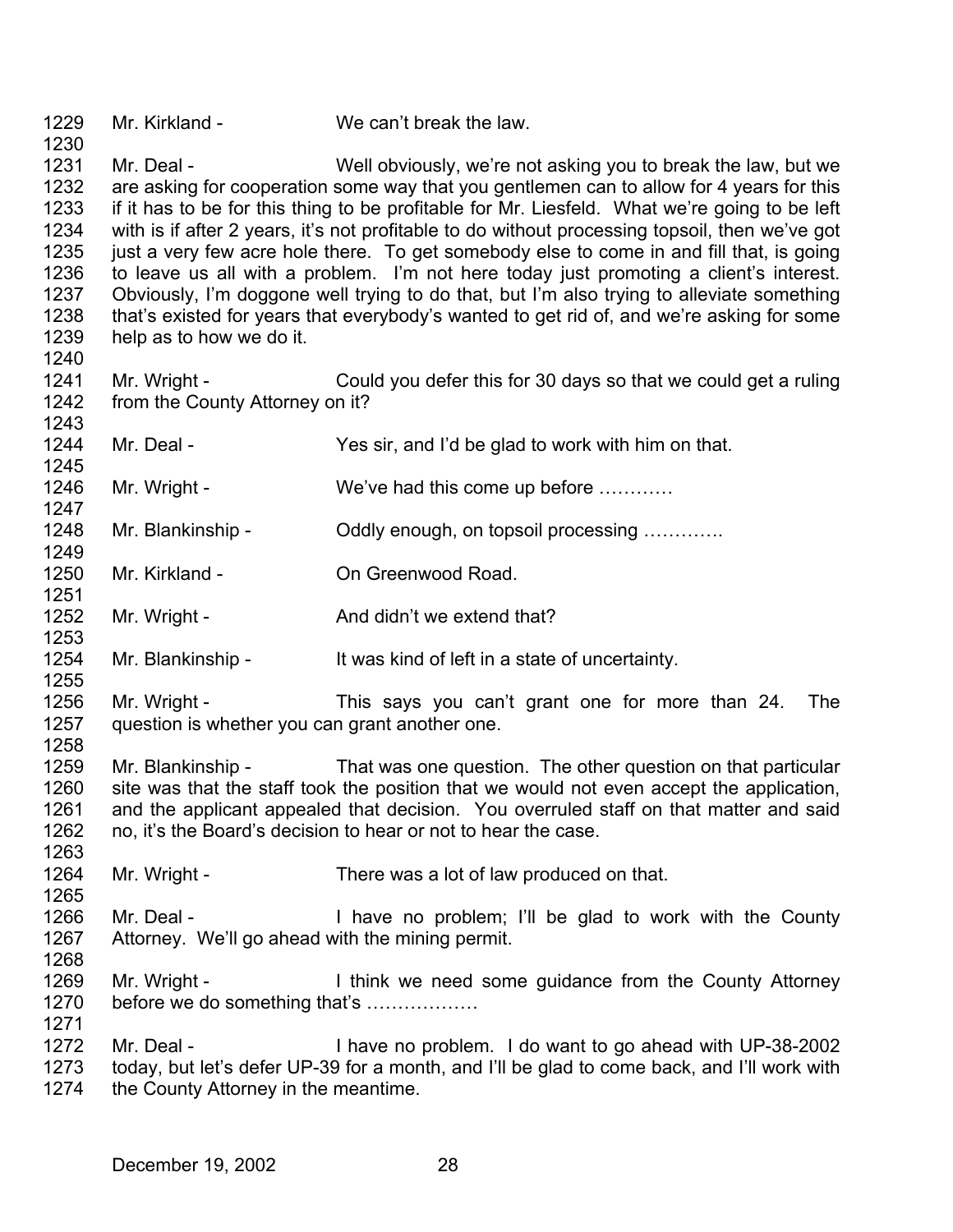1275 1276 1277 1278 1279 1280 1281 1282 1283 1284 1285 1286 1287 1288 1289 1290 1291 1292 1293 1294 1295 1296 1297 1298 1299 1300 1301 1302 1303 1304 1305 1306 1307 1308 1309 1310 1311 1312 1313 1314 1315 1316 1317 1318 1319 1320 Mr. Wright - See if we can get some assistance. Mr. McKinney - Is that agreeable with you, Mr. Nunnally? Will you make a motion to defer. Upon a motion by Mr. Nunnally, seconded by Mr. Kirkland, the Board **deferred** application **UP-39-2002** for a conditional use permit to process and sell topsoil at 2980 Meadow Road (Parcel 843-720-7272). The case was deferred for 30 days, to allow time for review by the County Attorney's Office, from the December 19, 2002, until the January 23, 2003, meeting. Affirmative: Balfour, Kirkland, McKinney, Nunnally, Wright 5 Negative: 0 Absent: 0 Mr. Nunnally - The Mr. Deal, could I ask you a question before you leave please? On these Saturday hours you've moved to 3:30, how about if we say it's noon. I'm thinking about those people who live down there. Mr. Deal - Sir, we'll do whatever you say. We prefer 3:30, that's your prerogative, that's fine. Mr. Balfour - So we switched it to 7:00, and then we'll say noon on Saturday. Mr. Deal - That sounds fine. Mr. Wright - Where's Saturday mentioned in that condition? Mr. McKinney - It's not. Mr. Blankinship - We didn't separate them; he has requested that we should. Mr. Wright - The way that this reads, Saturday would be the same hours as a weekday. He could do it all day Saturday. Mr. McKinney - No, we changed that. Mr. Balfour - Okay, we've deferred UP-39, and we'll consider UP-38 in a few minutes with conditions as suggested, and now we'll move to the next case. After an advertised public hearing and on a motion by Mr. Nunnally, seconded by Mr. Kirkland, the Board **granted** application **UP-38-2002** for a conditional use permit to extract materials from the earth at 2980 Meadow Road (Parcel 843-720-7272). The Board granted the use permit subject to the following conditions: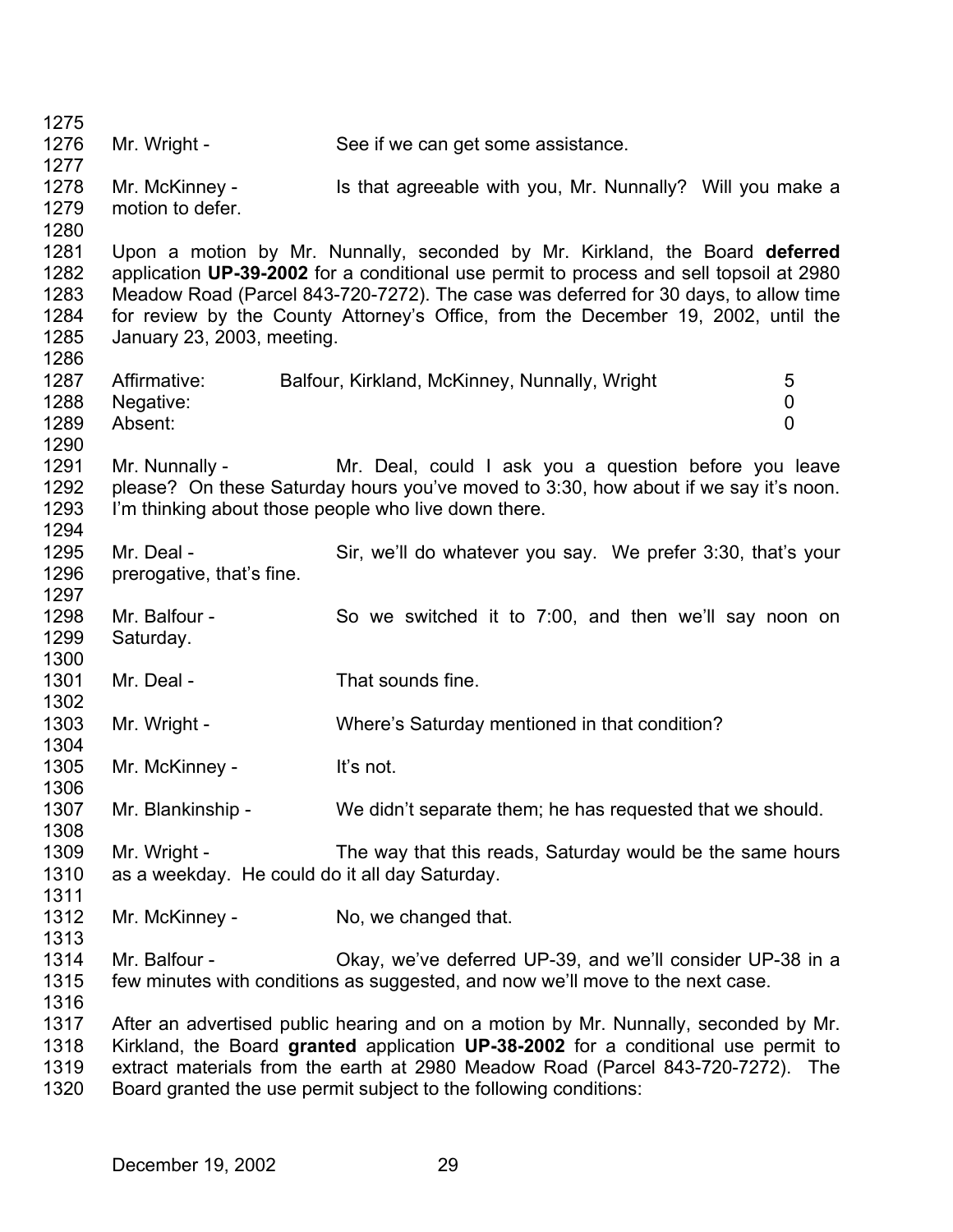1322 1323 1. This use permit is subject to all requirements of Section 24-103 of Chapter 24 of the County Code.

1324

1321

1325 1326 1327 1328 1329 1330 1331 1332 1333 1334 1335 2. Before beginning any work, the applicant shall provide a financial guaranty in an amount of \$2,000 per acre for each acre of land to be disturbed, for a total of \$26,800, guaranteeing that the land will be restored to a reasonably level and drainable condition. This permit does not become valid until the financial guaranty has been approved by the County Attorney. The financial guaranty may provide for termination after 90 days notice in writing to the County. In the event of termination, this permit shall be void, and work incident thereto shall cease. Within the next 90 days the applicant shall restore the land as provided for under the conditions of this use permit. Termination of such financial guaranty shall not relieve the applicant from its obligation to indemnify the County of Henrico for any breach of the conditions of this use permit. If this condition is not satisfied within 90 days of approval, the use permit shall be void.

1336

1337 1338 1339 1340 1341 1342 1343 1344 1345 3. Before beginning any work, the applicant shall submit erosion control plans to the Department of Public Works for review and approval. Throughout the life of the operation, the applicant shall continuously satisfy the Department of Public Works that erosion control procedures are properly maintained, and shall furnish plans and bonds that the department deems necessary. The applicant shall provide certification from a licensed professional engineer that dams, embankments and sediment control structures meet the approved design criteria as set forth by the State. If this condition is not satisfied within 90 days of approval, the use permit shall be void.

1346 1347 1348 1349 4. Before beginning any work, the applicant shall obtain a mine license from the Virginia Department of Mines, Minerals and Energy. If this condition is not satisfied within 90 days of approval, the use permit shall be void.

1350 1351 1352 1353 1354 1355 5. Before beginning any work, the areas approved for mining under this permit shall be delineated on the ground by five-foot-high metal posts at least five inches in diameter and painted in alternate one foot stripes of red and white. These posts shall be so located as to clearly define the area in which the mining is permitted. They shall be located, and their location certified, by a certified land surveyor. If this condition is not satisfied within 90 days of approval, the use permit shall be void.

1356 1357 1358 1359 6. In the event that the Board's approval of this use permit is appealed, all conditions requiring action within 90 days will be deemed satisfied if the required actions are taken within 90 days of final action on the appeal.

1360

1361 1362 1363 1364 7. The applicant shall comply with the Chesapeake Bay Preservation Act and all state and local regulations administered under such act applicable to the property, and shall furnish to the Planning Office copies of all reports required by such act or regulations.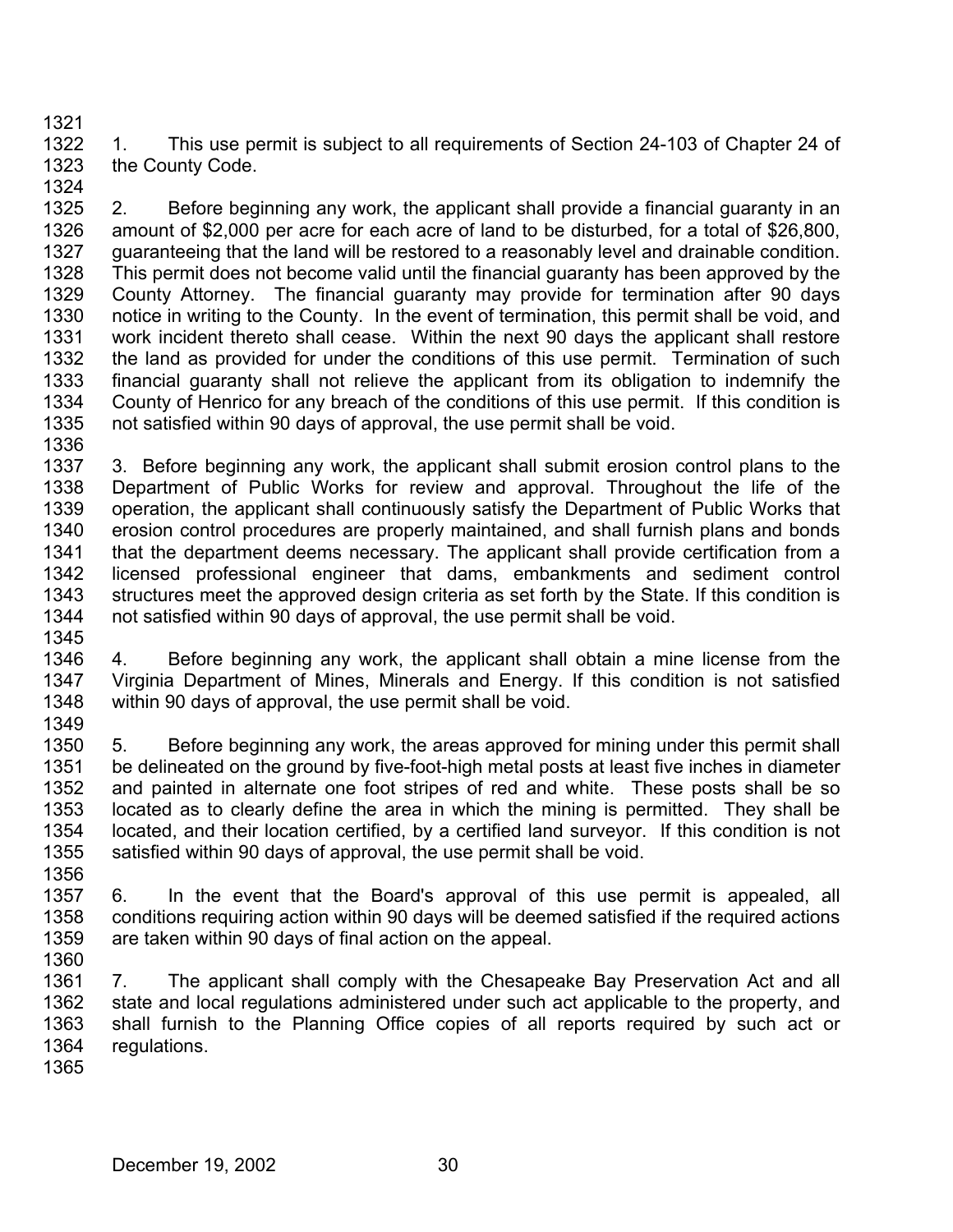1366 1367 8. Hours of operation shall be from 7:00 a.m. to 5:30 p.m. Monday through Friday, and 7:00 a.m. to 12:00 noon Saturday.

1368

1371

1369 1370 9. No operations of any kind are to be conducted at the site on Sundays, New Years Day, Memorial Day, Independence Day, Labor Day, Thanksgiving or Christmas.

1372 1373 1374 1375 1376 10. All means of access to the property shall be from the established entrance onto Meadow Road. All truck traffic to the site shall approach from Williamsburg Road north on Drybridge Road, then east on Meadow Road. All truck traffic leaving the site shall travel west on Meadow Road, then south on Drybridge Road to Williamsburg Road.

1377 1378 1379 1380 11. The applicant shall erect and maintain gates at all entrances to the property. These gates shall be locked at all times, except when authorized representatives of the applicant are on the property.

1381 1382 1383 1384 1385 12. The applicant shall post and maintain a sign at the entrance to the mining site stating the name of the operator, the use permit number, the mine license number, and the telephone number of the operator. The sign shall be 12 square feet in area and the letters shall be three inches high.

1386 1387 1388 1389 1390 1391 13. The applicant shall post and maintain "No Trespassing" signs every 250 feet along the perimeter of the property. The letters shall be three inches high. The applicant shall furnish the Chief of Police a letter authorizing the Division of Police to enforce the "No Trespassing" regulations, and agreeing to send a representative to testify in court as required or requested by the Division of Police.

1392 1393 1394 1395 14. Standard "Truck Entering Highway" signs shall be erected on Meadow Road on each side of the entrances to the property. These signs will be placed by the County, at the applicant's expense.

1396 1397 1398 15. The applicant shall post and maintain a standard stop sign at the entrance to Meadow Road.

1399 1400 1401 1402 16. The applicant shall provide a flagman to control traffic from the site onto the public road, with the flagman yielding the right of way to the public road traffic at all times. This flagman will be required whenever the Division of Police deems necessary.

1403 1404 1405 17. All roads used in connection with this use permit shall be effectively treated with calcium chloride or other wetting agents to eliminate any dust nuisance.

1406 1407 1408 18. The operation shall be so scheduled that trucks will travel at regular intervals and not in groups of three or more.

1409 1410 19. Trucks shall be loaded in a way to prevent overloading or spilling of materials of any kind on any public road.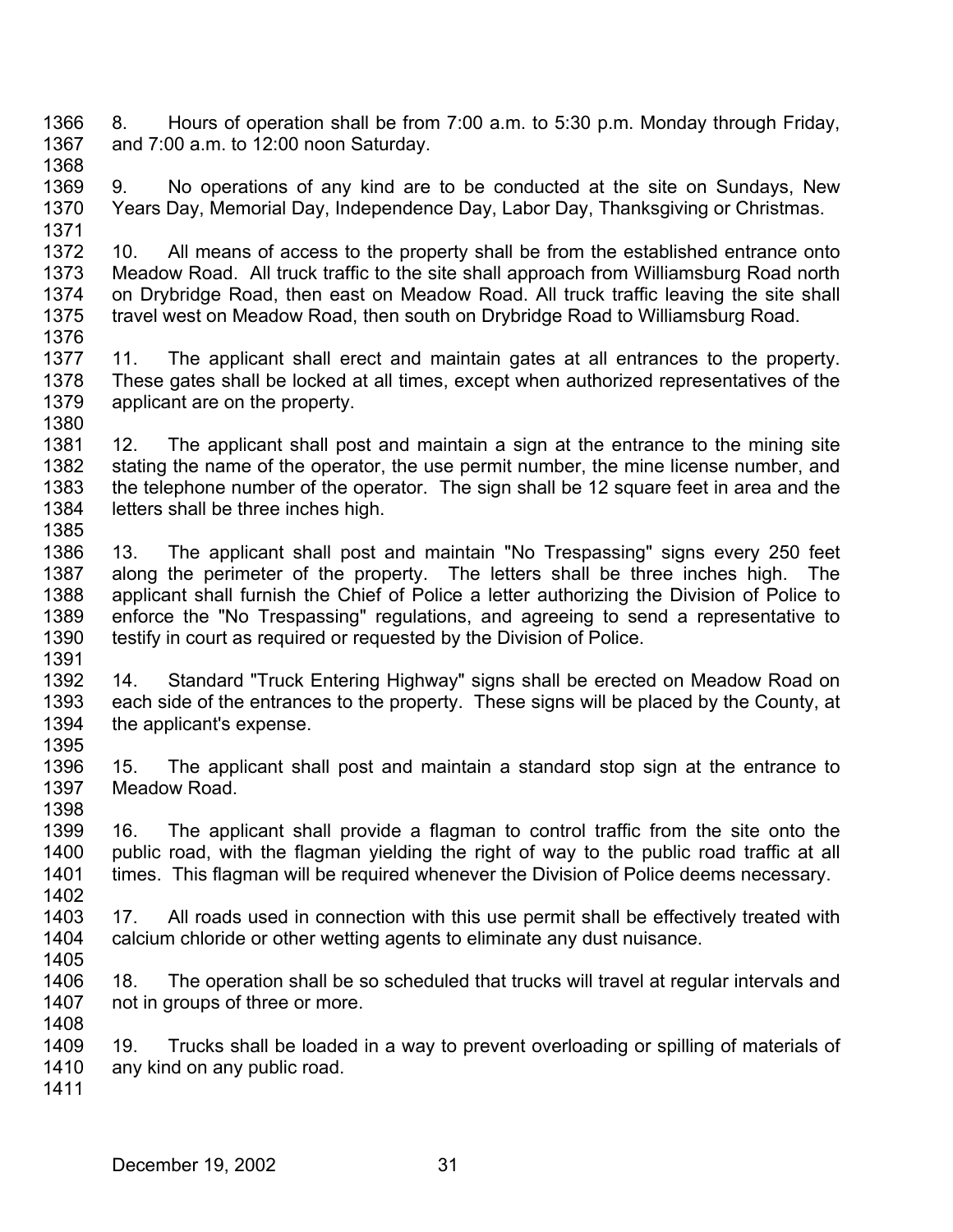1412 1413 20. The applicant shall maintain the property, fences, and roads in a safe and secure condition indefinitely, or convert the property to some other safe use.

1414

1415 1416 1417 1418 1419 21. If, in the course of its preliminary investigation or operations, the applicant discovers evidence of cultural or historical resources, or an endangered species, or a significant habitat, it shall notify appropriate authorities and provide them with an opportunity to investigate the site. The applicant shall report the results of any such investigation to the Planning Office.

1420

1421 1422 1423 1424 1425 22. If water wells located on surrounding properties are adversely affected, and the extraction operations on this site are suspected as the cause, the effected property owners may present to the Board evidence that the extraction operation is a contributing factor. After a hearing by the Board, this use permit may be revoked or suspended, and the operator may be required to correct the problem.

1426

1427 1428 1429 1430 23. Open and vertical excavations having a depth of 10 feet or more, for a period of more than 30 days, shall be effectively sloped to a 2:1 slope or flatter to protect the public safety.

1431 1432 1433 1434 1435 1436 1437 1438 24. Topsoil shall not be removed from any part of the property outside of the area in which mining is authorized. Sufficient topsoil shall be stockpiled on the property for respreading in a layer with five inches of minimum depth. All topsoil shall be stockpiled within the authorized mining area and provided with adequate erosion control protection. If the site does not yield sufficient topsoil, additional topsoil shall be brought to the site to provide the required five-inch layer of cover. All topsoil shall be treated with a mixture of seed, fertilizer, and lime as recommended by the County after soil tests have been provided to the County.

1439

1440 1441 1442 1443 1444 1445 1446 1447 25. All offsite-generated materials deposited on the mining site shall be documented in a monthly report to the Director of Planning. The operator shall submit a report stating the origin, nature and quantity of material deposited, and certifying that no contaminated or hazardous material was included. The material deposited on the site shall be limited to imperishable materials such as stone, bricks, tile, sand, gravel, soil, asphalt, concrete and like materials, and shall not include any hazardous materials as defined by the Virginia Hazardous Waste Management Regulations.

1448 1449 1450 1451 1452 1453 26. A superintendent, who shall be personally familiar with all the terms and conditions of Section 24-103 of Chapter 24 of the County Code, as well as the terms and conditions of this use permit, shall be present at the beginning and conclusion of operations each work day to see that all the conditions of the Code and this use permit are observed.

1454 1455 1456 1457 27. A progress report shall be submitted to the Board on December 19, 2003. This progress report must contain information concerning how much property has been mined to date of the report, the amount of land left to be mined, how much rehabilitation has been performed, when and how the remaining amount of land will be rehabilitated,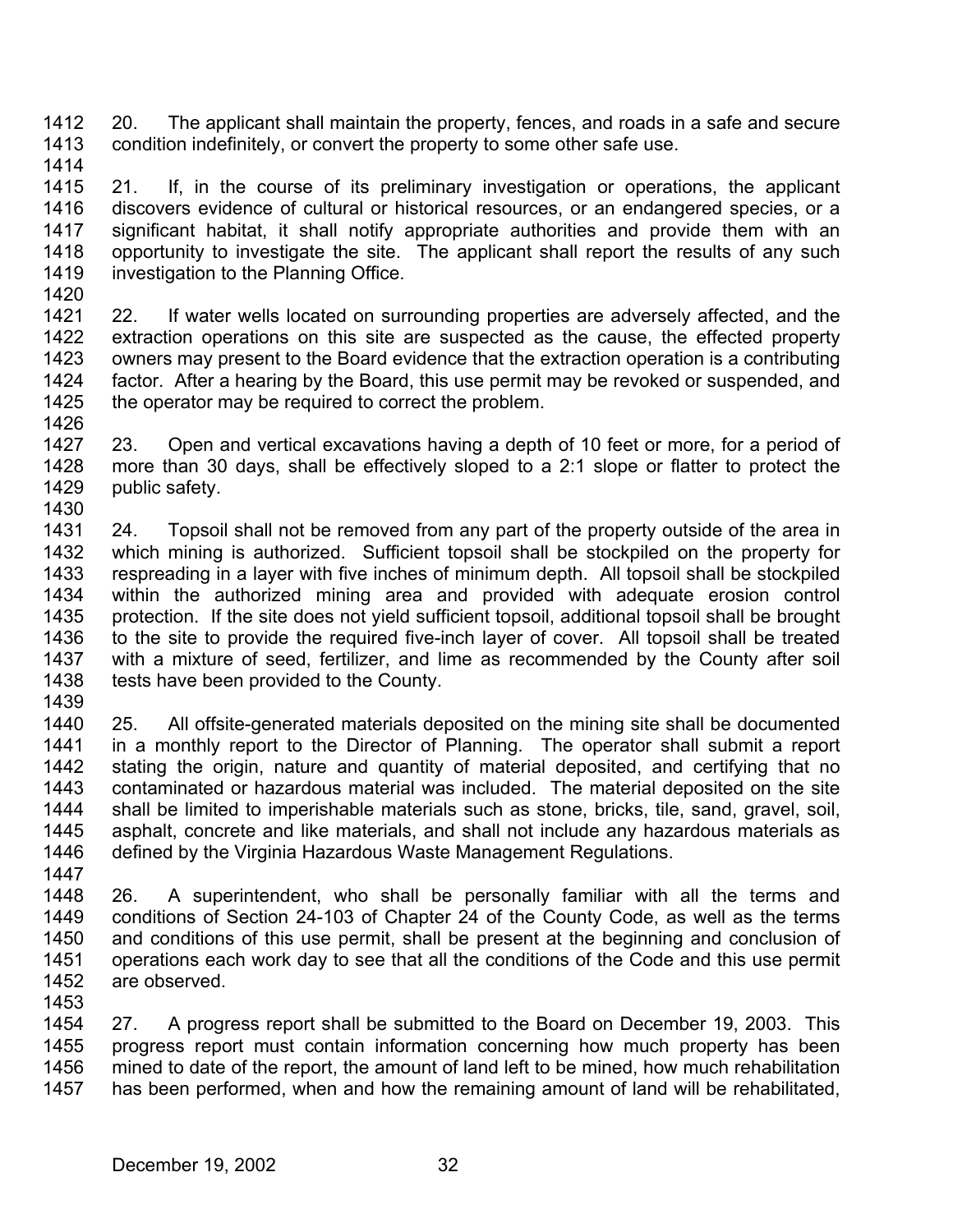1458 1459 and any other pertinent information about the operation that would be helpful to the Board.

1460

1492

1461 1462 1463 1464 28. Excavation shall be discontinued by December 19, 2004, and restoration accomplished by not later than December 19, 2005, unless a new permit is granted by the Board of Zoning Appeals.

- 1465 1466 1467 1468 29. The rehabilitation of the property shall take place simultaneously with the mining process. Rehabilitation shall not be considered completed until the mined area is covered completely with permanent vegetation.
- 1469 1470 1471 1472 1473 1474 1475 30. All drainage and erosion and sediment control measures shall conform to the standards and specifications of the Mineral Mining Manual Drainage Handbook. Any drainage structures in place prior to October 14, 1992 and which do not conform to the Mineral Mining Manual Drainage Handbook may remain in place until such time as any reconstruction is required at which time said structures shall be brought into conformance with the Mineral Mining Manual Drainage Handbook.
- 1476 1477 1478 31. The applicants shall install two speed bumps on the drive between the mining site and Meadow Road for the purpose of slowing truck traffic on the property.
- 1479 1480 1481 1482 32. The applicants shall request the Department of Public Works to install, at the applicants' expense, a speed limit sign on Meadow Road immediately west of the entrance to the property.
- 1483 1484 1485 33. The applicants shall request the Division of Police to increase their enforcement of the speed limit along Meadow Road.
- 1486 1487 1488 34. Failure to comply with any of the foregoing conditions shall automatically void this permit.
- 1489 1490 1491 Affirmative: Balfour, Kirkland, McKinney, Nunnally, Wright 5 Negative: 0 Absent: 0
- 1493 1494 The Board granted the request because it found the proposed use will be in substantial accordance with the general purpose and objectives of Chapter 24 of the County Code.
- 1495 1496 1497 1498 1499 1500 1501 1502 1503 **A -188-2002 SURESH AND VEENA GOWDA** request a variance from Section 24-94 of Chapter 24 of the County Code to build a front porch at 5105 Windy Hollow Court (Hickory Woods) (Parcel 741-766-3148), zoned R-4C, One-family Residence District (Conditional) (Three Chopt). The front yard setback is not met. The applicants propose 33.6 feet front yard setback, where the Code requires 35 feet front yard setback. The applicants request a variance of 1.4 feet front yard setback.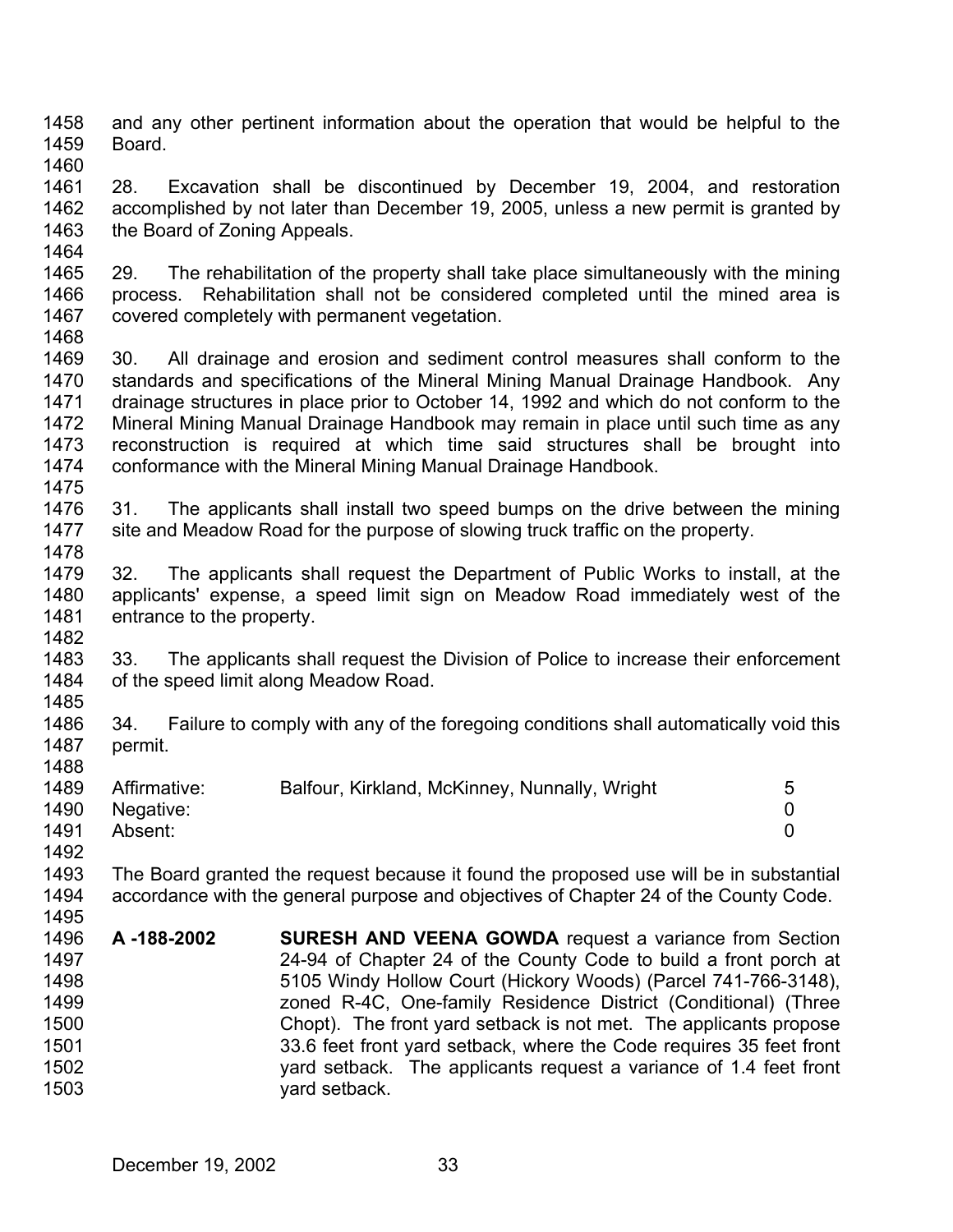1505 1506 Mr. Balfour - **Do** we have any others who intend to testify in this matter? Would you raise your right hand and be sworn please?

1508 1509 1510 Mr. Blankinship - Do you swear that the testimony you are about to give is the truth, the whole truth, and nothing but the truth, so help you God?

1511 1512 1513 1514 1515 1516 1517 1518 1519 1520 1521 1522 1523 Mr. Gowda - The My name is Suresh Gowda. Good morning, Mr. Chairman, and members of the Board. I'm here to request a variance. We are currently building a house on Windy Hollow Court in Hickory Woods. Plans have been approved for a front stoop and steps with a slight extension outside of the buildable area. We're requesting a variance to put a cover on the front stoop. As the Planning staff report indicates, that does create a slight problem with respect to the County Code. We're here to ask for the variance. We would like to put the cover on the front stoop so that we have some protection from the elements as we enter into the house, and it also adds to the appeal of the property. We are requesting the variance now because the house is under construction right now, and we would like the original builder to add that cover so that we do not create any additional problems later to add this. It's a matter of urgency to us, since the house is under construction right now.

1524 Mr. Wright - I would say you have an odd-shaped lot.

1526 1527 1528 1529 1530 Mr. Gowda - Yes sir, it is, and we chose the lot because it has quite a lot of buffer around it, protected wetlands area, and it is a wonderful lot, and we really did like the lot very much, and we did everything we could to place the house on the lot, and we just have a slight extension outside of that area.

- 1531 1532 Mr. Wright - Also, you're on a cul-de-sac, which adds to the problem.
- 1533 Mr. Gowda - Yes sir, we are.
- 1535 Mr. Kirkland - What kind of geometric shape would you call that lot?
- 1537 Mr. Blankinship - That's a polygon, a many-sided figure.
- 1539 Mr. Balfour - The Any other questions?
- 1541 1542 1543 1544 After an advertised public hearing and on a motion by Mr. Wright, seconded by Mr. Nunnally, the Board **granted** application **A-188-2002** for a variance to build a front porch at 5105 Windy Hollow Court (Hickory Woods) (Parcel 741-766-3148). The Board granted the variance subject to the following conditions:
- 1545

1504

1507

1525

1534

1536

1538

1540

1546 1547 1548 1. Only the improvements shown on the plan filed with the application may be constructed pursuant to this approval. Any additional improvements shall comply with the applicable regulations of the County Code.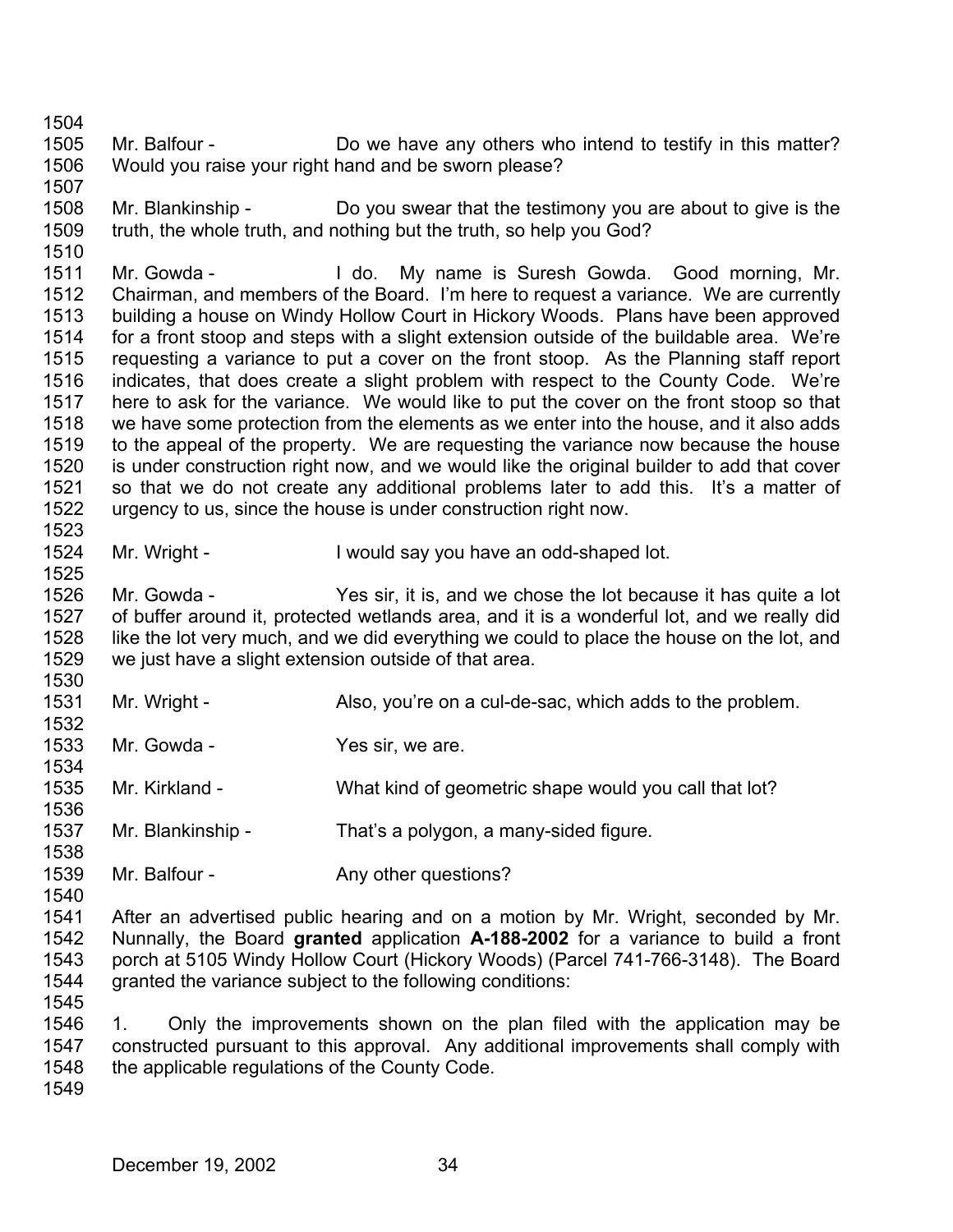1550 1551 2. The new construction shall match the dwelling as nearly as practical.

| 1552 | Affirmative:   | Balfour, Kirkland, McKinney, Nunnally, Wright | 5 |
|------|----------------|-----------------------------------------------|---|
|      | 1553 Negative: |                                               |   |
| 1554 | Absent:        |                                               |   |

1555

1568

1582

1585

1556 1557 1558 1559 1560 1561 The Board granted this request, as it found from the evidence presented that, due to the unique circumstances of the subject property, strict application of the County Code would produce undue hardship not generally shared by other properties in the area, and authorizing this variance will neither cause a substantial detriment to adjacent property nor materially impair the purpose of the zoning regulations.

1562 1563 1564 1565 1566 1567 **UP- 40-2002 GUMENICK MANAGEMENT COMPANY** requests a temporary conditional use permit pursuant to Section 24-116(c)(1) of Chapter 24 of the County Code to allow a temporary sales trailer at 6700 Dartmouth Road (Parcel 766-742-8033), zoned R-5, General Residence District and R-5C, General Residence District (Conditional) (Three Chopt).

### 1569 1570 1571 *(Mr. Balfour and Mr. Wright disqualified themselves, and Mr. McKinney conducted this case hearing.)*

1572 1573 Mr. McKinney - Is anyone else going to speak on this case?

1574 1575 1576 Mr. Blankinship - Do you swear that the testimony you are about to give is the truth, the whole truth, and nothing but the truth, so help you God?

- 1577 1578 1579 1580 1581 Mr. Clower - I do. My name is Gary Clower, and I represent Gumenick Management Co., in this request for a variance for a temporary trailer for sales and leasing of the Horsepen Apartments. We are in agreement with all the conditions the staff has put on, and I have some photos here that show you the project. It is for one year.
- 1583 1584 Mr. Kirkland - The How long is it going to take you to build all these apartments?
- 1586 1587 1588 1589 Mr. Clower - They're under construction right now, and it's in several phases, so in all actuality, I think the game plan is landscaping will start probably in March for the first phases, and will probably be a 2-year process.
- 1590 1591 Mr. Blankinship - You're starting from Horsepen and working back?

1592 1593 1594 1595 Mr. Clower - The Right. Phase I became Phase II, and Phase II became Phase I. It was a management decision that they made. This is also located where the clubhouse is going to be, to the right of this, and there's going to be a swimming pool in that location also, and the area above it, we're going to turn that into a park for the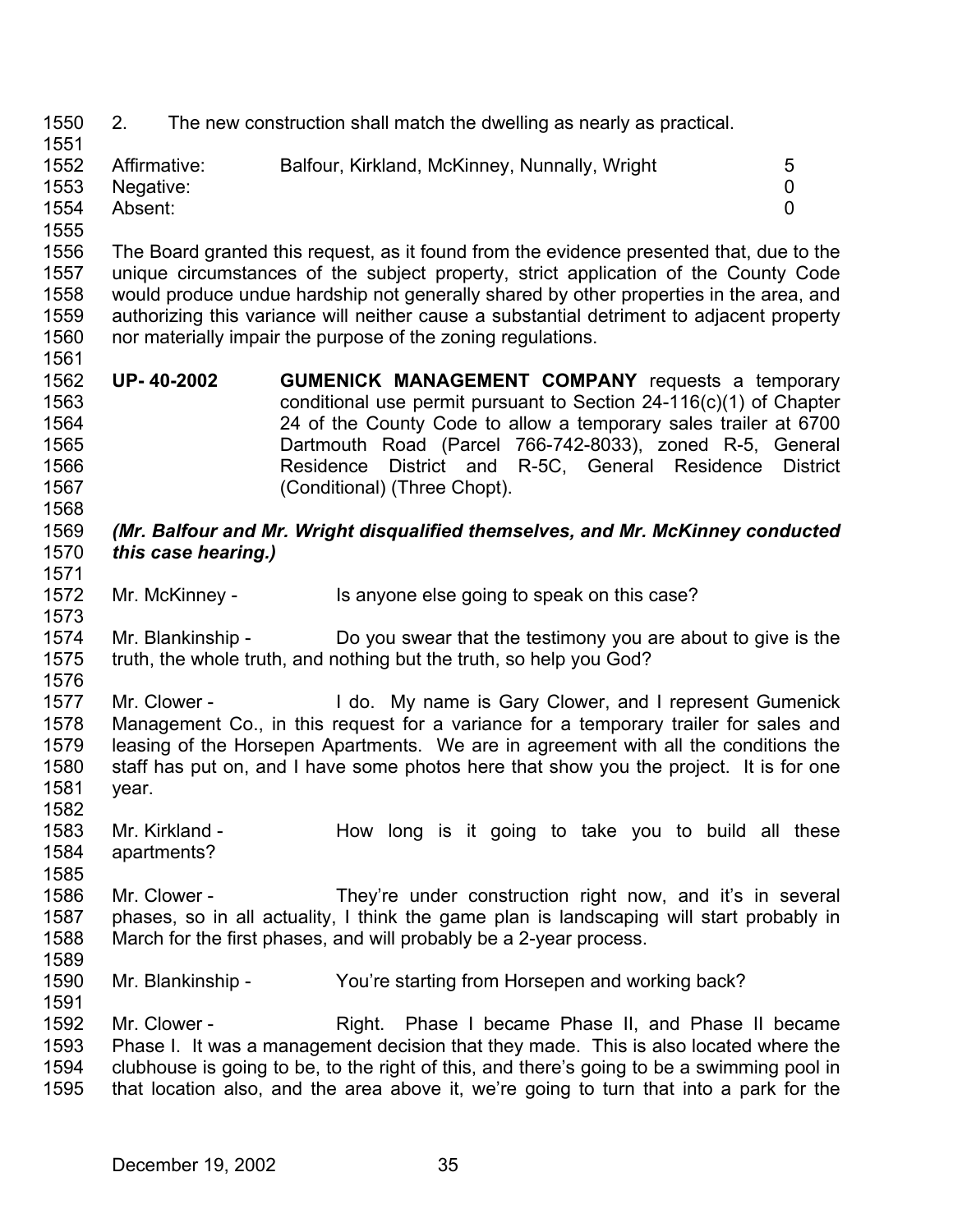| 1596<br>1597                         |                                                                                                                                                                                                                                                                                                                                                 | neighborhood.                                                                                                                                                                      |                                                     |  |                                                              |  |  |  |                                         |
|--------------------------------------|-------------------------------------------------------------------------------------------------------------------------------------------------------------------------------------------------------------------------------------------------------------------------------------------------------------------------------------------------|------------------------------------------------------------------------------------------------------------------------------------------------------------------------------------|-----------------------------------------------------|--|--------------------------------------------------------------|--|--|--|-----------------------------------------|
| 1598<br>1599                         |                                                                                                                                                                                                                                                                                                                                                 | Mr. McKinney -                                                                                                                                                                     |                                                     |  | Are you with McKinney and Company, Mr. Clower?               |  |  |  |                                         |
| 1600<br>1601<br>1602                 |                                                                                                                                                                                                                                                                                                                                                 | Mr. Clower -<br>landscape architect on the project.                                                                                                                                |                                                     |  | Yes sir, I should have stated that. I'm the land planner and |  |  |  |                                         |
| 1603<br>1604<br>1605                 |                                                                                                                                                                                                                                                                                                                                                 | Mr. Kirkland -<br>cul-de-sac it where it comes out the back end of the apartments? I see you've put some<br>road cones, and you've dug the road partially up, and I just wondered. |                                                     |  | What are you going to do to Betty Lane? Are you going to     |  |  |  |                                         |
| 1606<br>1607<br>1608<br>1609         | of that.                                                                                                                                                                                                                                                                                                                                        | Mr. Clower -                                                                                                                                                                       |                                                     |  | In all honesty, I'm not sure. Monte Lewis is handling some   |  |  |  |                                         |
| 1610<br>1611                         |                                                                                                                                                                                                                                                                                                                                                 | Mr. McKinney -<br>Anyone else have anything else to add? Thank you Mr. Clower.                                                                                                     | Any other questions of Mr. Clower by Board members? |  |                                                              |  |  |  |                                         |
| 1612<br>1613<br>1614<br>1615<br>1616 | After an advertised public hearing and on a motion by Mr. Kirkland, seconded by Mr.<br>Nunnally, the Board granted application UP-40-2002 for a temporary conditional use<br>permit to allow a temporary sales trailer at 6700 Dartmouth Road (Parcel 766-742-<br>8033). The Board granted the variance subject to the following conditions:    |                                                                                                                                                                                    |                                                     |  |                                                              |  |  |  |                                         |
| 1617<br>1618<br>1619<br>1620<br>1621 | Only the improvements shown on the plan filed with the application may be<br>1.<br>constructed pursuant to this approval. No substantial changes or additions to the layout<br>may be made without the approval of the Board of Zoning Appeals. Any additional<br>improvements shall comply with the applicable regulations of the County Code. |                                                                                                                                                                                    |                                                     |  |                                                              |  |  |  |                                         |
| 1622<br>1623<br>1624                 | 2.                                                                                                                                                                                                                                                                                                                                              | The applicant shall submit a landscape plan for Planning Office review with the<br>building permit.                                                                                |                                                     |  |                                                              |  |  |  |                                         |
| 1625<br>1626<br>1627<br>1628         | 3.                                                                                                                                                                                                                                                                                                                                              | The off-street parking spaces shown on the plan shall be provided before the<br>trailer is occupied.                                                                               |                                                     |  |                                                              |  |  |  |                                         |
| 1629<br>1630<br>1631                 | 4.                                                                                                                                                                                                                                                                                                                                              | The trailer shall be served by a sanitary system approved by the Health<br>Department.                                                                                             |                                                     |  |                                                              |  |  |  |                                         |
| 1632<br>1633                         | 5.                                                                                                                                                                                                                                                                                                                                              | The hours of operation for the sales trailer shall be from 9 am to 5 pm.                                                                                                           |                                                     |  |                                                              |  |  |  |                                         |
| 1634<br>1635<br>1636                 | 6.                                                                                                                                                                                                                                                                                                                                              | The office trailer shall be removed from the site by March 31, 2004, at which time<br>this approval shall expire.                                                                  |                                                     |  |                                                              |  |  |  |                                         |
| 1637<br>1638<br>1639<br>1640         | Affirmative:<br>Negative:<br>Abstain:                                                                                                                                                                                                                                                                                                           |                                                                                                                                                                                    | Kirkland, McKinney, Nunnally<br>Balfour, Wright     |  |                                                              |  |  |  | 3<br>$\boldsymbol{0}$<br>$\overline{2}$ |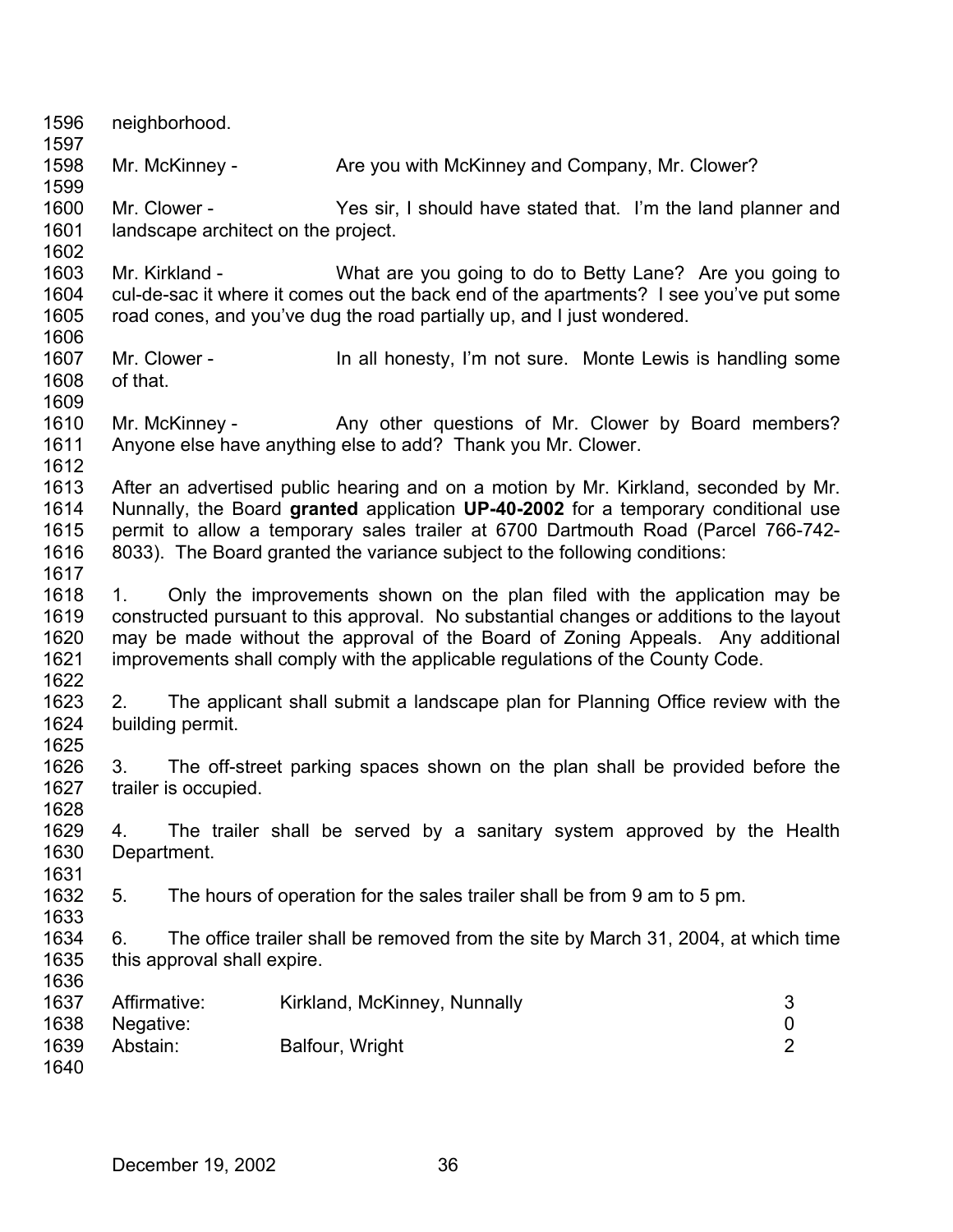- 1641 1642 The Board granted the request because it found the proposed use will be in substantial accordance with the general purpose and objectives of Chapter 24 of the County Code.
- 1643 1644

1651

- 1645 1646 1647 1648 1649 1650 **A -190-2002 DENNIS WEST** requests a variance from Section 24-96(a) of Chapter 24 of the County Code to provide off-site parking for a restaurant at 5516 Lakeside Avenue (Lakeside) (Parcel 781-745- 8345), zoned B-2, Business District (Fairfield). The parking lot location requirement is not met. The applicant has 9 off-site parking spaces, where the Code requires on-site parking.
- 1652 1653 1654 Mr. Balfour - Do we have any others who intend to testify in this matter? Would you raise your right hand and be sworn please?
- 1655 1656 1657 Mr. Blankinship - Do you swear that the testimony you are about to give is the truth, the whole truth, and nothing but the truth, so help you God?
- 1658 1659 1660 1661 1662 1663 1664 1665 1666 1667 1668 1669 1670 Mr. West - I do. My name is Dennis West, and I'm asking for an off-site parking variance. Basically, as you can see, my restaurant is located at 5516 Lakeside Avenue. Right now I'm operating under a retail to-go business, and the property next door to me, which is in the same building, became available, and he's moving out. I have an opportunity to take the building over and add seating to my restaurant. The bad thing about it is my parking doesn't meet the requirements. I have 11 spaces, and I believe I need 20. The parking lot across the street has room for numerous parking spaces, has room for more than what I need. I'm just asking for what I need in there. There are numerous places over there to park. I have some dimensions of the lots if you need to know that. As you can see in the picture on Clarke Street, where those cars are parked, they don't count. All those cars lined down the street; they don't even count as parking, which is used by everyone in the area.
- 1671 1672 1673 Mr. McKinney - That's about 20 feet wide, isn't it? Beside you. In the proposal of the Lakeside enhancement, wasn't that eventually supposed to go to 45 degree parking?
- 1675 1676 1677 1678 1679 1680 1681 1682 1683 1684 Mr. West - That whole area right there was supposed to be developed, with shrubbery. They were talking about cul-de-sac-ing Clarke Street and making that a whole parking area, with parking coming in off the street at an angle on both sides. That was one of the plans that they had, and they didn't go with any of them. That whole area there that I have is 135 to 140 feet long and 60 feet wide. From the telephone pole to the street, Lakeside Avenue, is 135 feet, by 60 to the building, and I'm asking for 9 parking spaces in that area. There's also an area back to the right of this that has another 8 parking spaces available at this time also. Right under the "proposed," all in that area right there, that is 84 feet by 60 feet wide, with 8 parking spaces in it already, that is available.
- 1685

1674

1686 Mr. Kirkland - Have you read all the conditions that are here in the staff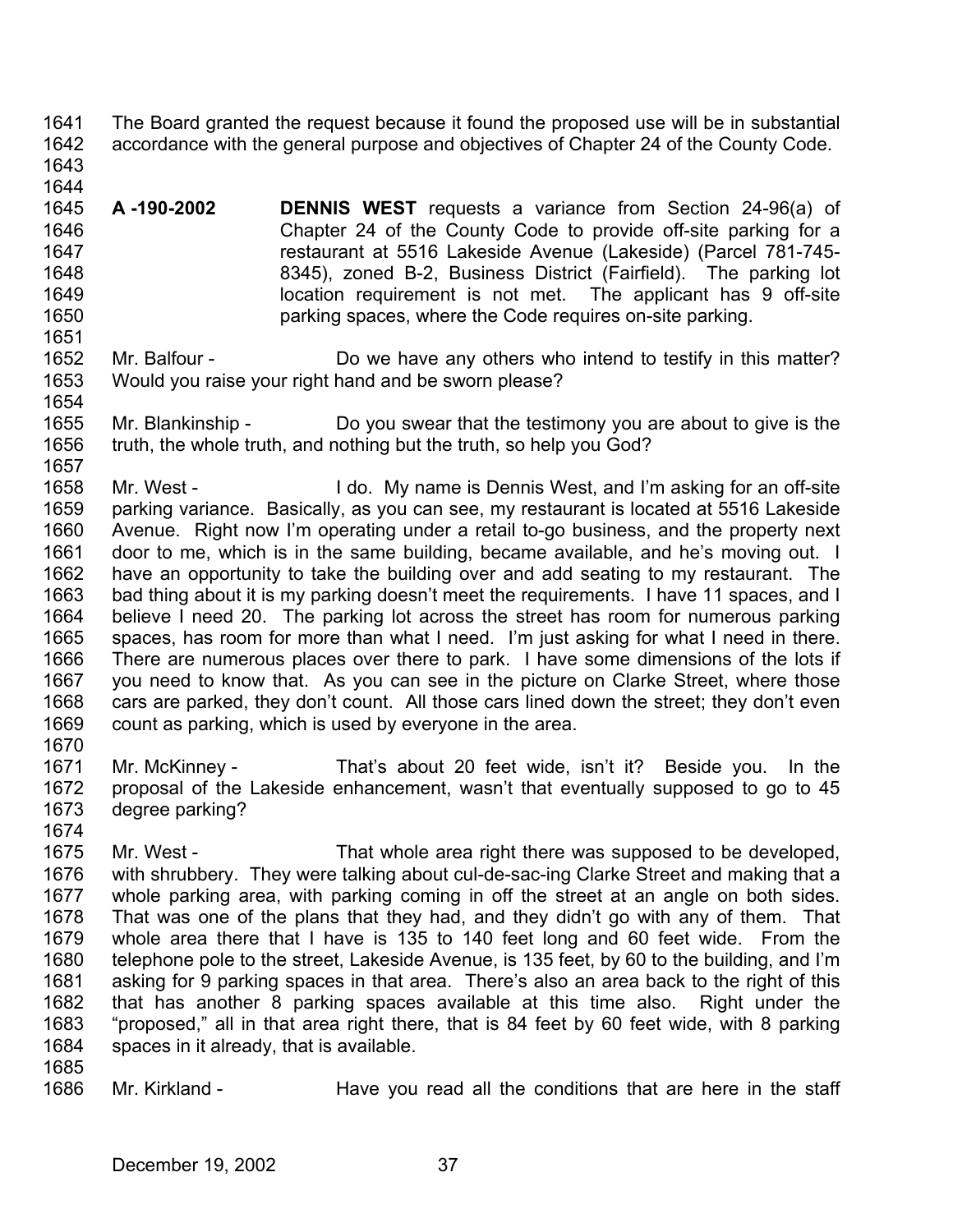1687 1688 1689 1690 1691 1692 1693 1694 1695 1696 1697 1698 1699 1700 1701 1702 1703 1704 1705 1706 1707 1708 1709 1710 1711 1712 1713 1714 1715 1716 1717 1718 1719 1720 1721 1722 1723 1724 1725 1726 1727 1728 1729 1730 1731 1732 report? Do you have any problem with any of those? Mr. West - These are conditions that I have to abide by? Mr. Kirkland - That's what the rule is. These are suggested conditions – have you read all those. Mr. Blankinship - Let me mention that on  $#$  4, the one that refers to the Department of Public Works, I did finally, just day before yesterday, meet with the traffic engineers, and they said they really are not concerned with any curb and gutter or any improvements like that, that the spaces should be striped. Mr. Kirkland - Can we strike that? Take #4 out? Mr. Blankinship - That would probably be appropriate. Mr. Nunnally - Otherwise I guess you'll just lease the spaces and have a sign there directing your patrons to the spaces? Mr. West - The State Yes sir. I've spoken to Mr. Francisco, who owns the property, Mr. Guthrie just leasing it, and we're working out an arrangement on one of the areas there. I've spoken to everybody else on the list, and I've even got some of them to sign an agreement to it. There's nobody opposing it whatsoever. Mr. McKinney - Mr. West, what's your hours of operation? Mr. West - My hours of operation right now are 11:00 to 3:30 Monday through Friday, strictly lunch. I attempted to do a night business there, and with the togo business, it didn't seem to jell in the area. Mr. McKinney - The How about with the new addition? Mr. West - I'm hoping to go from 11:00 to 10:00 or 11:00 o'clock at night and provide that service for the customers. A lot of them spoke that they needed or preferred to sit down and eat, rather than get it and go and take home. Hoping to do something like a breakfast on weekends. Mr. McKinney - That building next to you that you lease, does that have 2280 square feet? Mr. West - The I don't believe it does. I believe it's much smaller than that. I believe it's closer to 2,000. Mr. McKinney - How many square feet are in your building now? Mr. West - The Around 1,000, from what I have measured.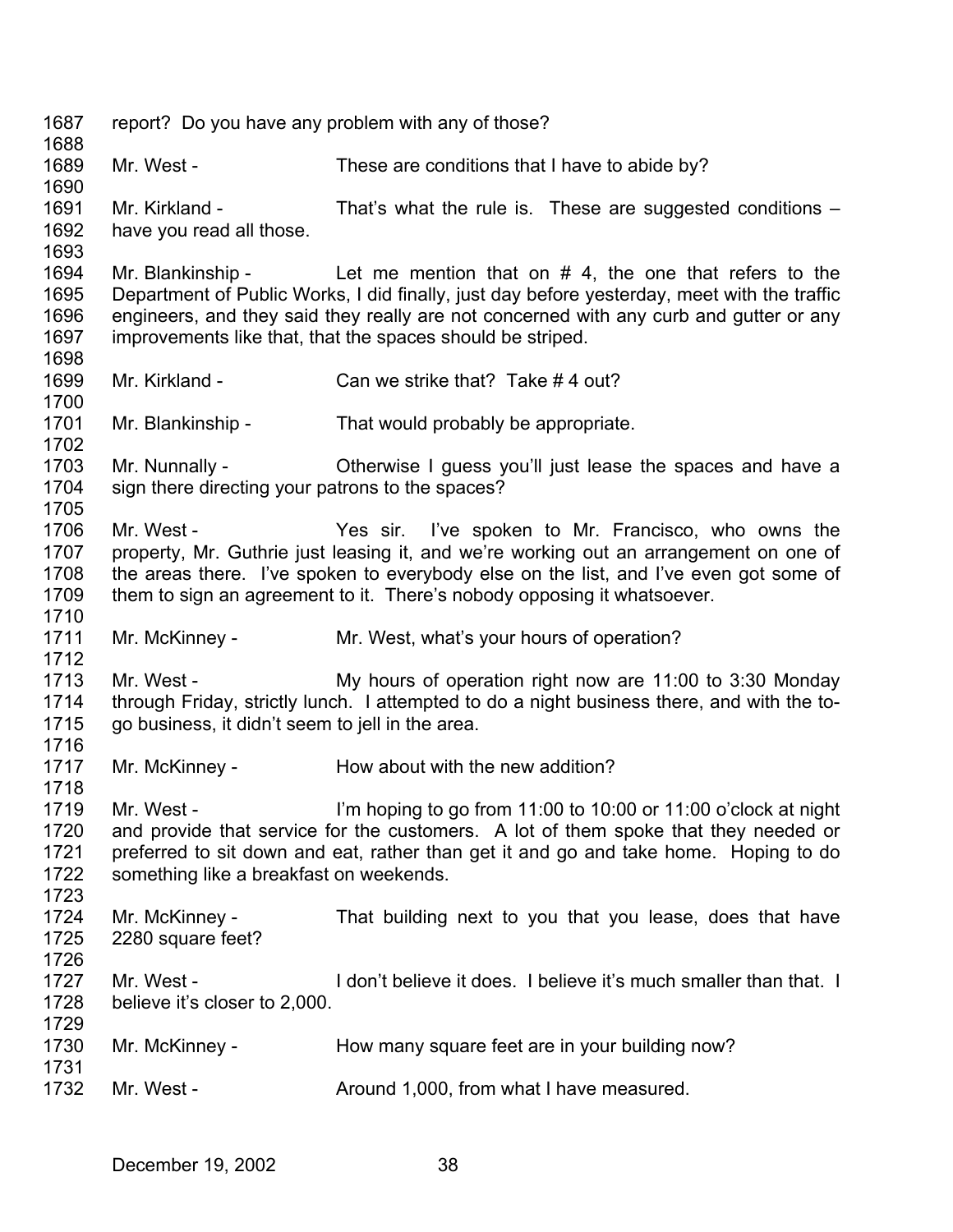1734 1735 Mr. McKinney - Aren't you just doubling the size of what you've got? So all you had was 1,000 square feet?

1737 1738 1739 1740 1741 1742 1743 1744 1745 Mr. Blankinship - When you go from retail to restaurant …………. Mr. West - That's where it jumps from 100 to 250 on that situation. And basically, this seems to be the only stickler in any of the other things, the building permits and the health permits, and all that. I'm in good standing with the Health Department; my Health Inspector has eaten in my restaurant, my Fire Inspector eats at my restaurant now, so I'm in good standing with all those people. I don't see any problem with that. This seems to be the only problem, because I can't change it to make it any better. I can change the building permit by changing my plans or anything else they want me to do, but this is kind of the way I had to go to get it started.

1747 M. Balfour - The Any other questions?

1733

1736

1746

1748

1763

1773

1749 1750 1751 1752 1753 After an advertised public hearing and on a motion by Mr. Kirkland, seconded by Mr. McKinney, the Board **granted** application **A-190-2002** for a variance to provide off-site parking for a restaurant at 5516 Lakeside Avenue (Lakeside) (Parcel 781-745-8345). The Board granted the variance subject to the following conditions:

- 1754 1755 1756 1. This variance applies only to the parking requirement. All other applicable regulations of the County Code shall remain in force.
- 1757 1758 1759 2. The parking lot, driveways, and loading areas shall be subject to the requirements of Section 24-98 of Chapter 24 of the County Code.
- 1760 1761 1762 3. Parking spaces shall be marked on the pavement surface with four inch wide painted lines. All lane lines shall be white in color with the exception that those dividing traffic shall be yellow.

| 1764 | Affirmative: | Balfour, Kirkland, McKinney, Nunnally, Wright | 5 |
|------|--------------|-----------------------------------------------|---|
| 1765 | Negative:    |                                               |   |
| 1766 | Absent:      |                                               |   |
| 1767 |              |                                               |   |

1768 1769 1770 1771 1772 The Board granted this request, as it found from the evidence presented that, due to the unique circumstances of the subject property, strict application of the County Code would produce undue hardship not generally shared by other properties in the area, and authorizing this variance will neither cause a substantial detriment to adjacent property nor materially impair the purpose of the zoning regulations.

|      | 1774 A-191-2002 | <b>EAGLE CONSTRUCTION OF VIRGINIA, INC. requests a variance</b>      |
|------|-----------------|----------------------------------------------------------------------|
| 1775 |                 | from Section 24-94 of Chapter 24 of the County Code to build a       |
| 1776 |                 | one-family dwelling at 5144 Topping Lane (The Oaks at Cross          |
| 1777 |                 | Ridge) (Parcel 763-766-7068), zoned R-2C, One-family Residence       |
| 1778 |                 | District (Conditional) (Brookland). The lot width requirement is not |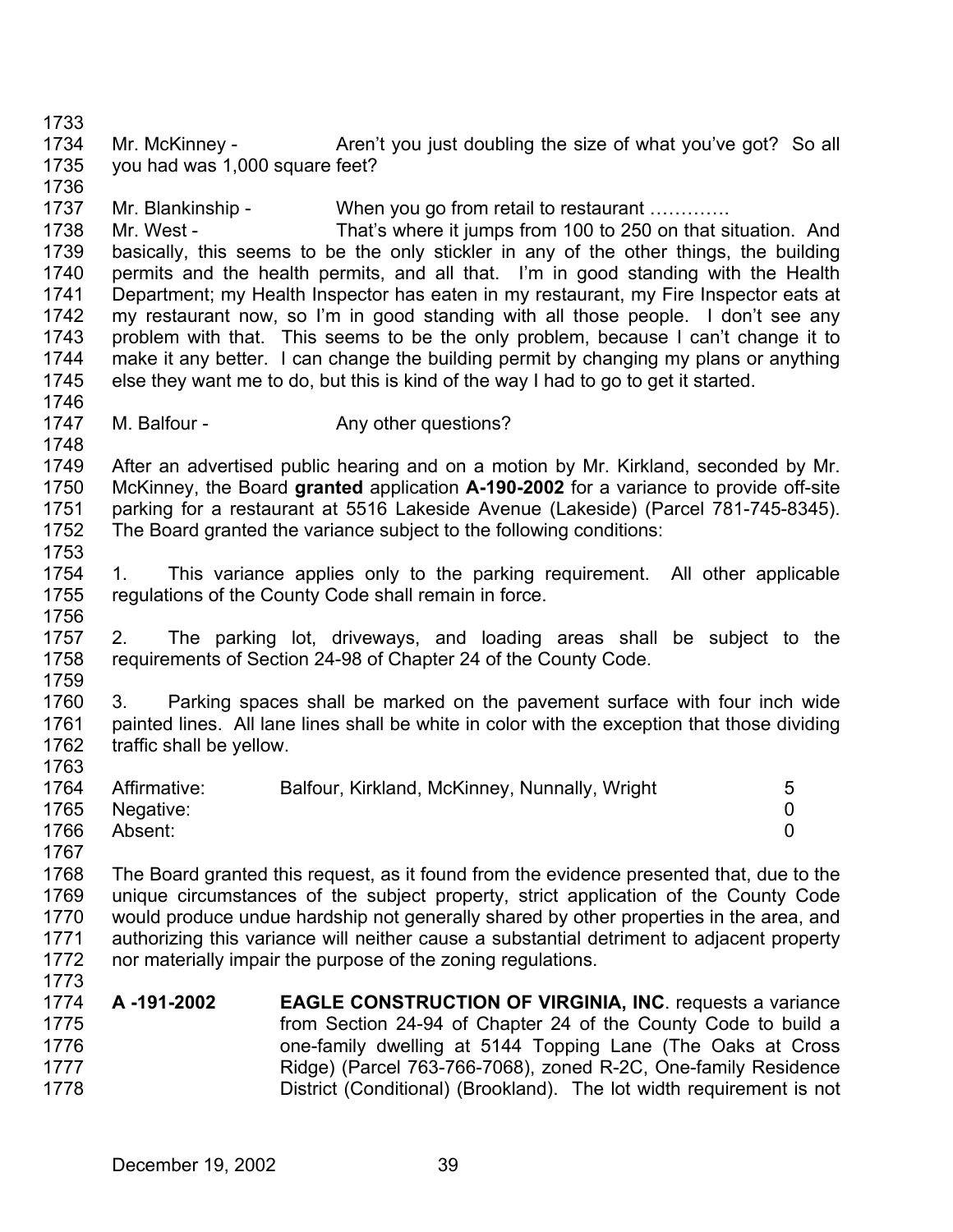- 1779 1780 1781 met. The applicant has 91.89 feet lot width, where the Code requires 100 feet lot width. The applicant requests a variance of 8.11 feet lot width.
- 1782 1783 1784 Mr. Balfour - I assume by the audience that she's the only one to speak. Would you raise your right hand and be sworn please?
- 1786 1787 Mr. Blankinship - Do you swear that the testimony you are about to give is the truth, the whole truth, and nothing but the truth, so help you God?
- 1788 1789 1790 1791 1792 1793 1794 1795 1796 1797 1798 Ms. Wolfe - My name is Joyce Wolfe, representing Eagle Construction. We purchased this lot from the developer about 2 months ago and applied for a building permit. We got a call from Mr. Overmann in the Permit Center that our permit had been denied because we were not meeting the required lot width of 100 feet. In discussions with Mr. Kennedy in the Planning Office, we determined that the lot line was shifted when the subdivision plot was under review, and that in turn caused this lot to become shorter. It was not caught by the Planning staff nor by the engineer prior to recordation, and then of course we purchased the lot and the mistake was never caught until the building permit application, so we are requesting a variance of the lot width of 8.11 feet to be able to build a single-family dwelling on this lot.
- 1800 Mr. Blankinship - Do you recall what required the lot lines to move?
- 1802 1803 1804 1805 1806 1807 1808 Ms. Wolfe - I do not. That was the engineer, Jordan Engineering was involved. Something was going on up the street, and maybe that irregularly-shaped 5136, something to do with that, to get it's public road frontage, I'm not sure. And because we're on the corner, the variance of the 8 feet will not be an visible or as noticeable, but this is a corner lot that's right at one of the main entrances, so it's very important to us that we have something that looks nice there, and can build something that will enhance the subdivision.
- 1810 Mr. Kirkland - Mr. Blankinship, we don't have any more of those in there,
- 1811 1812 do we?
- 1813 Mr. Blankinship - Not that we know of.
- 1815 Mr. Balfour - The Any other questions?
- 1816

1814

1809

1785

1799

1801

- 1817 1818 1819 1820 After an advertised public hearing and on a motion by Mr. Kirkland, seconded by Mr. McKinney, the Board **granted** application **A-191-2002** for a variance to build a onefamily dwelling at 5144 Topping Lane (The Oaks at Cross Ridge) (Parcel 763-766- 7068). The Board granted the variance subject to the following condition:
- 1822 1823 1. This variance applies only to the lot width requirement. All other applicable regulations of the County Code shall remain in force.
- 1824